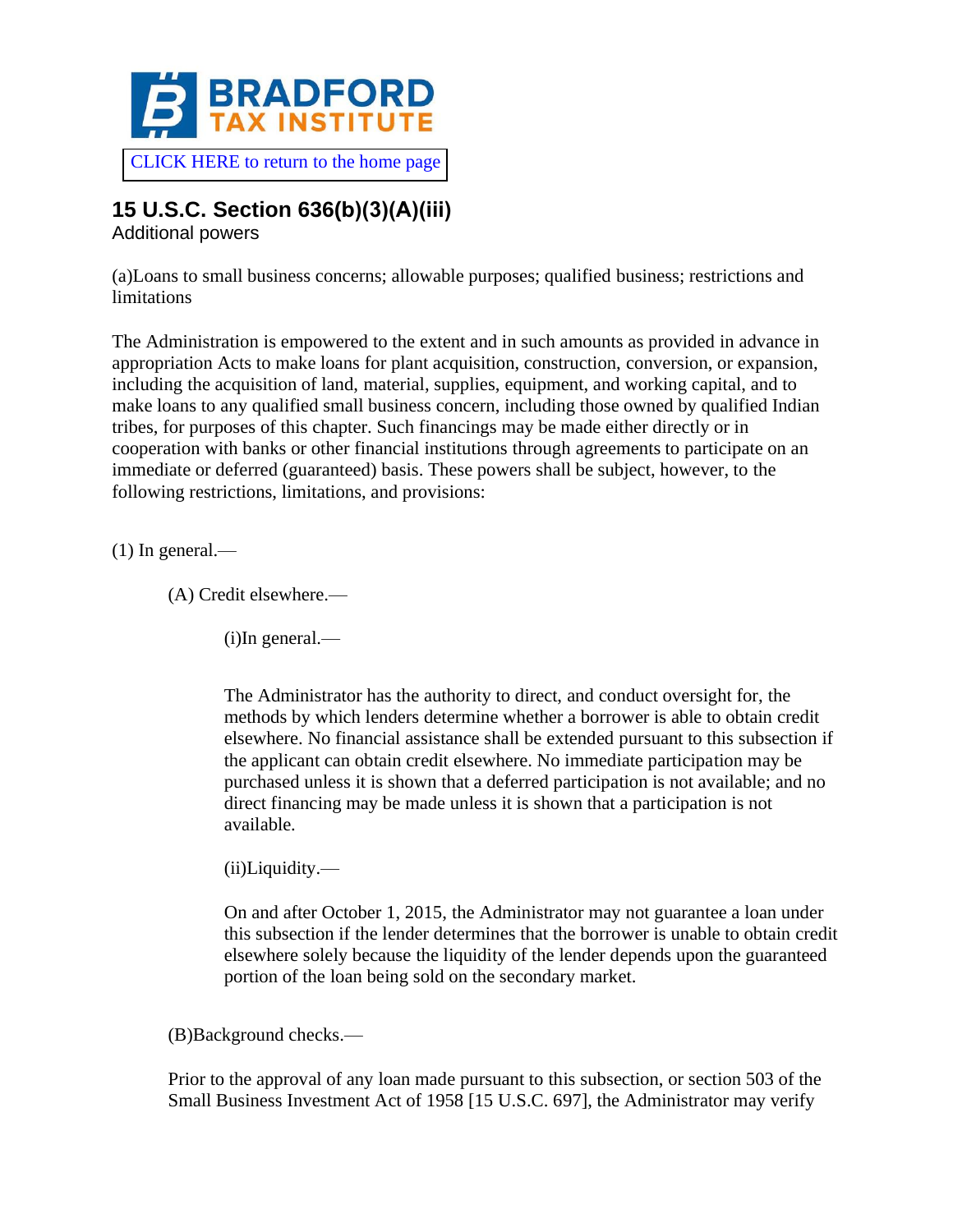the applicant's criminal background, or lack thereof, through the best available means, including, if possible, use of the National Crime Information Center computer system at the Federal Bureau of Investigation.

(C)Lending limits of lenders.—

On and after October 1, 2015, the Administrator may not guarantee a loan under this subsection if the sole purpose for requesting the guarantee is to allow the lender to exceed the legal lending limit of the lender.

(2)Level of participation in guaranteed loans.—

(A)In general.—Except as provided in subparagraphs (B), (D), (E), and (F), in an agreement to participate in a loan on a deferred basis under this subsection (including a loan made under the Preferred Lenders Program), such participation by the Administration shall be equal to—

(i)75 percent of the balance of the financing outstanding at the time of disbursement of the loan, if such balance exceeds \$150,000; or

(ii)85 percent of the balance of the financing outstanding at the time of disbursement of the loan, if such balance is less than or equal to \$150,000.

(B)Reduced participation upon request.—

(i)In general.—

The guarantee percentage specified by subparagraph (A) for any loan under this subsection may be reduced upon the request of the participating lender.

(ii)Prohibition.—

The Administration shall not use the guarantee percentage requested by a participating lender under clause (i) as a criterion for establishing priorities in approving loan guarantee requests under this subsection.

(C)Interest rate under preferred lenders program.—

(i)In general.—

The maximum interest rate for a loan guaranteed under the Preferred Lenders Program shall not exceed the maximum interest rate, as determined by the Administration, applicable to other loans guaranteed under this subsection.

(ii)Export-import bank lenders.—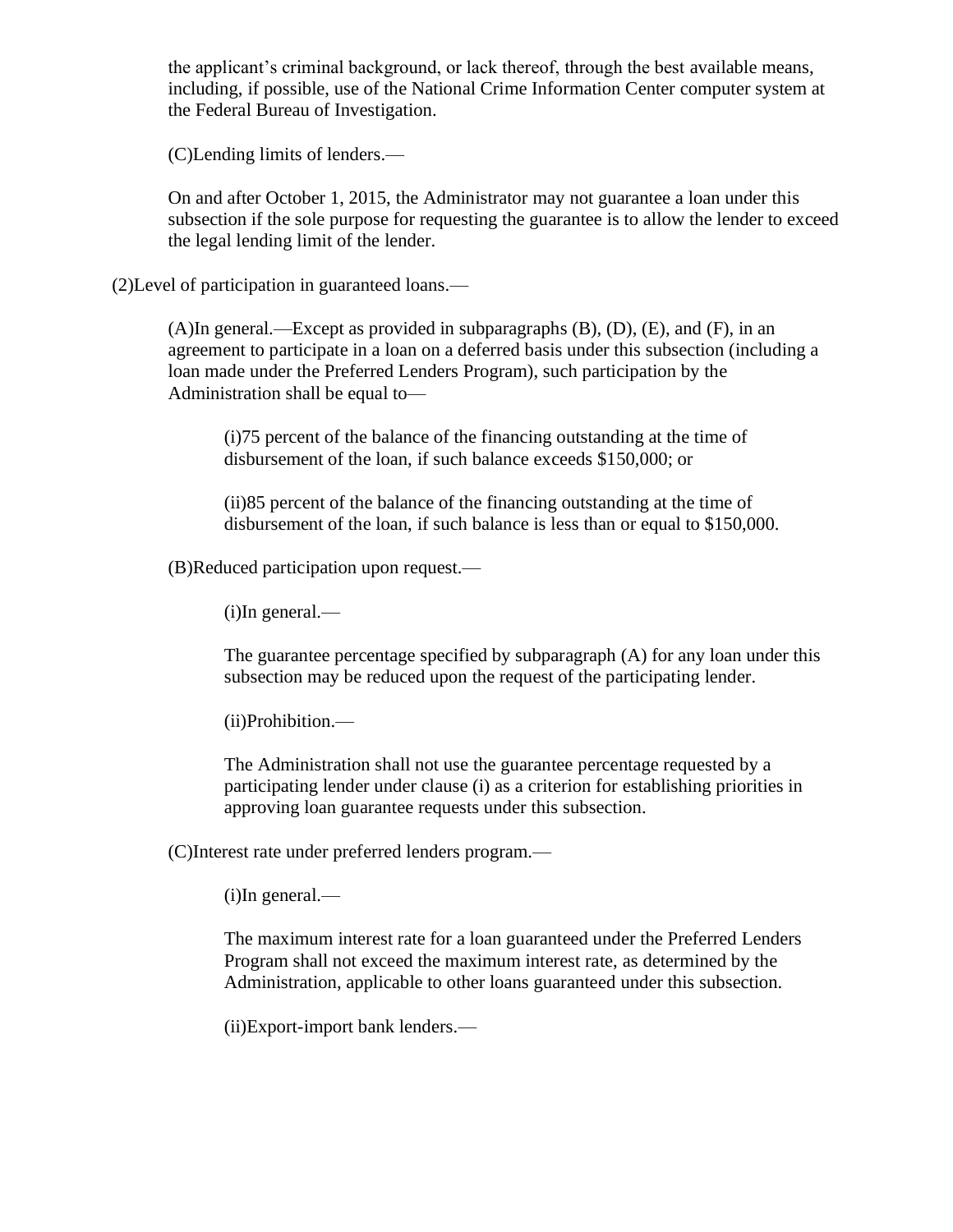Any lender that is participating in the Delegated Authority Lender Program of the Export-Import Bank of the United States (or any successor to the Program) shall be eligible to participate in the Preferred Lenders Program.

(iii)Preferred lenders program defined.—For purposes of this subparagraph, the term "Preferred Lenders Program" means any program established by the Administrator, as authorized under the proviso in section 634(b)(7) of this title, under which a written agreement between the lender and the Administration delegates to the lender—

(I)complete authority to make and close loans with a guarantee from the Administration without obtaining the prior specific approval of the Administration; and

(II)complete authority to service and liquidate such loans without obtaining the prior specific approval of the Administration for routine servicing and liquidation activities, but shall not take any actions creating an actual or apparent conflict of interest.

(D)Participation under export working capital program.—

In an agreement to participate in a loan on a deferred basis under the Export Working Capital Program established pursuant to paragraph (14)(A), such participation by the Administration shall be 90 percent.

(E)Participation in international trade loan.—

In an agreement to participate in a loan on a deferred basis under paragraph (16), the participation by the Administration may not exceed 90 percent.

(F)Participation in the paycheck protection program.—

In an agreement to participate in a loan on a deferred basis under paragraph (36), the participation by the Administration shall be 100 percent.

(3)No loan shall be made under this subsection—

(A)if the total amount outstanding and committed (by participation or otherwise) to the borrower from the business loan and investment fund established by this chapter would exceed \$3,750,000 (or if the gross loan amount would exceed \$5,000,000), except as provided in subparagraph (B);

(B)if the total amount outstanding and committed (on a deferred basis) solely for the purposes provided in paragraph (16) to the borrower from the business loan and investment fund established by this chapter would exceed \$4,500,000 (or if the gross loan amount would exceed \$5,000,000), of which not more than \$4,000,000 may be used for working capital, supplies, or financings under paragraph (14) for export purposes; and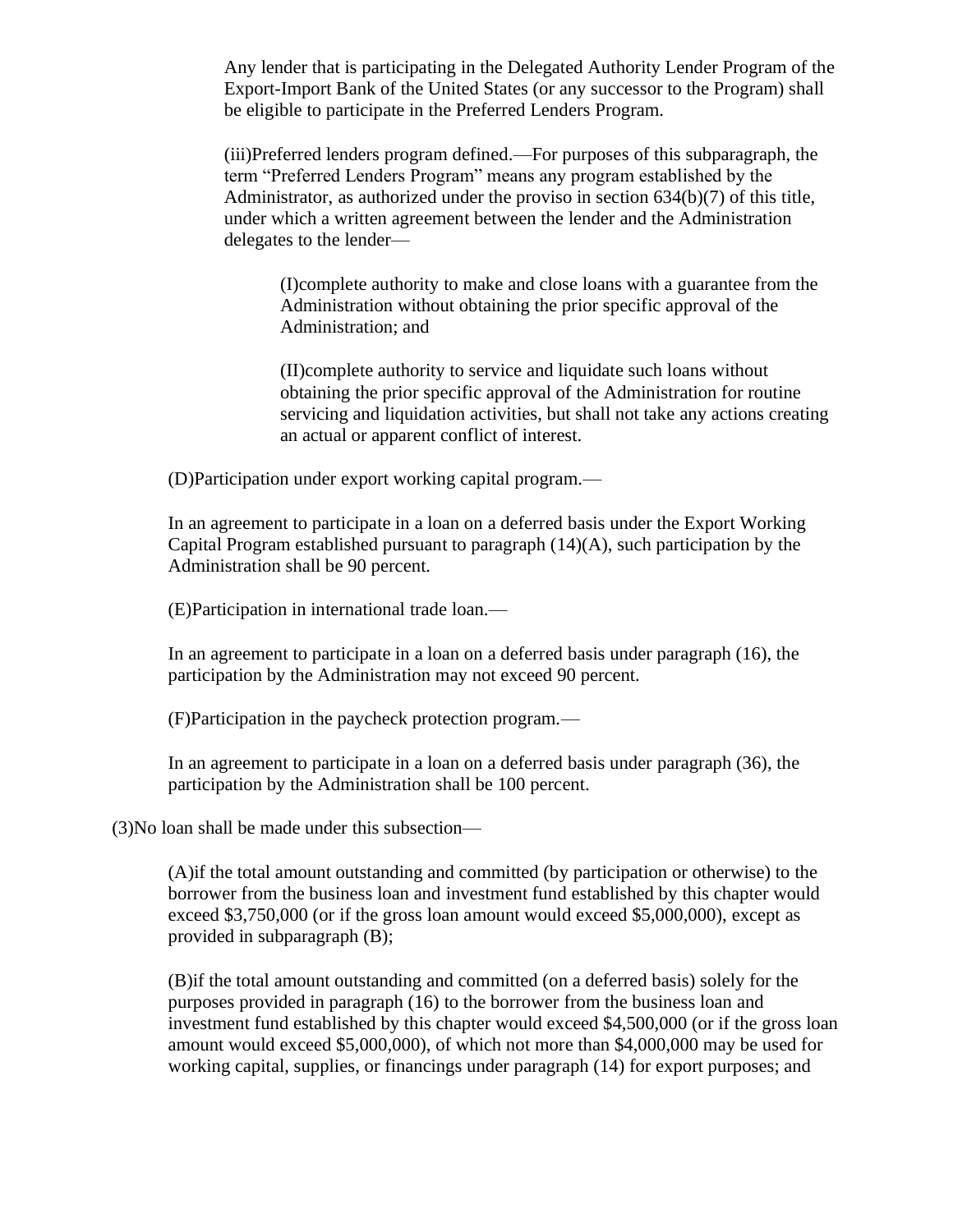(C)if effected either directly or in cooperation with banks or other lending institutions through agreements to participate on an immediate basis if the amount would exceed \$350,000.

(4)Interest rates and prepayment charges.—

(A)Interest rates.—

Notwithstanding the provisions of the constitution of any State or the laws of any State limiting the rate or amount of interest which may be charged, taken, received, or reserved, the maximum legal rate of interest on any financing made on a deferred basis pursuant to this subsection shall not exceed a rate prescribed by the Administration, and the rate of interest for the Administration's share of any direct or immediate participation loan shall not exceed the current average market yield on outstanding marketable obligations of the United States with remaining periods to maturity comparable to the average maturities of such loans and adjusted to the nearest one-eighth of 1 per centum, and an additional amount as determined by the Administration, but not to exceed 1 per centum per annum: Provided, That for those loans to assist any public or private organization for the handicapped or to assist any handicapped individual as provided in paragraph (10) of this subsection, the interest rate shall be 3 per centum per annum.

(B)Payment of accrued interest.—

(i)In general.—

Any bank or other lending institution making a claim for payment on the guaranteed portion of a loan made under this subsection shall be paid the accrued interest due on the loan from the earliest date of default to the date of payment of the claim at a rate not to exceed the rate of interest on the loan on the date of default, minus one percent.

(ii)Loans sold on secondary market.—

If a loan described in clause (i) is sold on the secondary market, the amount of interest paid to a bank or other lending institution described in that clause from the earliest date of default to the date of payment of the claim shall be no more than the agreed upon rate, minus one percent.

(iii)Applicability.—

Clauses (i) and (ii) shall not apply to loans made on or after October 1, 2000.

(C)Prepayment charges

(i)In general.—A borrower who prepays any loan guaranteed under this subsection shall remit to the Administration a subsidy recoupment fee calculated in accordance with clause (ii) if—

(I)the loan is for a term of not less than 15 years;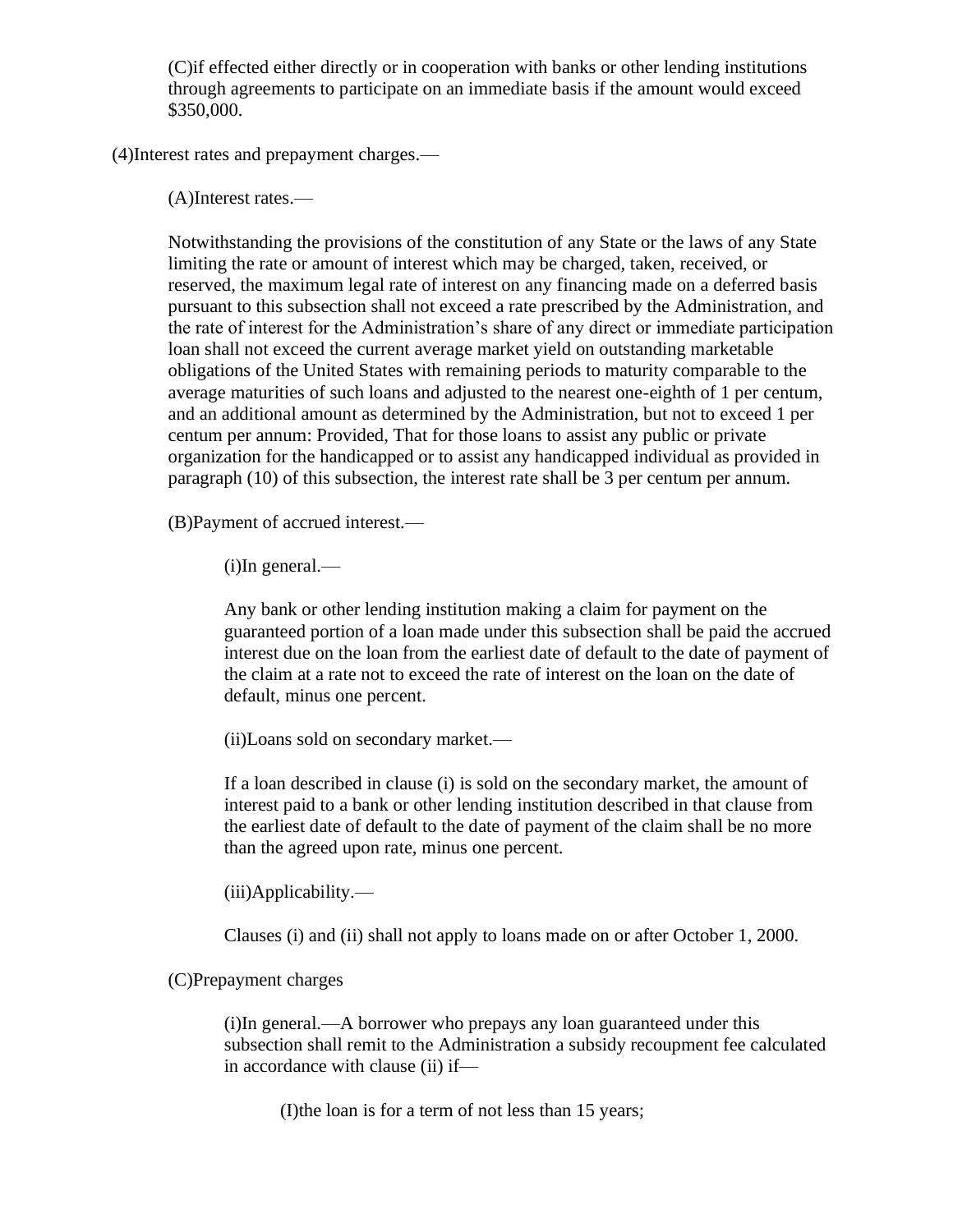(II)the prepayment is voluntary;

(III)the amount of prepayment in any calendar year is more than 25 percent of the outstanding balance of the loan; and

(IV)the prepayment is made within the first 3 years after disbursement of the loan proceeds.

(ii)Subsidy recoupment fee.—The subsidy recoupment fee charged under clause (i) shall be—

(I)5 percent of the amount of prepayment, if the borrower prepays during the first year after disbursement;

(II)3 percent of the amount of prepayment, if the borrower prepays during the second year after disbursement; and

(III)1 percent of the amount of prepayment, if the borrower prepays during the third year after disbursement.

(5)No such loans including renewals and extensions thereof may be made for a period or periods exceeding twenty-five years, except that such portion of a loan made for the purpose of acquiring real property or constructing, converting, or expanding facilities may have a maturity of twentyfive years plus such additional period as is estimated may be required to complete such construction, conversion, or expansion.

(6)All loans made under this subsection shall be of such sound value or so secured as reasonably to assure repayment: Provided, however, That—

(A)for loans to assist any public or private organization or to assist any handicapped individual as provided in paragraph (10) of this subsection any reasonable doubt shall be resolved in favor of the applicant;

(B)recognizing that greater risk may be associated with loans for energy measures as provided in paragraph (12) of this subsection, factors in determining "sound value" shall include, but not be limited to, quality of the product or service; technical qualifications of the applicant or his employees; sales projections; and the financial status of the business concern: Provided further, That such status need not be as sound as that required for general loans under this subsection; and [1]

(C)Repealed. Pub. L. 97–35, title XIX, § 1910, Aug. 13, 1981, 95 Stat. 778.

On that portion of the loan used to refinance existing indebtedness held by a bank or other lending institution, the Administration shall limit the amount of deferred participation to 80 per centum of the amount of the loan at the time of disbursement: Provided further, That any authority conferred by this subparagraph on the Administration shall be exercised solely by the Administration and shall not be delegated to other than Administration personnel.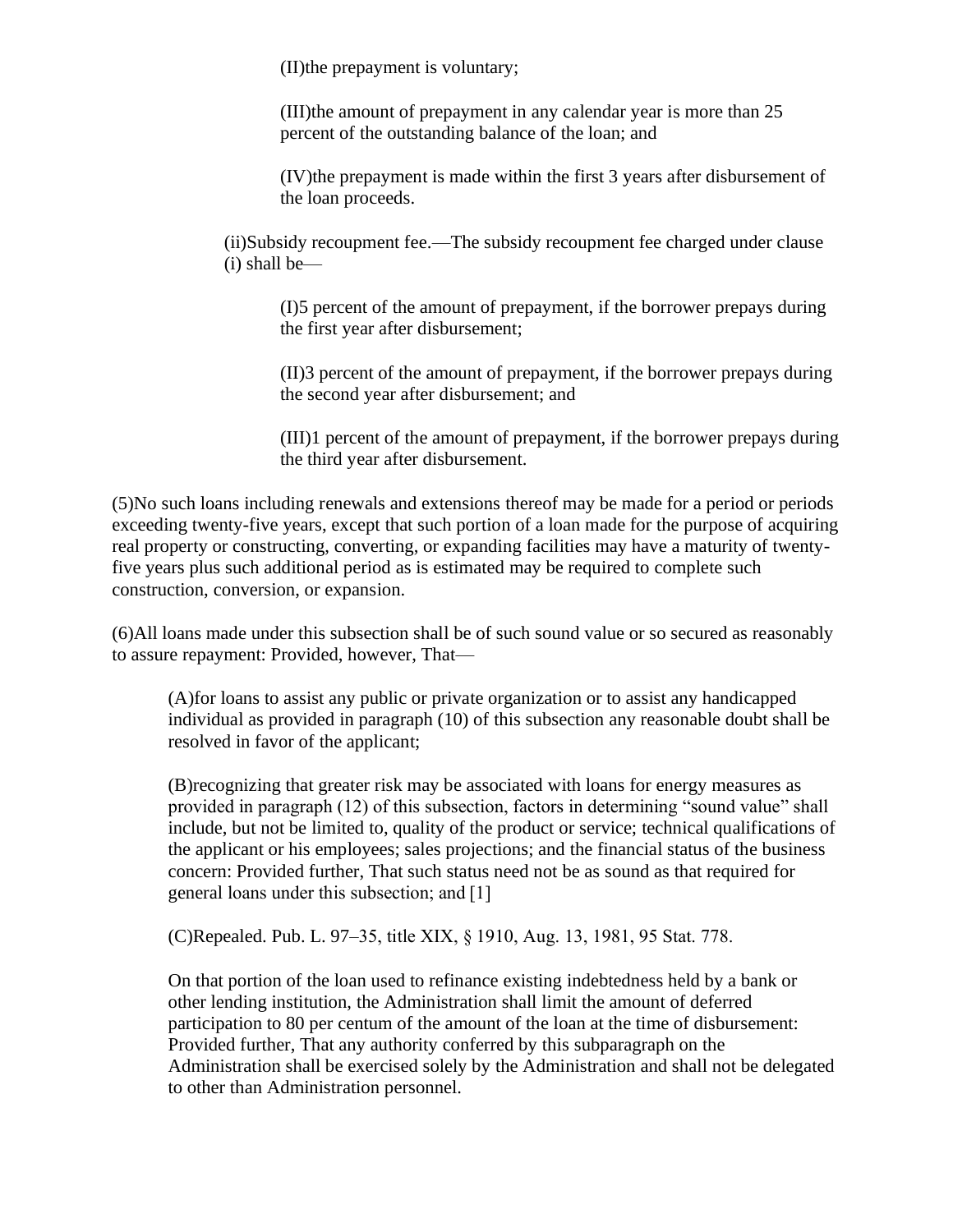(7)The Administration may defer payments on the principal of such loans for a grace period and use such other methods as it deems necessary and appropriate to assure the successful establishment and operation of such concern.

(8)The Administration may make loans under this subsection to small business concerns owned and controlled by disabled veterans (as defined in section 4211(3) of title 38).

(9)The Administration may provide loans under this subsection to finance residential or commercial construction or rehabilitation for sale: Provided, however, That such loans shall not be used primarily for the acquisition of land.

(10)The Administration may provide guaranteed loans under this subsection to assist any public or private organization for the handicapped or to assist any handicapped individual, including service-disabled veterans, in establishing, acquiring, or operating a small business concern.

(11)The Administration may provide loans under this subsection to any small business concern, or to any qualified person seeking to establish such a concern when it determines that such loan will further the policies established in section 631(c) [2] of this title, with particular emphasis on the preservation or establishment of small business concerns located in urban or rural areas with high proportions of unemployed or low-income individuals or owned by low-income individuals.

(12)

(A)The Administration may provide loans under this subsection to assist any small business concern, including start up, to enable such concern to design architecturally or engineer, manufacture, distribute, market, install, or service energy measures: Provided, however, That such loan proceeds shall not be used primarily for research and development.

(B) [3] The Administration may provide deferred participation loans under this subsection to finance the planning, design, or installation of pollution control facilities for the purposes set forth in section 404 of the Small Business Investment Act of 1958 [15 U.S.C. 694–1]. Notwithstanding the limitation expressed in paragraph (3) of this subsection, a loan made under this paragraph may not result in a total amount outstanding and committed to a borrower from the business loan and investment fund of more than \$1,000,000.

(13)  The  Administration  may  provide  financings under this subsection to State and local development companies for the purposes of, and subject to the restrictions in, title V of the Small Business Investment Act of 1958 [15 U.S.C. 695 et seq.].

(14)Export working capital program.—

(A)In general.—

The Administrator may provide extensions of credit, standby letters of credit, revolving lines of credit for export purposes, and other financing to enable small business concerns, including small business export trading companies and small business export management companies, to develop foreign markets. A bank or participating lending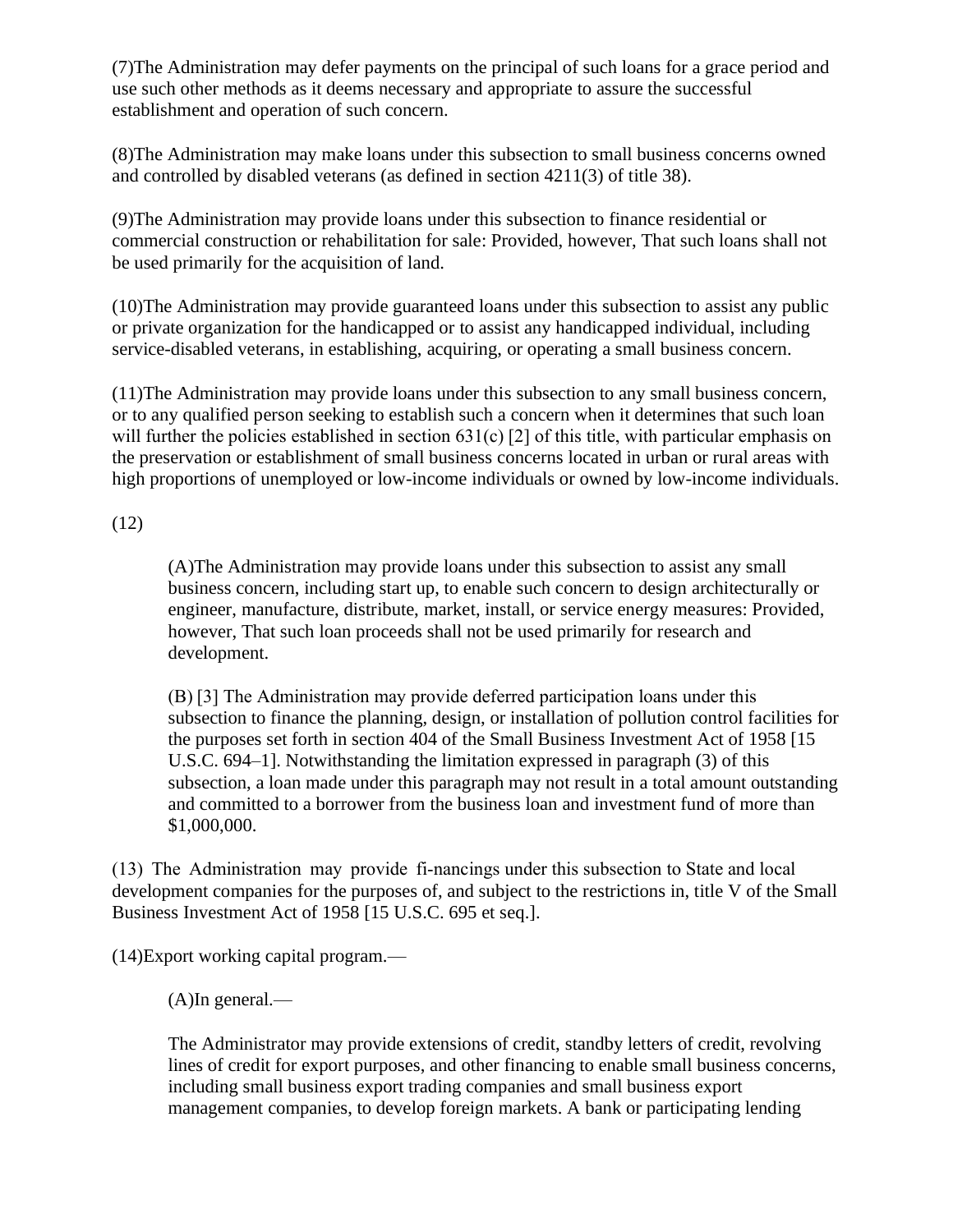institution may establish the rate of interest on such financings as may be legal and reasonable.

(B)Terms.—

(i)Loan amount.—

The Administrator may not guarantee a loan under this paragraph of more than \$5,000,000.

(ii)Fees.—

(I)In general.—

For a loan under this paragraph, the Administrator shall collect the fee assessed under paragraph (23) not more frequently than once each year.

(II)Untapped credit.—

The Administrator may not assess a fee on capital that is not accessed by the small business concern.

(C)Considerations.—

When considering loan or guarantee applications, the Administration shall give weight to export-related benefits, including opening new markets for United States goods and services abroad and encouraging the involvement of small businesses, including agricultural concerns, in the export market.

(D)Marketing.—

The Administrator shall aggressively market its export financing program to small businesses.

(15)

(A)The Administration may guarantee loans under this subsection—

(i)to qualified employee trusts with respect to a small business concern for the purpose of purchasing, and for any transaction costs associated with purchasing, stock of the concern under a plan approved by the Administrator which, when carried out, results in the qualified employee trust owning at least 51 per centum of the stock of the concern; and

(ii)to a small business concern under a plan approved by the Administrator, if the proceeds from the loan are only used to make a loan to a qualified employee trust,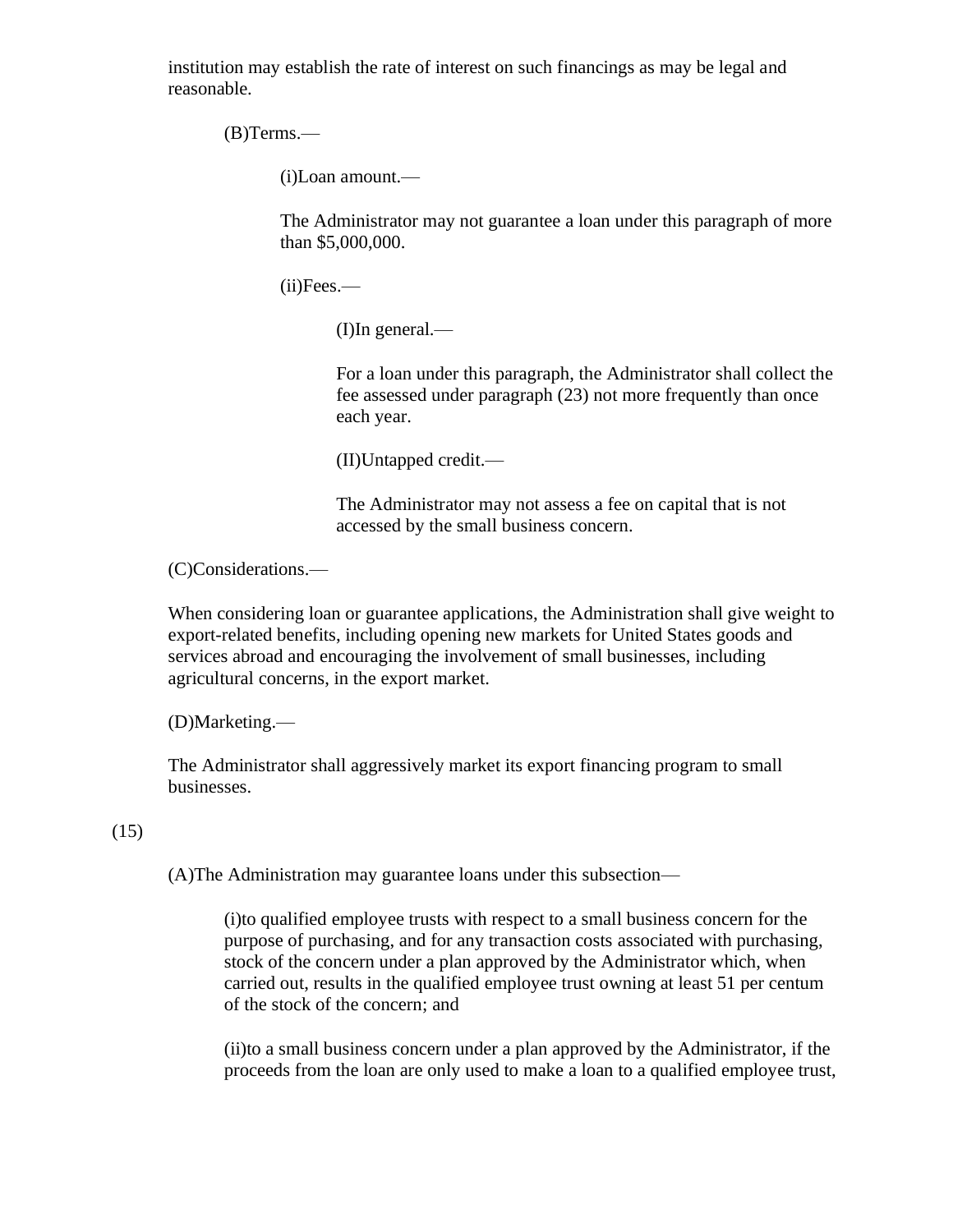and for any transaction costs associated with making that loan, that results in the qualified employee trust owning at least 51 percent of the small business concern.

(B)The plan requiring the Administrator's approval under subparagraph (A) shall be submitted to the Administration by the trustee of such trust or by the small business concern with its application for the guarantee. Such plan shall include an agreement with the Administrator which is binding on such trust and on the small business concern and which provides that—

 $(i)$ not later than the date the loan guaranteed under subparagraph  $(A)$  is repaid (or as soon thereafter as is consistent with the requirements of section  $401(a)$  of title 26), at least 51 per centum of the total stock of such concern shall be allocated to the accounts of at least 51 per centum of the employees of such concern who are entitled to share in such allocation,

(ii)there will be periodic reviews of the role in the management of such concern of employees to whose accounts stock is allocated,

(iii)there will be adequate management to assure management expertise and continuity, and

(iv)with respect to a loan made to a trust, or to a cooperative in accordance with paragraph (35)—

(I)a seller of the small business concern may remain involved as an officer, director, or key employee of the small business concern when a qualified employee trust or cooperative has acquired 100 percent of ownership of the small business concern; and

(II)any seller of the small business concern who remains as an owner of the small business concern, regardless of the percentage of ownership interest, shall be required to provide a personal guarantee by the Administration.

(C)In determining whether to guarantee any loan under this paragraph, the individual business experience or personal assets of employee-owners shall not be used as criteria, except inasmuch as certain employee-owners may assume managerial responsibilities, in which case business experience may be considered.

(D)For purposes of this paragraph, a corporation which is controlled by any other person shall be treated as a small business concern if such corporation would, after the plan described in subparagraph (B) is carried out, be treated as a small business concern.

(E)The Administration shall compile a separate list of applications for assistance under this paragraph, indicating which applications were accepted and which were denied, and shall report periodically to the Congress on the status of employee-owned firms assisted by the Administration, which shall include—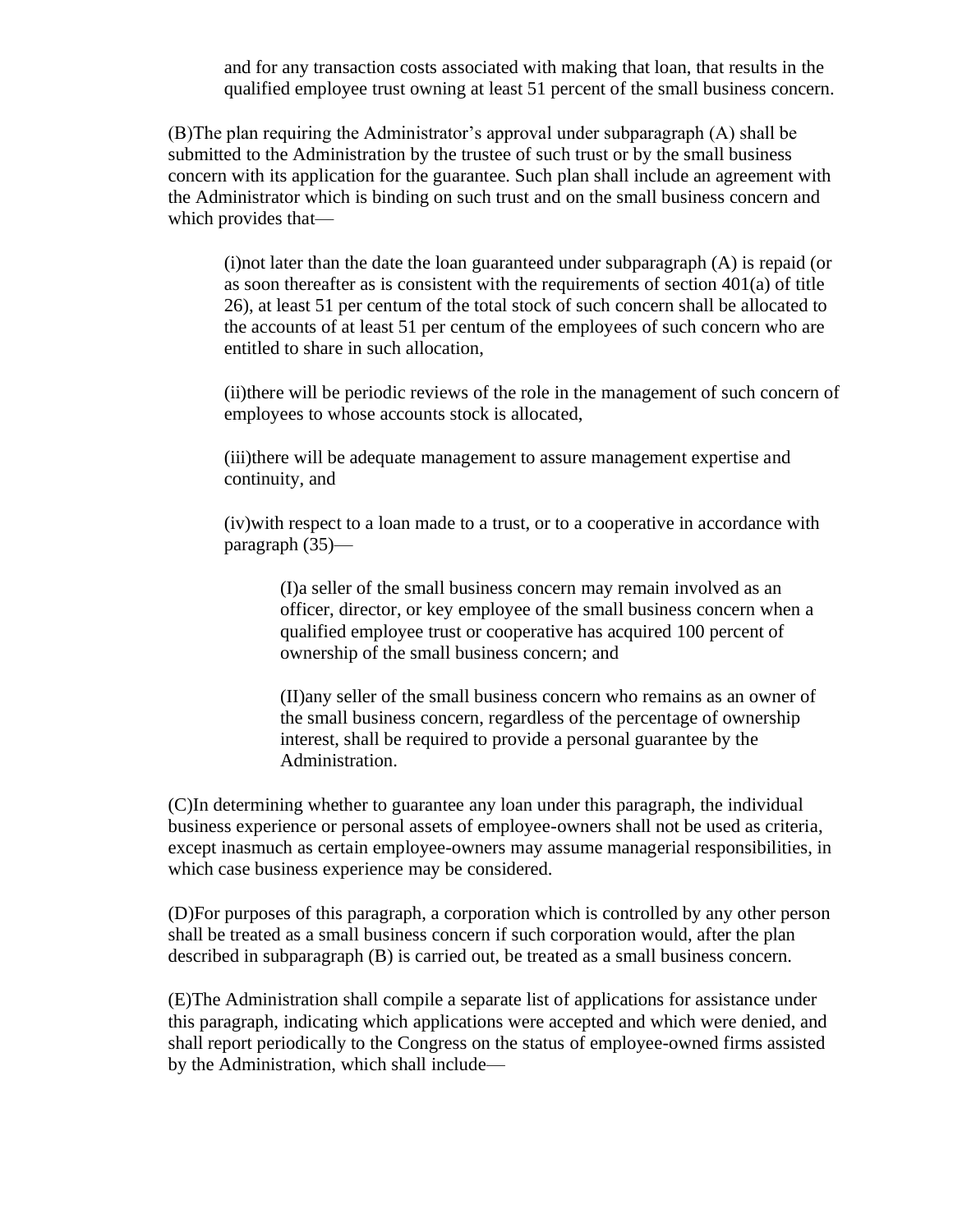(i)the total number of loans made to employee-owned business concerns that were guaranteed by the Administrator under this subsection or section 502 of the Small Business Investment Act of 1958 (15 U.S.C. 696), including the number of loans made—

(I)to small business concerns owned and controlled by socially and economically disadvantaged individuals; and

(II)to cooperatives;

(ii)the total number of financings made to employee-owned business concerns by companies licensed under section 301(c) of the Small Business Investment Act of 1958 (15 U.S.C. 696(c)) [15 U.S.C. 681(c)], including the number of financings made—

(I)to small business concerns owned and controlled by socially and economically disadvantaged individuals; and

(II)to cooperatives; and

(iii)any outreach and educational activities conducted by the Administration with respect to employee-owned business concerns.

(F)A small business concern that makes a loan to a qualified employee trust under subparagraph  $(A)(ii)$  is not required to contain the same terms and conditions as the loan made to the small business concern that is guaranteed by the Administration under such subparagraph.

(G)With respect to a loan made to a qualified employee trust under this paragraph, or to a cooperative in accordance with paragraph (35), the Administrator may, as deemed appropriate, elect to not require any mandatory equity to be provided by the qualified employee trust or cooperative to make the loan.

(16)International trade.—

(A)In general.—If the Administrator determines that a loan guaranteed under this subsection will allow an eligible small business concern that is engaged in or adversely affected by international trade to improve its competitive position, the Administrator may make such loan to assist such concern—

(i)in the financing of the acquisition, construction, renovation, modernization, improvement, or expansion of productive facilities or equipment to be used in the United States in the production of goods and services involved in international trade;

(ii)in the refinancing of existing indebtedness that is not structured with reasonable terms and conditions, including any debt that qualifies for refinancing under any other provision of this subsection; or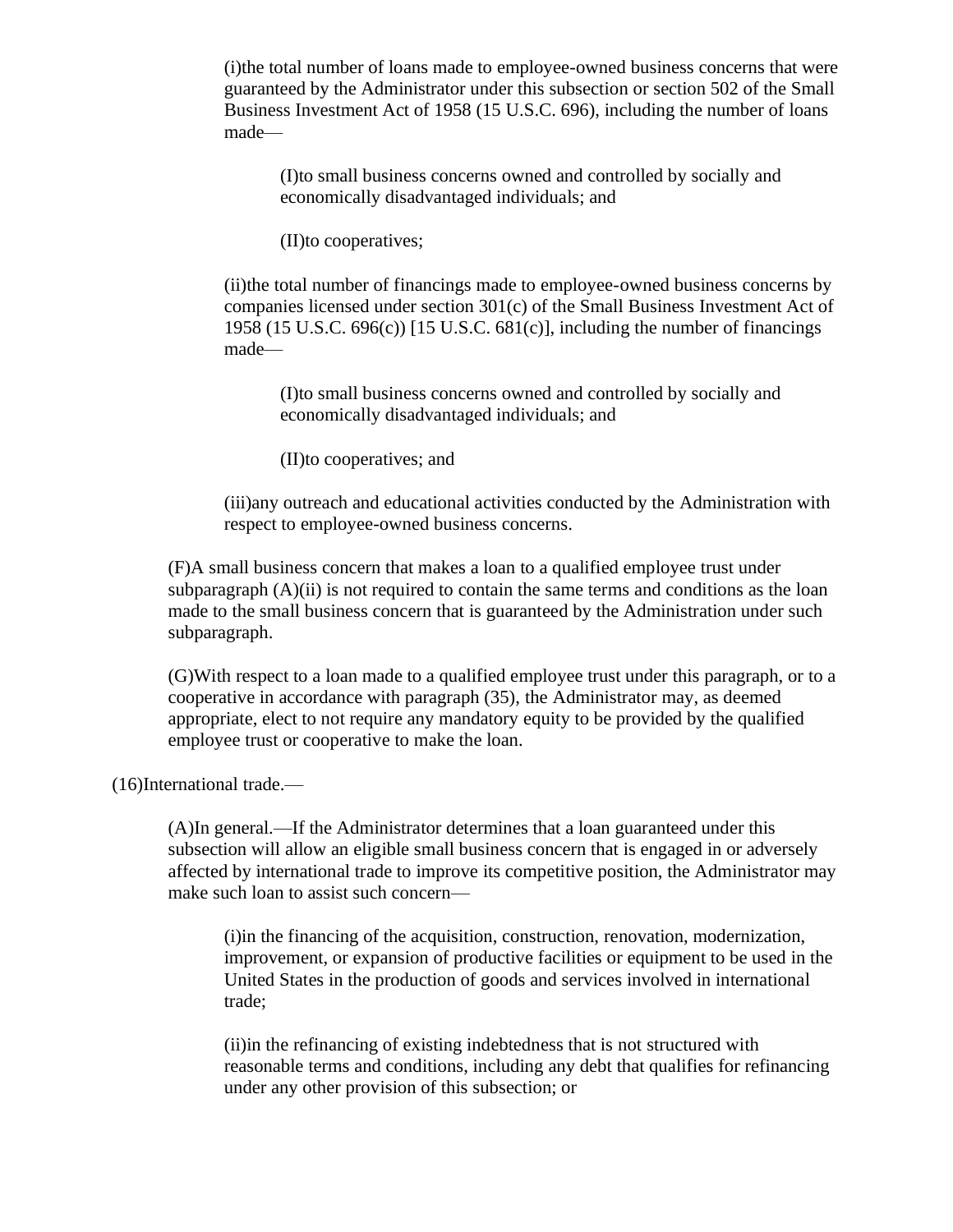(iii)by providing working capital.

(B)Security.—

(i)In general.—

Except as provided in clause (ii), each loan made under this paragraph shall be secured by a first lien position or first mortgage on the property or equipment financed by the loan or on other assets of the small business concern.

(ii)Exception.—

A loan under this paragraph may be secured by a second lien position on the property or equipment financed by the loan or on other assets of the small business concern, if the Administrator determines the lien provides adequate assurance of the payment of the loan.

(C)Engaged in international trade.—

For purposes of this paragraph, a small business concern is engaged in international trade if, as determined by the Administrator, the small business concern is in a position to expand existing export markets or develop new export markets.

(D)Adversely affected by international trade.—For purposes of this paragraph, a small business concern is adversely affected by international trade if, as determined by the Administrator, the small business concern—

(i)is confronting increased competition with foreign firms in the relevant market; and

(ii)is injured by such competition.

(E)Findings by certain federal agencies.—

For purposes of subparagraph (D)(ii) the Administrator shall accept any finding of injury by the International Trade Commission or any finding of injury by the Secretary of Commerce pursuant to chapter 3 of title II of the Trade Act of 1974 [19 U.S.C. 2341 et seq.].

(F)List of export finance lenders.—

(i)Publication of list required.—The Administrator shall publish an annual list of the banks and participating lending institutions that, during the 1-year period ending on the date of publication of the list, have made loans guaranteed by the Administration under—

(I)this paragraph;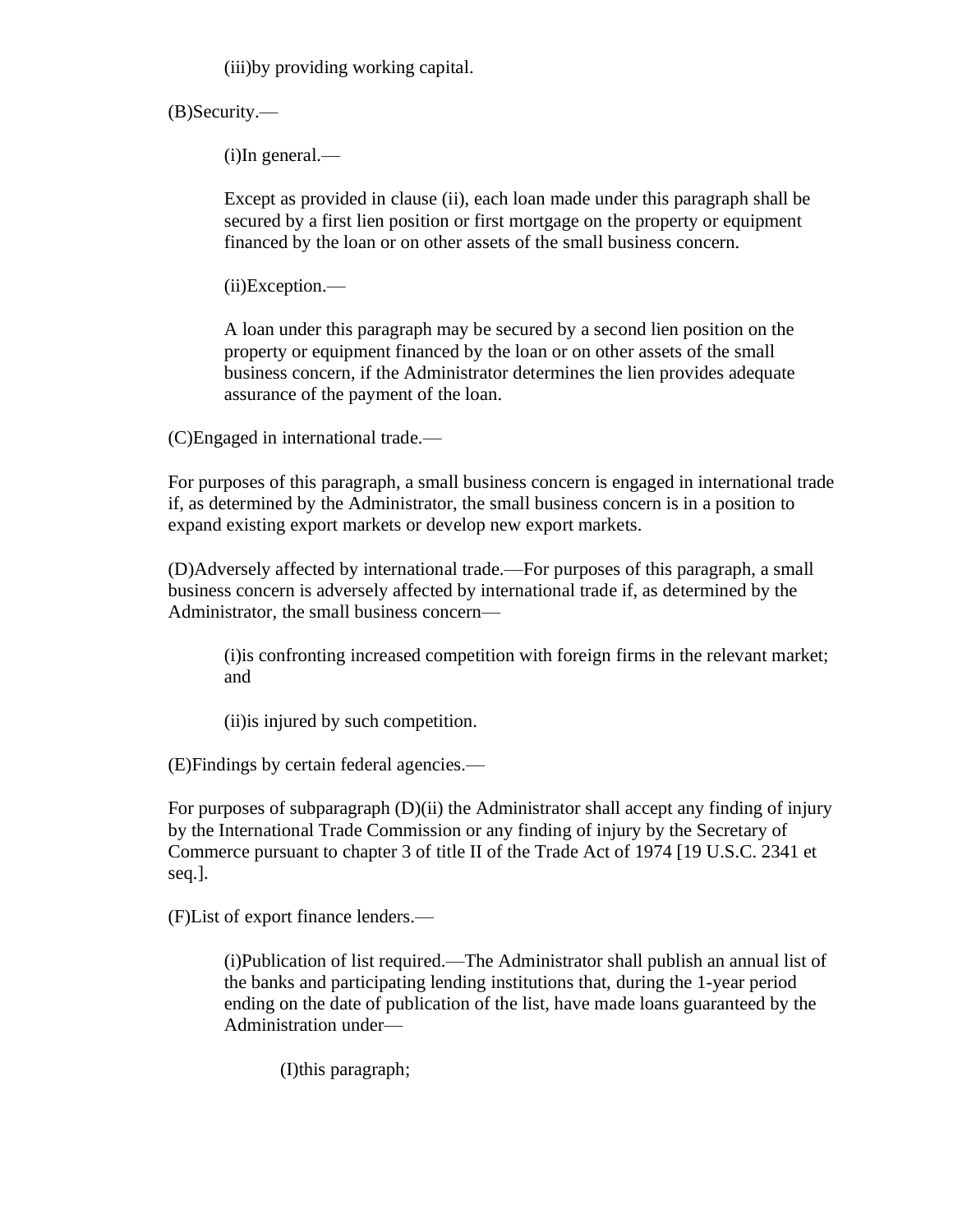(II)paragraph (14); or

(III)paragraph (34).

(ii)Availability of list.—The Administrator shall—

(I)post the list published under clause (i) on the website of the Administration; and

(II)make the list published under clause (i) available, upon request, at each district office of the Administration.

(17)The Administration shall authorize lending institutions and other entities in addition to banks to make loans authorized under this subsection.

(18)Guarantee fees.—

(A)In general.—With respect to each loan guaranteed under this subsection (other than a loan that is repayable in 1 year or less), the Administration shall collect a guarantee fee, which shall be payable by the participating lender, and may be charged to the borrower, as follows:

(i)A guarantee fee not to exceed 2 percent of the deferred participation share of a total loan amount that is not more than \$150,000.

(ii)A guarantee fee not to exceed 3 percent of the deferred participation share of a total loan amount that is more than \$150,000, but not more than \$700,000.

(iii)A guarantee fee not to exceed 3.5 percent of the deferred participation share of a total loan amount that is more than \$700,000.

(iv)In addition to the fee under clause (iii), a guarantee fee equal to 0.25 percent of any portion of the deferred participation share that is more than \$1,000,000.

(B)Retention of certain fees.—

Lenders participating in the programs established under this subsection may retain not more than 25 percent of a fee collected under subparagraph (A)(i).

## (19)

(A)In addition to the Preferred Lenders Program authorized by the proviso in section 634(b)(7) of this title, the Administration is authorized to establish a Certified Lenders Program for lenders who establish their knowledge of Administration laws and regulations concerning the guaranteed loan program and their proficiency in program requirements. The designation of a lender as a certified lender shall be suspended or revoked at any time that the Administration determines that the lender is not adhering to its rules and regulations or that the loss experience of the lender is excessive as compared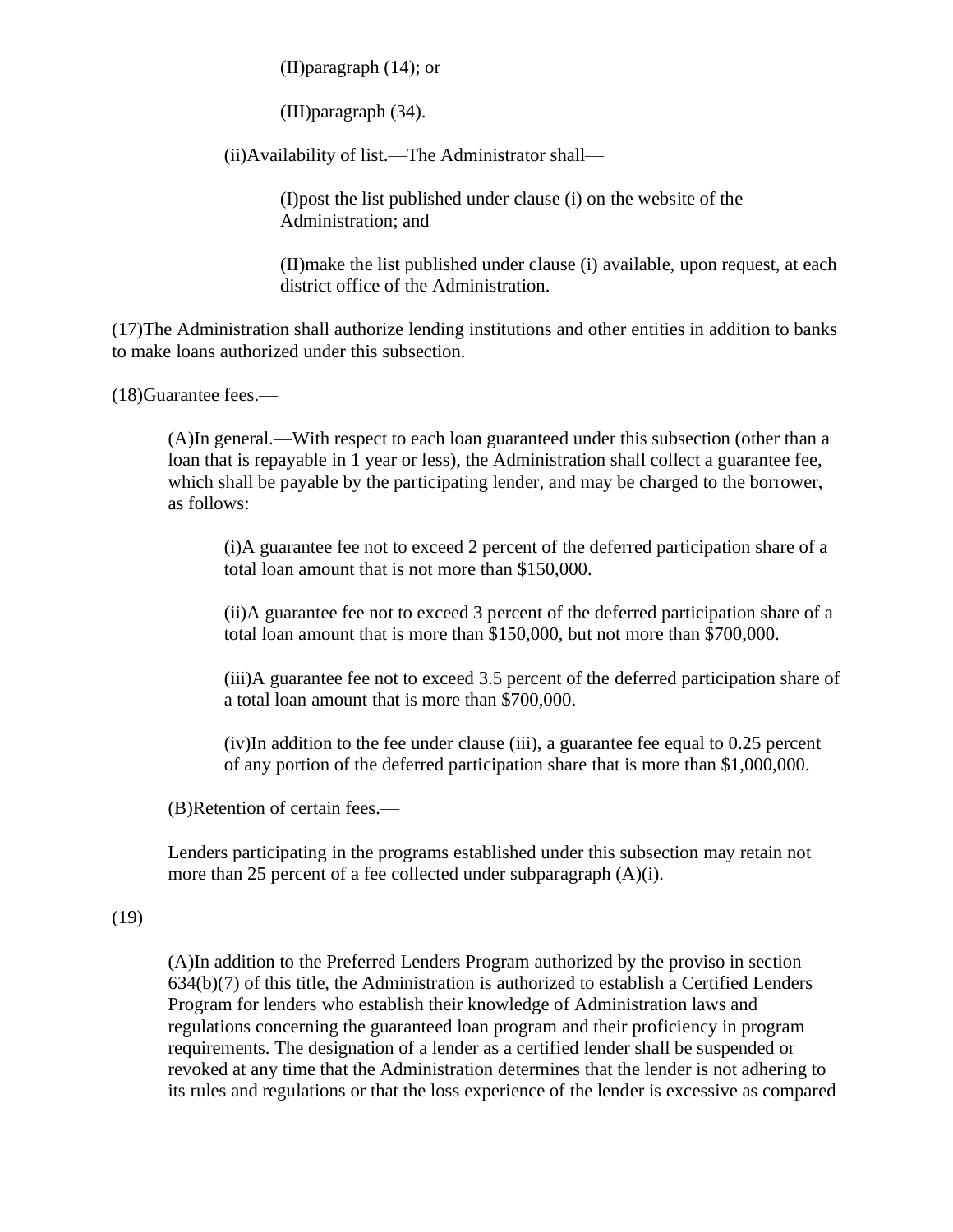to other lenders, but such suspension or revocation shall not affect any outstanding guarantee.

(B)In order to encourage all lending institutions and other entities making loans authorized under this subsection to provide loans of \$50,000 or less in guarantees to eligible small business loan applicants, the Administration shall develop and allow participating lenders to solely utilize a uniform and simplified loan form for such loans.

(C)Authority to liquidate loans.—

(i)In general.—

The Administrator may permit lenders participating in the Certified Lenders Program to liquidate loans made with a guarantee from the Administration pursuant to a liquidation plan approved by the Administrator.

(ii)Automatic approval.—

If the Administrator does not approve or deny a request for approval of a liquidation plan within 10 business days of the date on which the request is made (or with respect to any routine liquidation activity under such a plan, within 5 business days) such request shall be deemed to be approved.

#### (20)

(A)The Administration is empowered to make loans either directly or in cooperation with banks or other financial institutions through agreements to participate on an immediate or deferred (guaranteed) basis to small business concerns eligible for assistance under subsection (j)(10) and section  $637(a)$  of this title. Such assistance may be provided only if the Administration determines that—

(i)the type and amount of such assistance requested by such concern is not otherwise available on reasonable terms from other sources;

(ii)with such assistance such concern has a reasonable prospect for operating soundly and profitably within a reasonable period of time;

(iii)the proceeds of such assistance will be used within a reasonable time for plant construction, conversion, or expansion, including the acquisition of equipment, facilities, machinery, supplies, or material or to supply such concern with working capital to be used in the manufacture of articles, equipment, supplies, or material for defense or civilian production or as may be necessary to insure a wellbalanced national economy; and

(iv)such assistance is of such sound value as reasonably to assure that the terms under which it is provided will not be breached by the small business concern.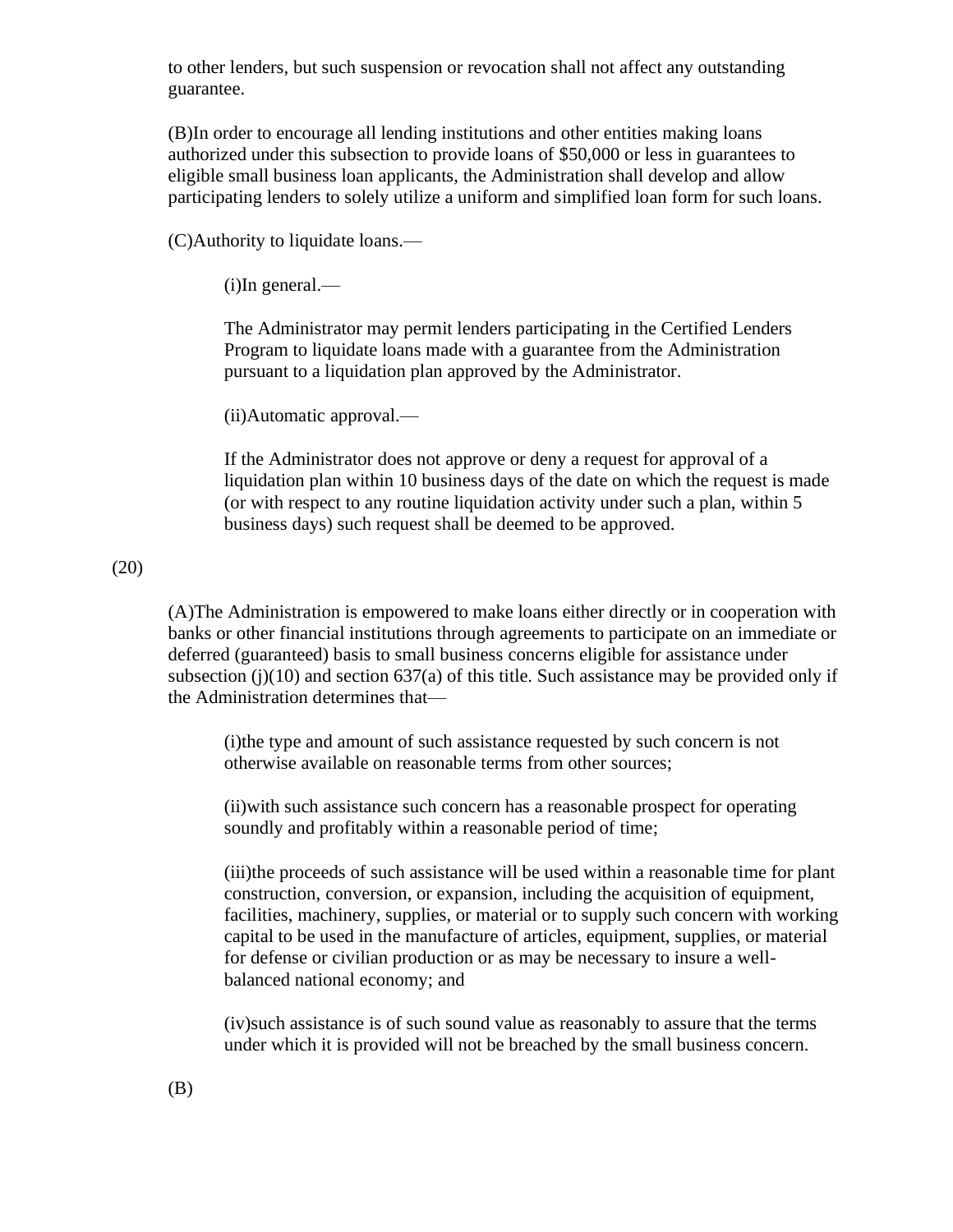(i)No loan shall be made under this paragraph if the total amount outstanding and committed (by participation or otherwise) to the borrower would exceed \$750,000.

(ii)Subject to the provisions of clause (i), in agreements to participate in loans on a deferred (guaranteed) basis, participation by the Administration shall be not less than 85 per centum of the balance of the financing outstanding at the time of disbursement.

(iii)The rate of interest on financings made on a deferred (guaranteed) basis shall be legal and reasonable.

(iv)Financings made pursuant to this paragraph shall be subject to the following limitations:

(I)No immediate participation may be purchased unless it is shown that a deferred participation is not available.

(II)No direct financing may be made unless it is shown that a participation is unavailable.

(C)A direct loan or the Administration's share of an immediate participation loan made pursuant to this paragraph shall be any secured debt instrument—

(i)that is subordinated by its terms to all other borrowings of the issuer;

(ii)the rate of interest on which shall not exceed the current average market yield on outstanding marketable obligations of the United States with remaining periods to maturity comparable to the average maturities of such loan and adjusted to the nearest one-eighth of 1 per centum;

(iii)the term of which is not more than twenty-five years; and

(iv)the principal on which is amortized at such rate as may be deemed appropriate by the Administration, and the interest on which is payable not less often than annually.

### (21)

(A)The Administration may make loans on a guaranteed basis under the authority of this subsection—

(i)to a small business concern that has been (or can reasonably be expected to be) detrimentally affected by—

(I)the closure (or substantial reduction) of a Department of Defense installation; or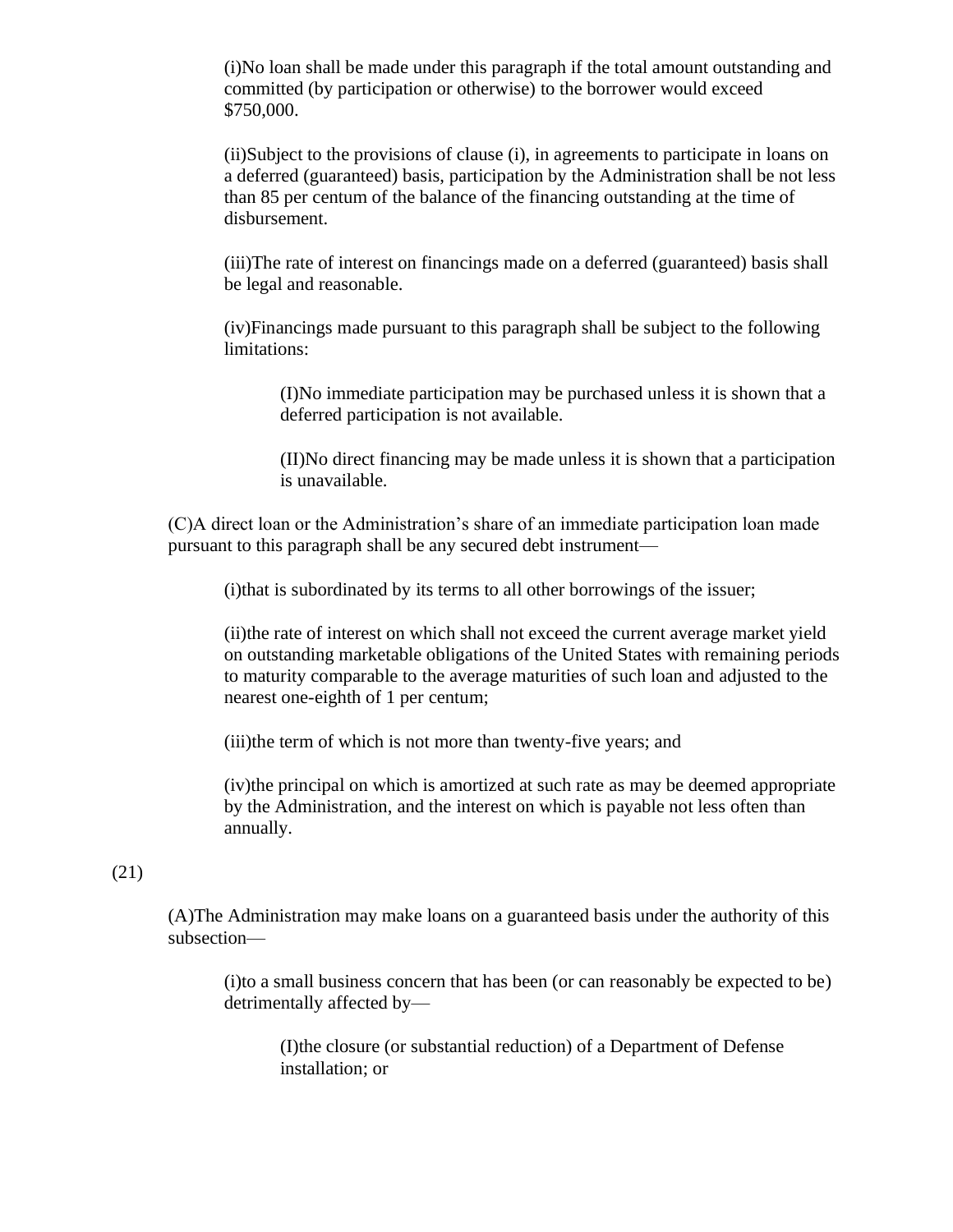(II)the termination (or substantial reduction) of a Department of Defense program on which such small business was a prime contractor or subcontractor (or supplier) at any tier; or

(ii)to a qualified individual or a veteran seeking to establish (or acquire) and operate a small business concern.

(B)Recognizing that greater risk may be associated with a loan to a small business concern described in subparagraph  $(A)(i)$ , any reasonable doubts concerning the firm's proposed business plan for transition to nondefense-related markets shall be resolved in favor of the loan applicant when making any determination regarding the sound value of the proposed loan in accordance with paragraph (6).

(C)Loans pursuant to this paragraph shall be authorized in such amounts as provided in advance in appropriation Acts for the purposes of loans under this paragraph.

(D)For purposes of this paragraph a qualified individual is—

(i)a member of the Armed Forces of the United States, honorably discharged from active duty involuntarily or pursuant to a program providing bonuses or other inducements to encourage voluntary separation or early retirement;

(ii)a civilian employee of the Department of Defense involuntarily separated from Federal service or retired pursuant to a program offering inducements to encourage early retirement; or

(iii)an employee of a prime contractor, subcontractor, or supplier at any tier of a Department of Defense program whose employment is involuntarily terminated (or voluntarily terminated pursuant to a program offering inducements to encourage voluntary separation or early retirement) due to the termination (or substantial reduction) of a Department of Defense program.

(E)Job creation and community benefit.—In providing assistance under this paragraph, the Administration shall develop procedures to ensure, to the maximum extent practicable, that such assistance is used for projects that—

(i)have the greatest potential for—

(I)creating new jobs for individuals whose employment is involuntarily terminated due to reductions in Federal defense expenditures; or

(II)preventing the loss of jobs by employees of small business concerns described in subparagraph  $(A)(i)$ ; and

(ii)have substantial potential for stimulating new economic activity in communities most affected by reductions in Federal defense expenditures.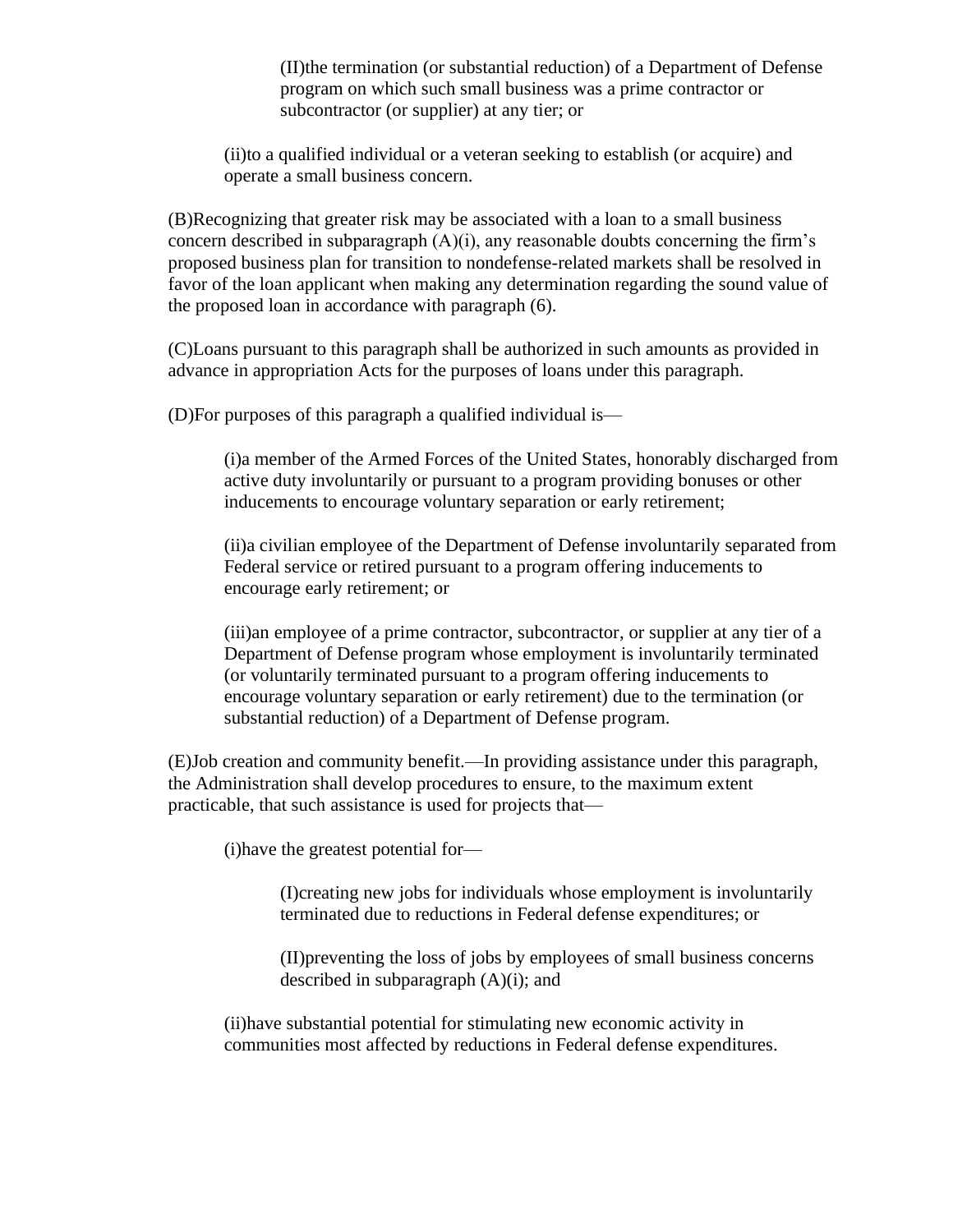(22)The Administration is authorized to permit participating lenders to impose and collect a reasonable penalty fee on late payments of loans guaranteed under this subsection in an amount not to exceed 5 percent of the monthly loan payment per month plus interest.

(23)Yearly fee.—

(A)In general.—

With respect to each loan approved under this subsection, the Administration shall assess, collect, and retain a fee, not to exceed 0.55 percent per year of the outstanding balance of the deferred participation share of the loan, in an amount established once annually by the Administration in the Administration's annual budget request to Congress, as necessary to reduce to zero the cost to the Administration of making guarantees under this subsection. As used in this paragraph, the term "cost" has the meaning given that term in section 661a of title 2.

(B)Payer.—

The yearly fee assessed under subparagraph (A) shall be payable by the participating lender and shall not be charged to the borrower.

(C)Lowering of borrower fees.—If the Administration determines that fees paid by lenders and by small business borrowers for guarantees under this subsection may be reduced, consistent with reducing to zero the cost to the Administration of making such guarantees—

(i)the Administration shall first consider reducing fees paid by small business borrowers under clauses (i) through (iii) of paragraph  $(18)(A)$ , to the maximum extent possible; and

(ii)fees paid by small business borrowers shall not be increased above the levels in effect on December 8, 2004.

(24)Notification requirement.—

The Administration shall notify the Committees on Small Business of the Senate and the House of Representatives not later than 15 days before making any significant policy or administrative change affecting the operation of the loan program under this subsection.

(25)Limitation on conducting pilot projects.—

(A)In general.—

Not more than 10 percent of the total number of loans guaranteed in any fiscal year under this subsection may be awarded as part of a pilot program which is commenced by the Administrator on or after October 1, 1996.

(B)"Pilot program" defined.—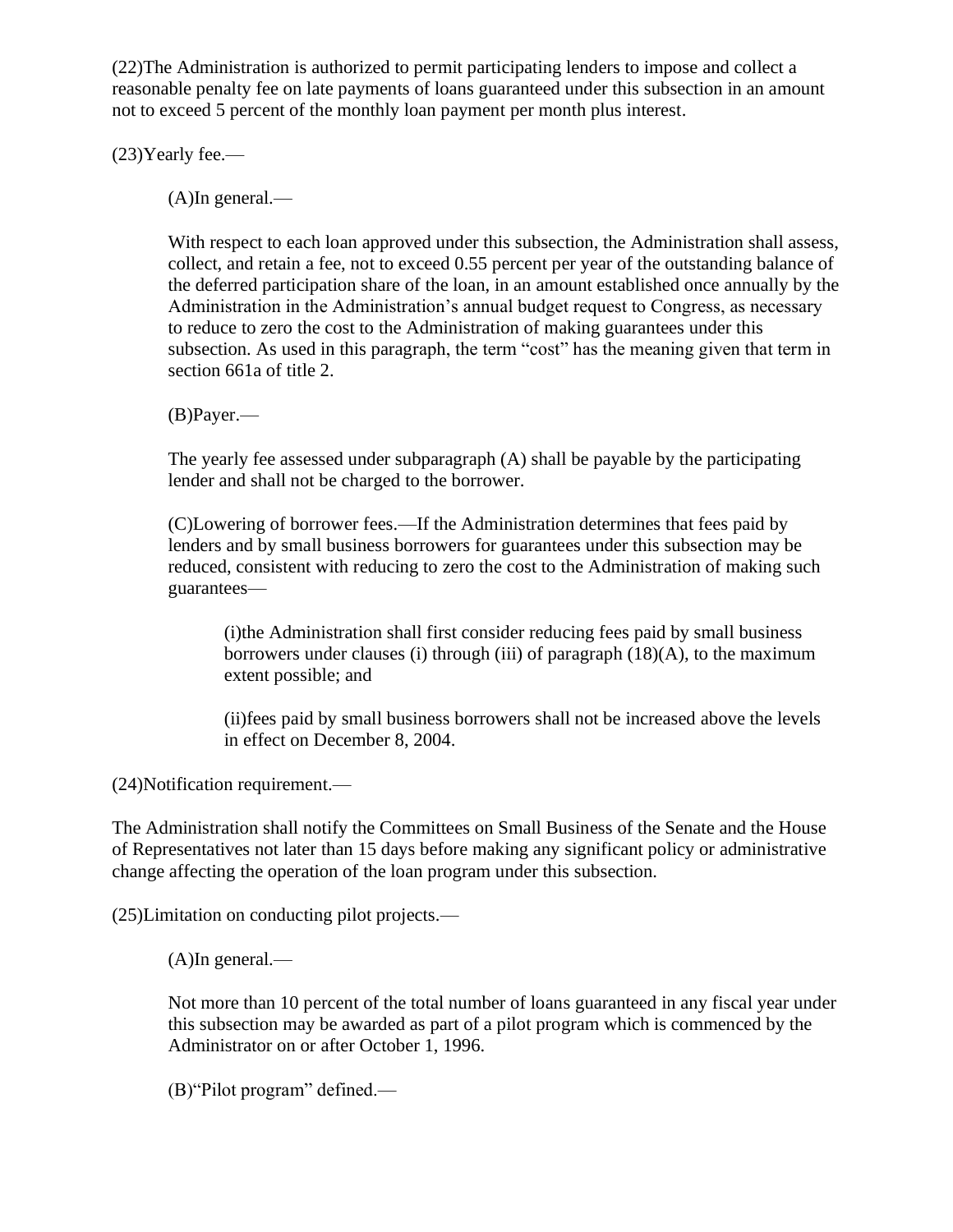In this paragraph, the term 'pilot program' means any lending program initiative, project, innovation, or other activity not specifically authorized by law.

(C)Low documentation loan program.—

The Administrator may carry out the low documentation loan program for loans of \$100,000 or less only through lenders with significant experience in making small business loans. Not later than 90 days after September 30, 1996, the Administrator shall promulgate regulations defining the experience necessary for participation as a lender in the low documentation loan program.

(26)Calculation of subsidy rate.—

All fees, interest, and profits received and retained by the Administration under this subsection shall be included in the calculations made by the Director of the Office of Management and Budget to offset the cost (as that term is defined in section 661a of title 2) to the Administration of purchasing and guaranteeing loans under this chapter.

(27)Repealed. Pub. L. 106–8, § 3(c), Apr. 2, 1999, 113 Stat. 16.

(28)Leasing.—

In addition to such other lease arrangements as may be authorized by the Administration, a borrower may permanently lease to one or more tenants not more than 20 percent of any property constructed with the proceeds of a loan guaranteed under this subsection, if the borrower permanently occupies and uses not less than 60 percent of the total business space in the property.

(29)Real estate appraisals.—

(A)In general.—With respect to a loan under this subsection that is secured by commercial real property, an appraisal of such property by a State licensed or certified appraiser—

(i)shall be required by the Administration in connection with any such loan, if such loan is in an amount greater than the Federal banking regulator appraisal threshold; or

(ii)may be required by the Administration or the lender in connection with any such loan, if such loan is in an amount equal to or less than the Federal banking regulator appraisal threshold, if such appraisal is necessary for appropriate evaluation of creditworthiness.

(B)Federal banking regulator appraisal threshold defined.—

For purposes of this paragraph, the term "Federal banking regulator appraisal threshold" means the lesser of the threshold amounts set by the Board of Governors of the Federal Reserve System, the Comptroller of the Currency, and the Federal Deposit Insurance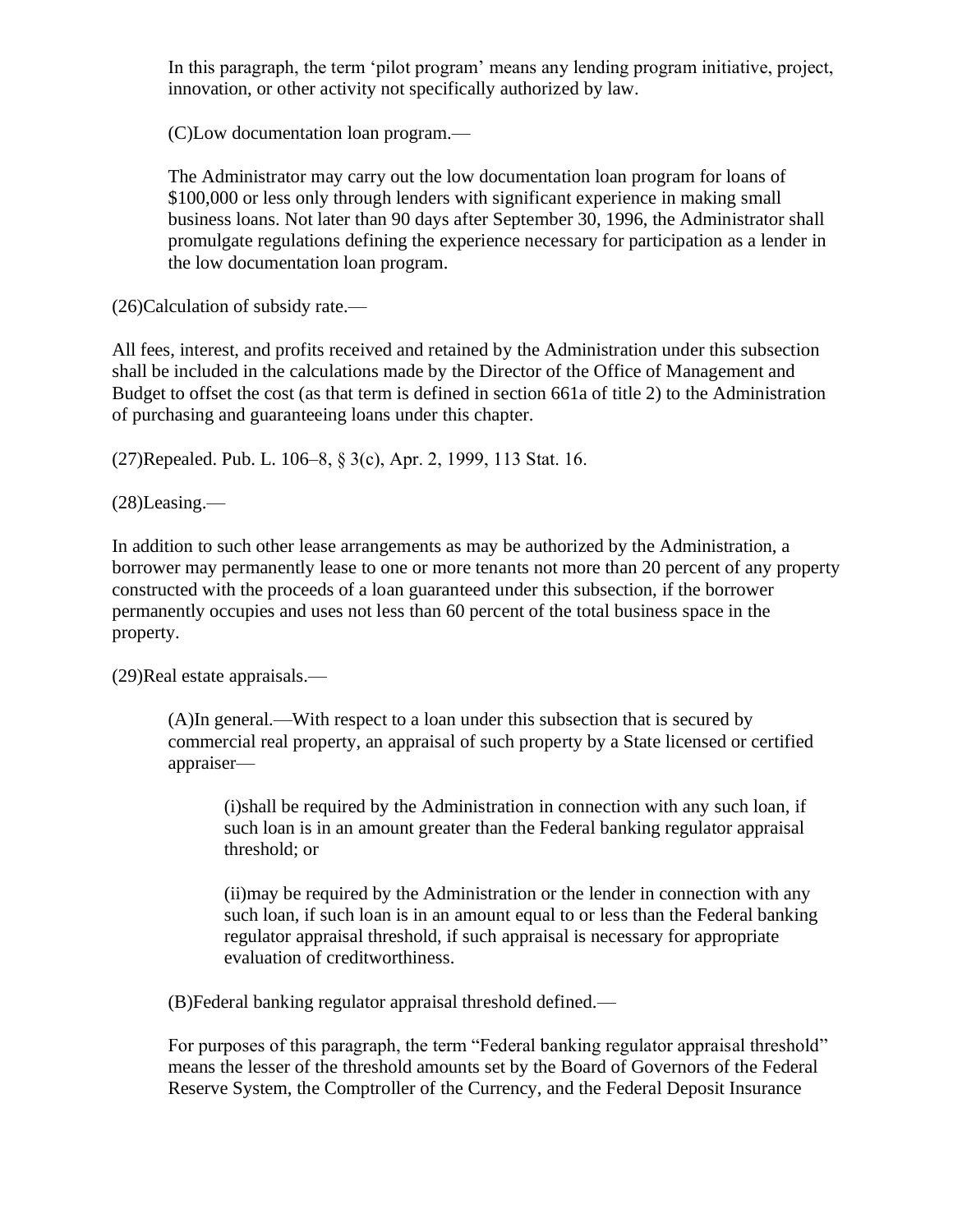Corporation for when a federally related transaction that is a commercial real estate transaction requires an appraisal prepared by a State licensed or certified appraiser.

(30)Ownership requirements.—

Ownership requirements to determine the eligibility of a small business concern that applies for assistance under any credit program under this chapter shall be determined without regard to any ownership interest of a spouse arising solely from the application of the community property laws of a State for purposes of determining marital interests.

(31)Express loans.—

(A)Definitions.—As used in this paragraph:

(i)The term "disaster area" means the area for which the President has declared a major disaster, during the 5-year period beginning on the date of the declaration.

(ii)The term "express lender" means any lender authorized by the Administration to participate in the Express Loan Program.

(iii)The term "express loan" means any loan made pursuant to this paragraph in which a lender utilizes to the maximum extent practicable its own loan analyses, procedures, and documentation.

(iv)The term "Express Loan Program" means the program for express loans established by the Administration under paragraph (25)(B), as in existence on April 5, 2004, with a guaranty rate of not more than 50 percent.

(B)Restriction to express lender.—

The authority to make an express loan shall be limited to those lenders deemed qualified to make such loans by the Administration. Designation as an express lender for purposes of making an express loan shall not prohibit such lender from taking any other action authorized by the Administration for that lender pursuant to this subsection.

(C)Grandfathering of existing lenders.—

Any express lender shall retain such designation unless the Administration determines that the express lender has violated the law or regulations promulgated by the Administration or modifies the requirements to be an express lender and the lender no longer satisfies those requirements.

(D)Maximum loan amount.—

The maximum loan amount under the Express Loan Program is \$1,000,000.

(E)Option to participate.—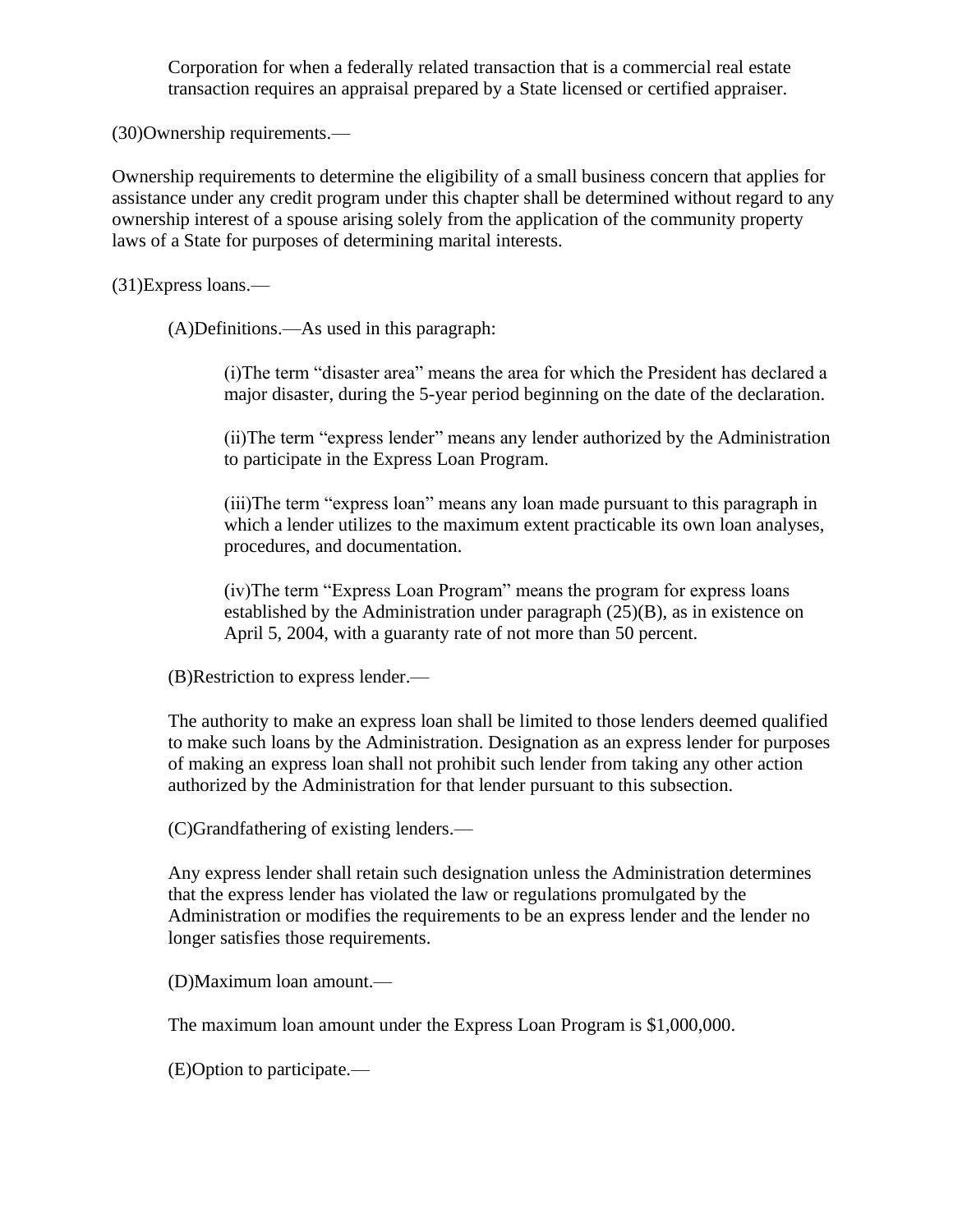Except as otherwise provided in this paragraph, the Administration shall take no regulatory, policy, or administrative action, without regard to whether such action requires notification pursuant to paragraph (24), that has the effect of requiring a lender to make an express loan pursuant to subparagraph (D).

(F)Express loans for renewable energy and energy efficiency.—

(i)Definitions.—In this subparagraph—

(I)the term "biomass"—

(aa)means any organic material that is available on a renewable or recurring basis, including—

(AA)agricultural crops;

(BB)trees grown for energy production;

(CC)wood waste and wood residues;

(DD)plants (including aquatic plants and grasses);

(EE)residues;

(FF)fibers;

(GG)animal wastes and other waste materials; and

(HH)fats, oils, and greases (including recycled fats, oils, and greases); and

(bb)does not include—

(AA)paper that is commonly recycled; or

(BB)unsegregated solid waste;

(II)the term "energy efficiency project" means the installation or upgrading of equipment that results in a significant reduction in energy usage; and

(III)the term "renewable energy system" means a system of energy derived from—

(aa)a wind, solar, biomass (including biodiesel), or geothermal source; or

(bb)hydrogen derived from biomass or water using an energy source described in item (aa).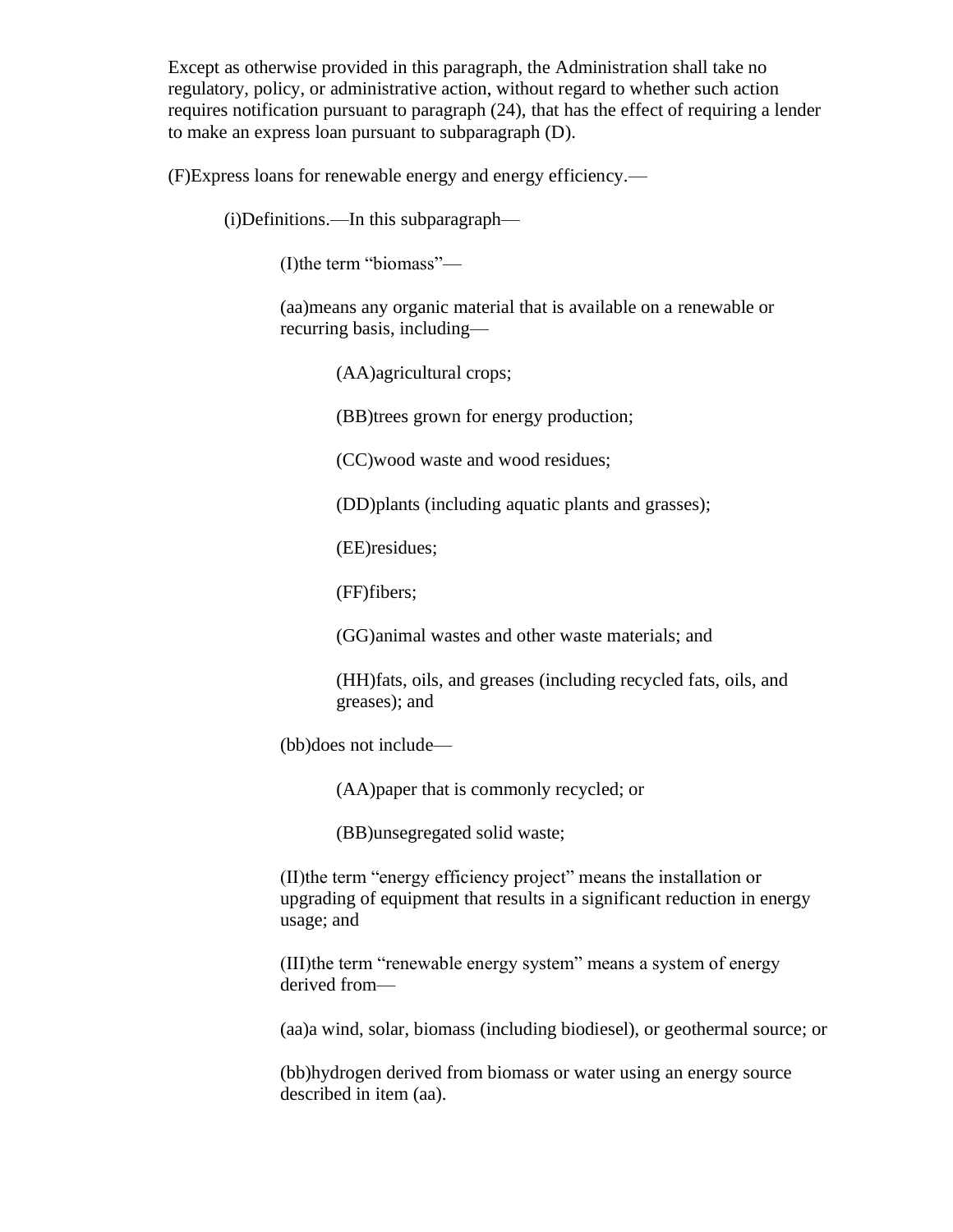(ii)Loans.—The Administrator may make a loan under the Express Loan Program for the purpose of—

(I)purchasing a renewable energy system; or

(II)carrying out an energy efficiency project for a small business concern.

(G)Guarantee fee waiver for veterans.—

(i)Guarantee fee waiver.—

The Administrator may not collect a guarantee fee described in paragraph (18) in connection with a loan made under this paragraph to a veteran or spouse of a veteran on or after October 1, 2015.

(ii)Definition.—In this subparagraph, the term "veteran or spouse of a veteran" means—

(I)a veteran, as defined in section  $632(q)(4)$  of this title;

(II)an individual who is eligible to participate in the Transition Assistance Program established under section 1144 of title 10;

(III)a member of a reserve component of the Armed Forces named in section 10101 of title 10;

(IV)the spouse of an individual described in subclause (I), (II), or (III); or

(V)the surviving spouse (as defined in section 101 of title 38) of an individual described in subclause (I), (II), or (III) who died while serving on active duty or as a result of a disability that is service-connected (as defined in such section).

(H)Recovery opportunity loans.—

(i)In general.—

The Administrator may guarantee an express loan to a small business concern located in a disaster area in accordance with this subparagraph.

(ii)Maximums.—For a loan guaranteed under clause (i)—

(I)the maximum loan amount is \$150,000; and

(II)the guarantee rate shall be not more than 85 percent.

(iii)Overall cap.—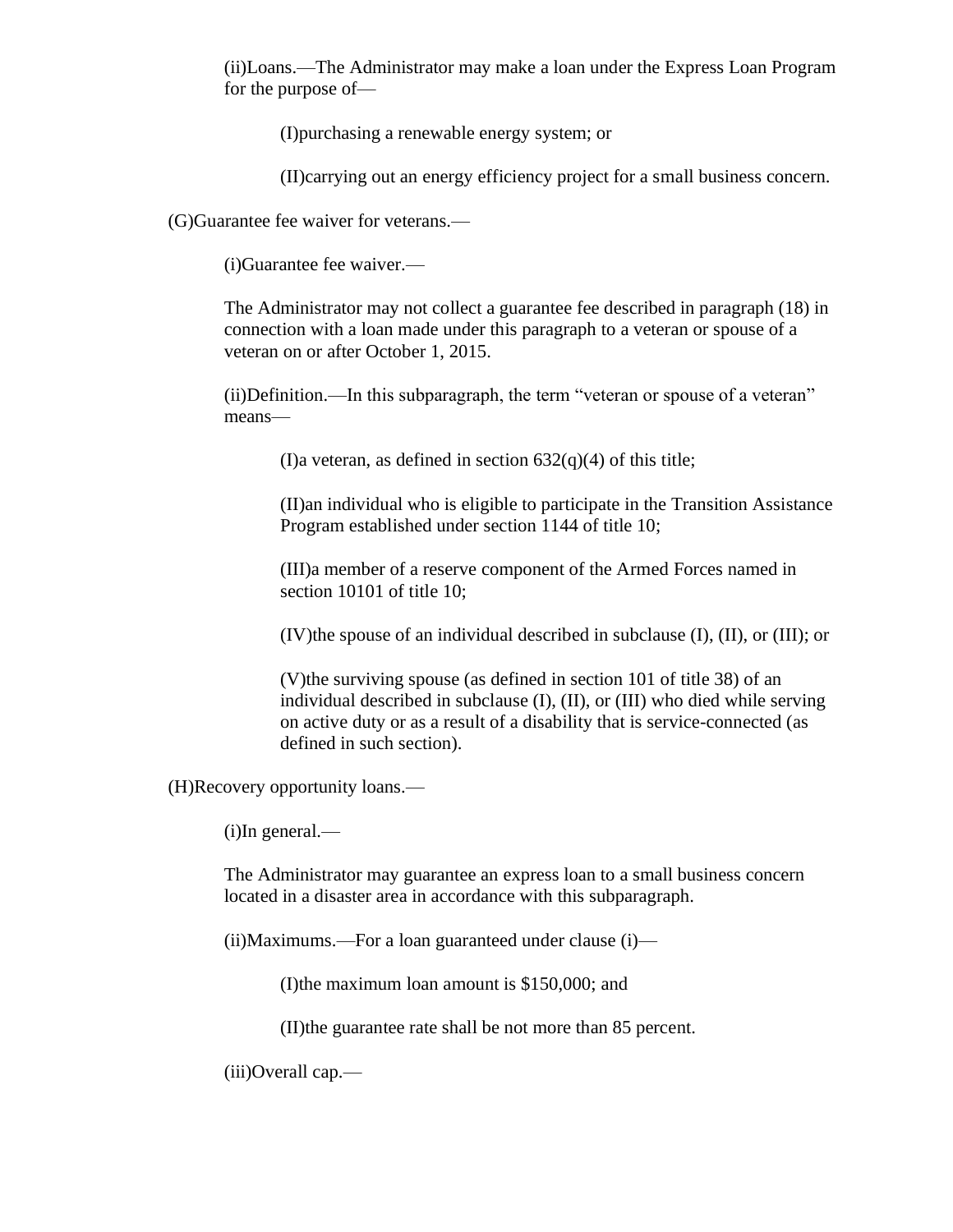A loan guaranteed under clause (i) shall not be counted in determining the amount of loans made to a borrower for purposes of subparagraph (D).

(iv)Operations.—

A small business concern receiving a loan guaranteed under clause (i) shall certify that the small business concern was in operation on the date on which the applicable major disaster occurred as a condition of receiving the loan.

(v)Repayment ability.—

A loan guaranteed under clause (i) may only be made to a small business concern that demonstrates, to the satisfaction of the Administrator, sufficient capacity to repay the loan.

(vi)Timing of payment of guarantees.—

(I)In general.—

Not later than 90 days after the date on which a request for purchase is filed with the Administrator, the Administrator shall determine whether to pay the guaranteed portion of the loan.

(II)Recapture.—

Notwithstanding any other provision of law, unless there is a subsequent finding of fraud by a court of competent jurisdiction relating to a loan guaranteed under clause (i), on and after the date that is 6 months after the date on which the Administrator determines to pay the guaranteed portion of the loan, the Administrator may not attempt to recapture the paid guarantee.

(vii)Fees.—

(I)In general.—

Unless the Administrator has waived the guarantee fee that would otherwise be collected by the Administrator under paragraph (18) for a loan guaranteed under clause (i), and except as provided in subclause (II), the guarantee fee for the loan shall be equal to the guarantee fee that the Administrator would collect if the guarantee rate for the loan was 50 percent.

(II)Exception.—

Subclause (I) shall not apply if the cost of carrying out the program under this subsection in a fiscal year is more than zero and such cost is directly attributable to the cost of guaranteeing loans under clause (i).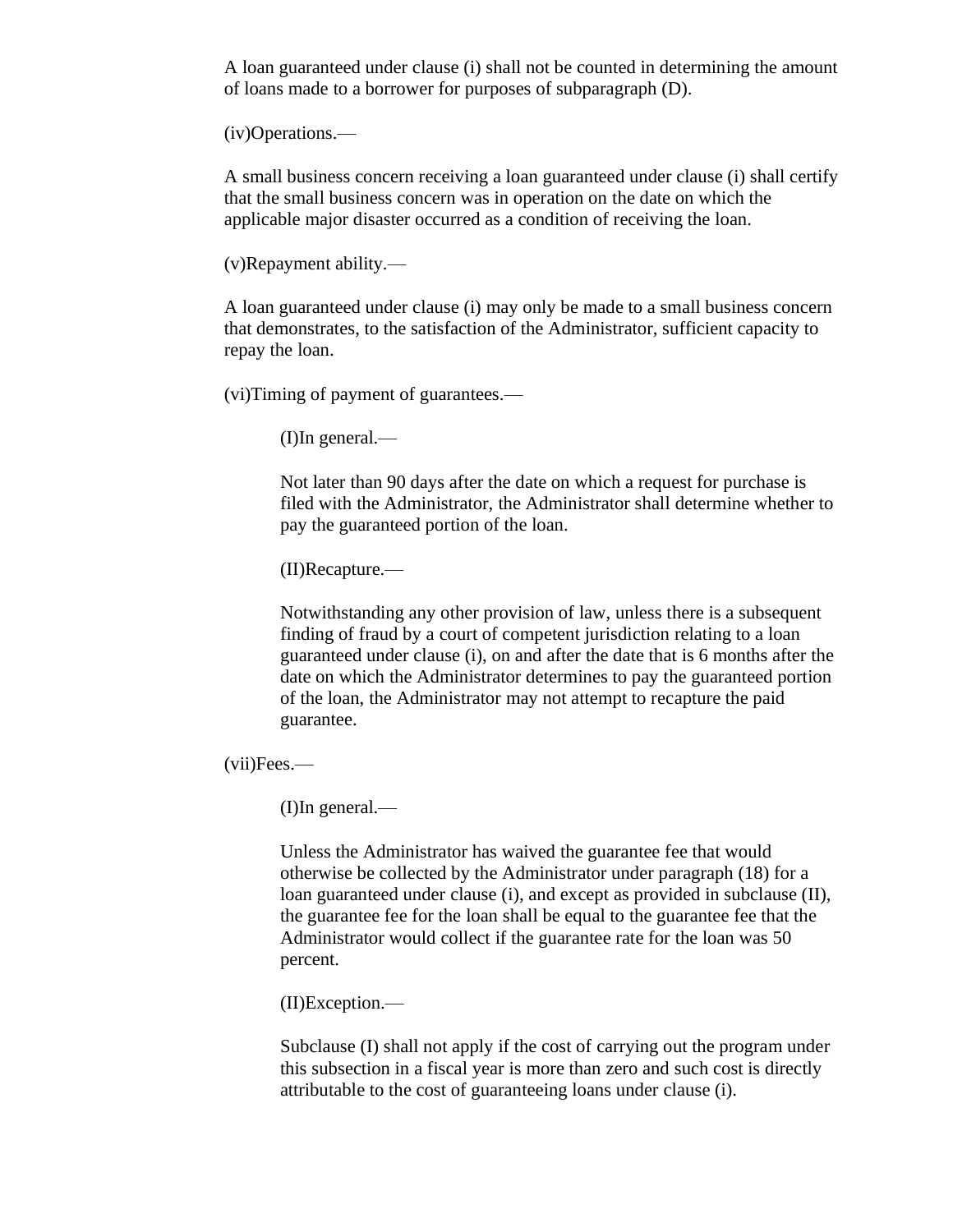(viii)Rules.—

Not later than 270 days after November 25, 2015, the Administrator shall promulgate rules to carry out this subparagraph.

(32)Loans for energy efficient technologies.—

(A)Definitions.—In this paragraph—

(i)the term "cost" has the meaning given that term in section 661a of title 2;

(ii)the term "covered energy efficiency loan" means a loan—

(I)made under this subsection; and

(II)the proceeds of which are used to purchase energy efficient designs, equipment, or fixtures, or to reduce the energy consumption of the borrower by 10 percent or more; and

(iii)the term "pilot program" means the pilot program established under subparagraph (B) [4]

(B)Establishment.—

The Administrator shall establish and carry out a pilot program under which the Administrator shall reduce the fees for covered energy efficiency loans.

(C)Duration.—

The pilot program shall terminate at the end of the second full fiscal year after the date that the Administrator establishes the pilot program.

(D)Maximum participation.—

A covered energy efficiency loan shall include the maximum participation levels by the Administrator permitted for loans made under this subsection.

(E)Fees.—

(i)In general.—

The fee on a covered energy efficiency loan shall be equal to 50 percent of the fee otherwise applicable to that loan under paragraph (18).

(ii)Waiver.—The Administrator may waive clause (i) for a fiscal year if—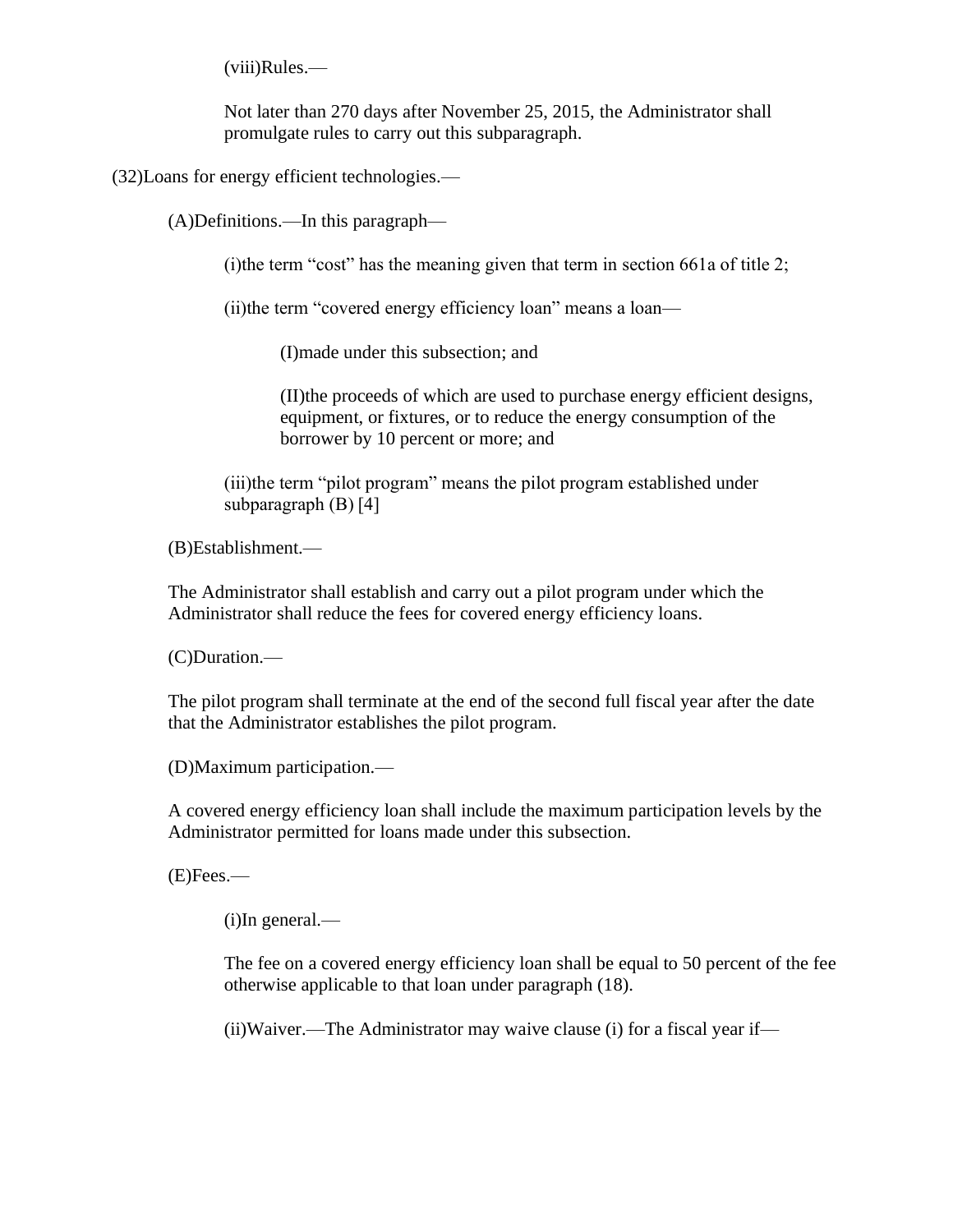(I)for the fiscal year before that fiscal year, the annual rate of default of covered energy efficiency loans exceeds that of loans made under this subsection that are not covered energy efficiency loans;

(II)the cost to the Administration of making loans under this subsection is greater than zero and such cost is directly attributable to the cost of making covered energy efficiency loans; and

(III)no additional sources of revenue authority are available to reduce the cost of making loans under this subsection to zero.

(iii)Effect of waiver.—If the Administrator waives the reduction of fees under clause (ii), the Administrator—

(I)shall not assess or collect fees in an amount greater than necessary to ensure that the cost of the program under this subsection is not greater than zero; and

(II)shall reinstate the fee reductions under clause (i) when the conditions in clause (ii) no longer apply.

(iv)No increase of fees.—

The Administrator shall not increase the fees under paragraph (18) on loans made under this subsection that are not covered energy efficiency loans as a direct result of the pilot program.

(F)GAO report.—

(i)In general.—

Not later than 1 year after the date that the pilot program terminates, the Comptroller General of the United States shall submit to the Committee on Small Business of the House of Representatives and the Committee on Small Business and Entrepreneurship of the Senate a report on the pilot program.

(ii)Contents.—The report submitted under clause (i) shall include—

(I)the number of covered energy efficiency loans for which fees were reduced under the pilot program;

(II)a description of the energy efficiency savings with the pilot program;

(III)a description of the impact of the pilot program on the program under this subsection;

(IV)an evaluation of the efficacy and potential fraud and abuse of the pilot program; and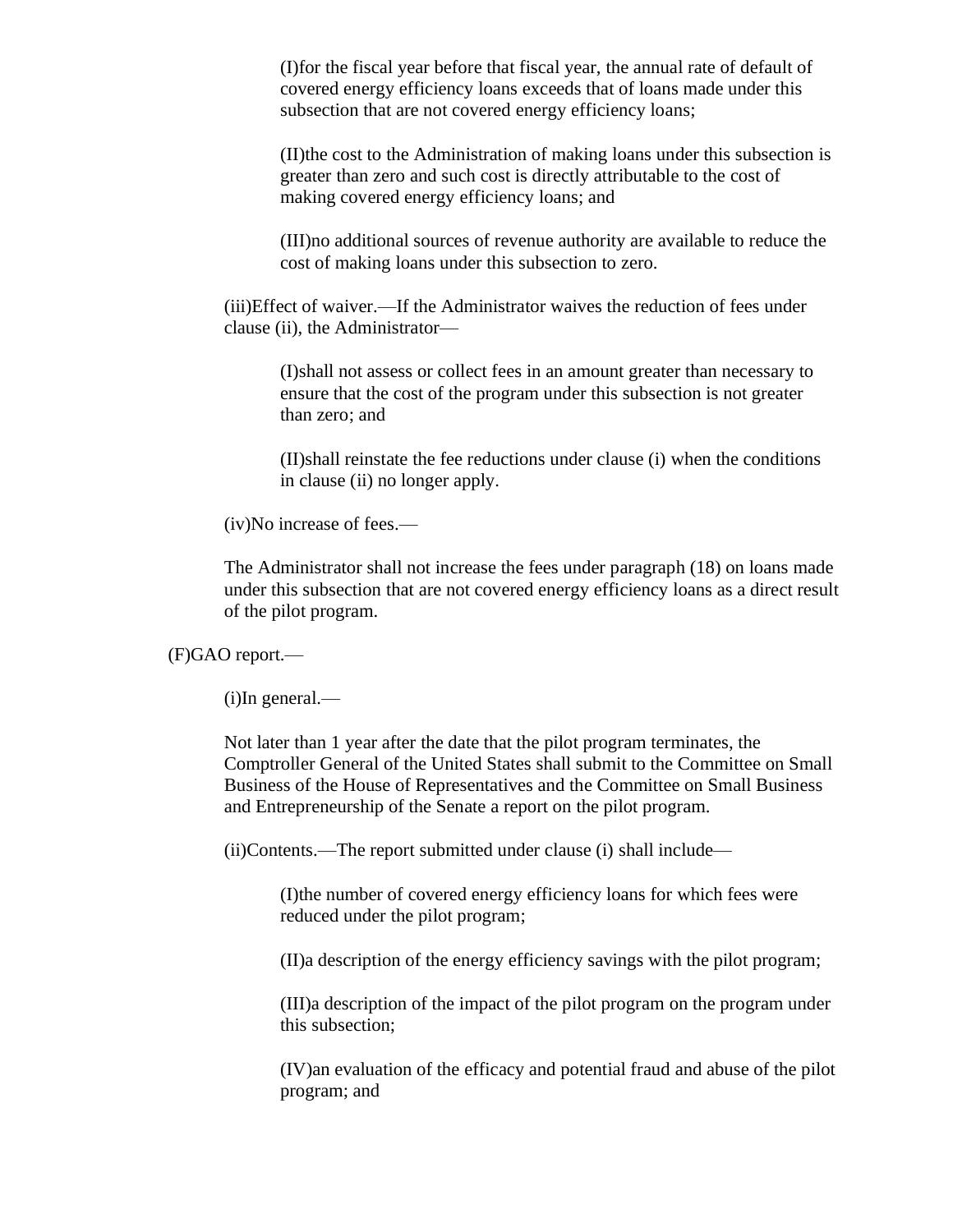(V)recommendations for improving the pilot program.

(33)Increased veteran participation program.—

(A)Definitions.—In this paragraph—

(i)the term "cost" has the meaning given that term in section 661a of title 2;

(ii)the term "pilot program" means the pilot program established under subparagraph (B); and

(iii)the term "veteran participation loan" means a loan made under this subsection to a small business concern owned and controlled by veterans of the Armed Forces or members of the reserve components of the Armed Forces.

(B)Establishment.—

The Administrator shall establish and carry out a pilot program under which the Administrator shall reduce the fees for veteran participation loans.

(C)Duration.—

The pilot program shall terminate at the end of the second full fiscal year after the date that the Administrator establishes the pilot program.

(D)Maximum participation.—

A veteran participation loan shall include the maximum participation levels by the Administrator permitted for loans made under this subsection.

(E)Fees.—

(i)In general.—

The fee on a veteran participation loan shall be equal to 50 percent of the fee otherwise applicable to that loan under paragraph (18).

(ii)Waiver.—The Administrator may waive clause (i) for a fiscal year if—

(I)for the fiscal year before that fiscal year, the annual estimated rate of default of veteran participation loans exceeds that of loans made under this subsection that are not veteran participation loans;

(II)the cost to the Administration of making loans under this subsection is greater than zero and such cost is directly attributable to the cost of making veteran participation loans; and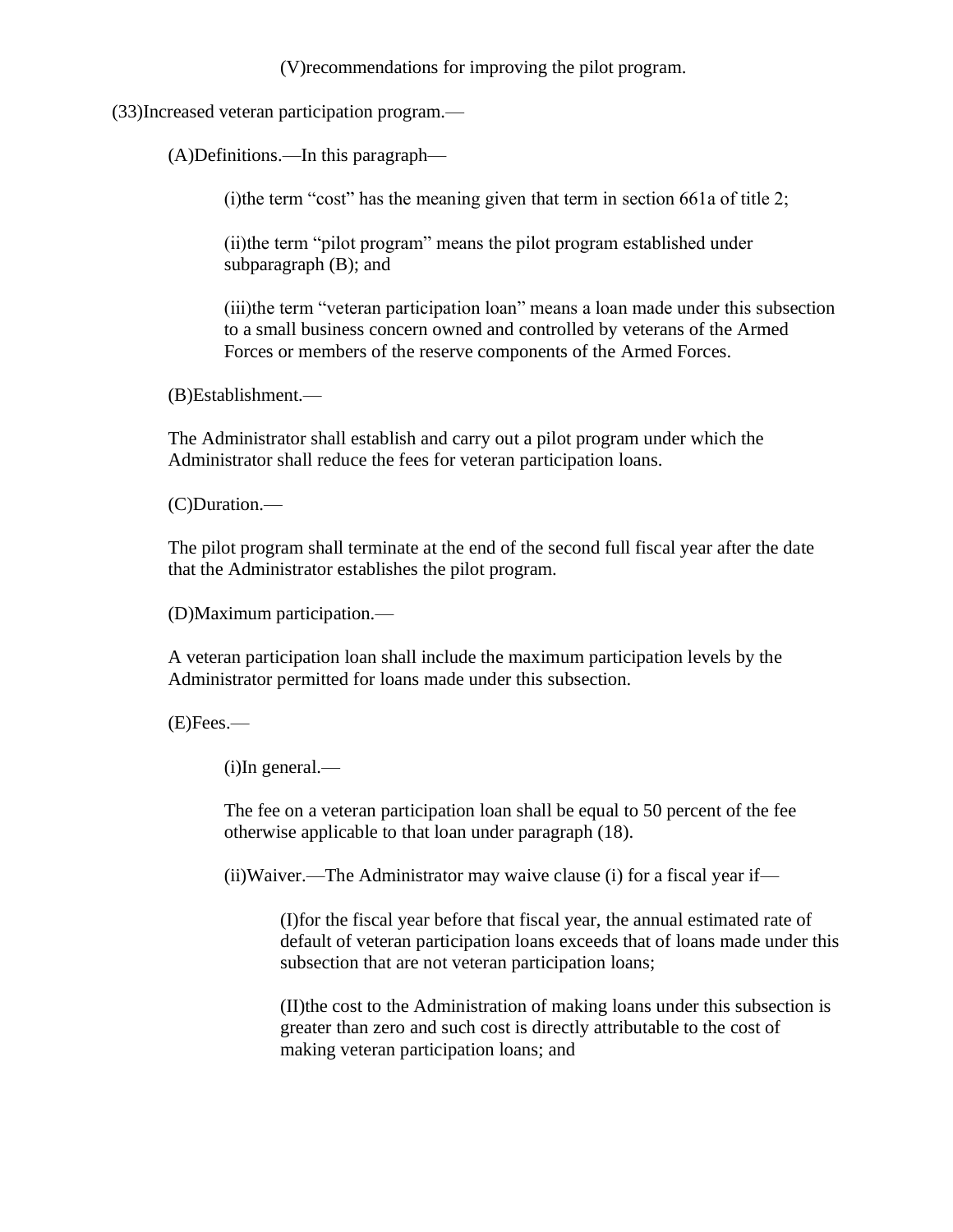(III)no additional sources of revenue authority are available to reduce the cost of making loans under this subsection to zero.

(iii)Effect of waiver.—If the Administrator waives the reduction of fees under clause (ii), the Administrator—

(I)shall not assess or collect fees in an amount greater than necessary to ensure that the cost of the program under this subsection is not greater than zero; and

(II)shall reinstate the fee reductions under clause (i) when the conditions in clause (ii) no longer apply.

(iv)No increase of fees.—

The Administrator shall not increase the fees under paragraph (18) on loans made under this subsection that are not veteran participation loans as a direct result of the pilot program.

(F)GAO report.—

(i)In general.—

Not later than 1 year after the date that the pilot program terminates, the Comptroller General of the United States shall submit to the Committee on Small Business of the House of Representatives and the Committee on Small Business and Entrepreneurship of the Senate a report on the pilot program.

(ii)Contents.—The report submitted under clause (i) shall include—

(I)the number of veteran participation loans for which fees were reduced under the pilot program;

(II)a description of the impact of the pilot program on the program under this subsection;

(III)an evaluation of the efficacy and potential fraud and abuse of the pilot program; and

(IV)recommendations for improving the pilot program.

(34)Export express program.—

(A)Definitions.—In this paragraph—

(i)the term "export development activity" includes—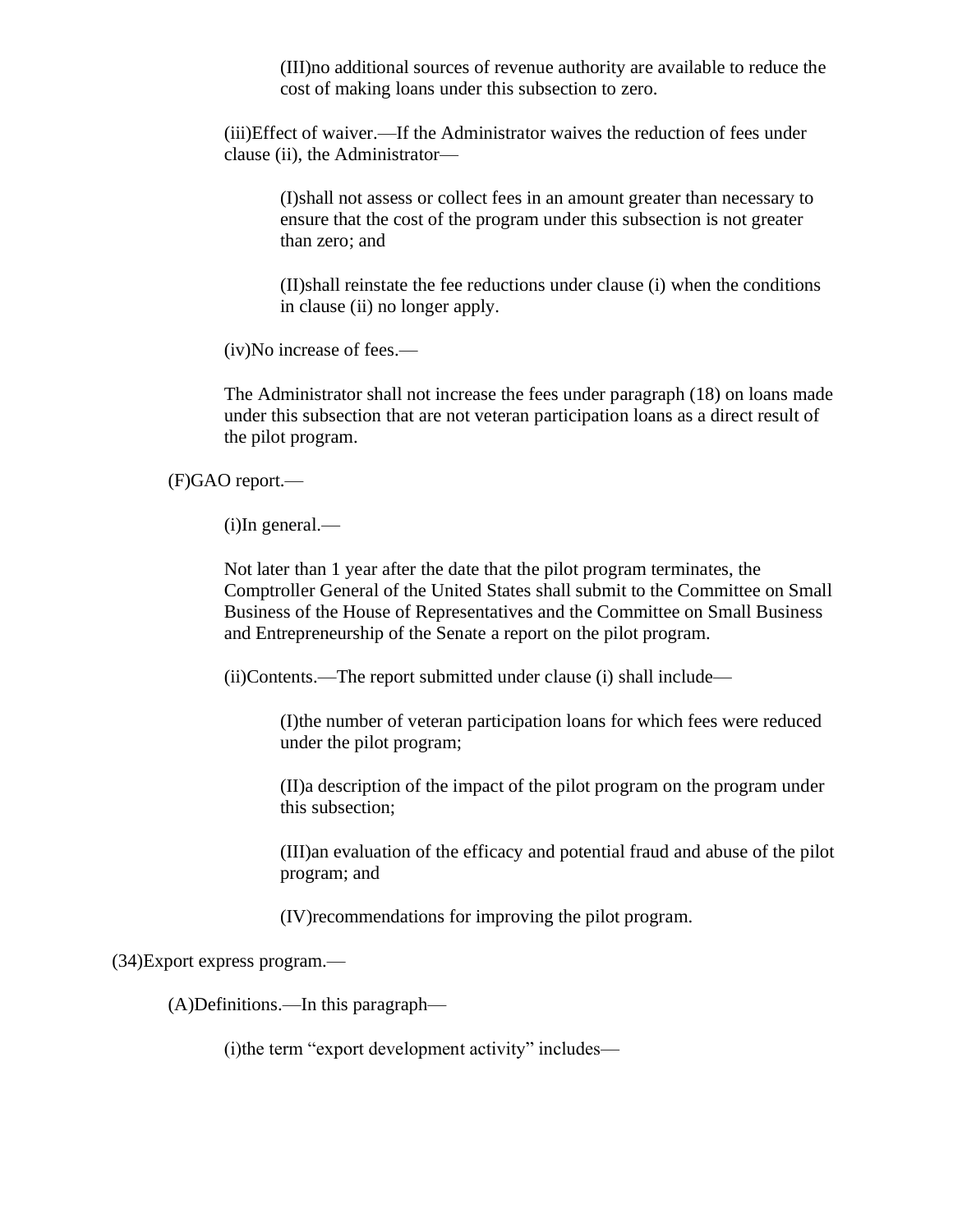(I)obtaining a standby letter of credit when required as a bid bond, performance bond, or advance payment guarantee;

(II)participation in a trade show that takes place outside the United States;

(III)translation of product brochures or catalogues for use in markets outside the United States;

(IV)obtaining a general line of credit for export purposes;

(V)performing a service contract from buyers located outside the United States;

(VI)obtaining transaction-specific financing associated with completing export orders;

(VII)purchasing real estate or equipment to be used in the production of goods or services for export;

(VIII)providing term loans or other financing to enable a small business concern, including an export trading company and an export management company, to develop a market outside the United States; and

(IX)acquiring, constructing, renovating, modernizing, improving, or expanding a production facility or equipment to be used in the United States in the production of goods or services for export; and

(ii)the term "express loan" means a loan in which a lender uses to the maximum extent practicable the loan analyses, procedures, and documentation of the lender to provide expedited processing of the loan application.

(B)Authority.—

The Administrator may guarantee the timely payment of an express loan to a small business concern made for an export development activity.

(C)Level of participation.—

(i)Maximum amount.—

The maximum amount of an express loan guaranteed under this paragraph shall be \$500,000.

(ii)Percentage.—For an express loan guaranteed under this paragraph, the Administrator shall guarantee—

(I)90 percent of a loan that is not more than \$350,000; and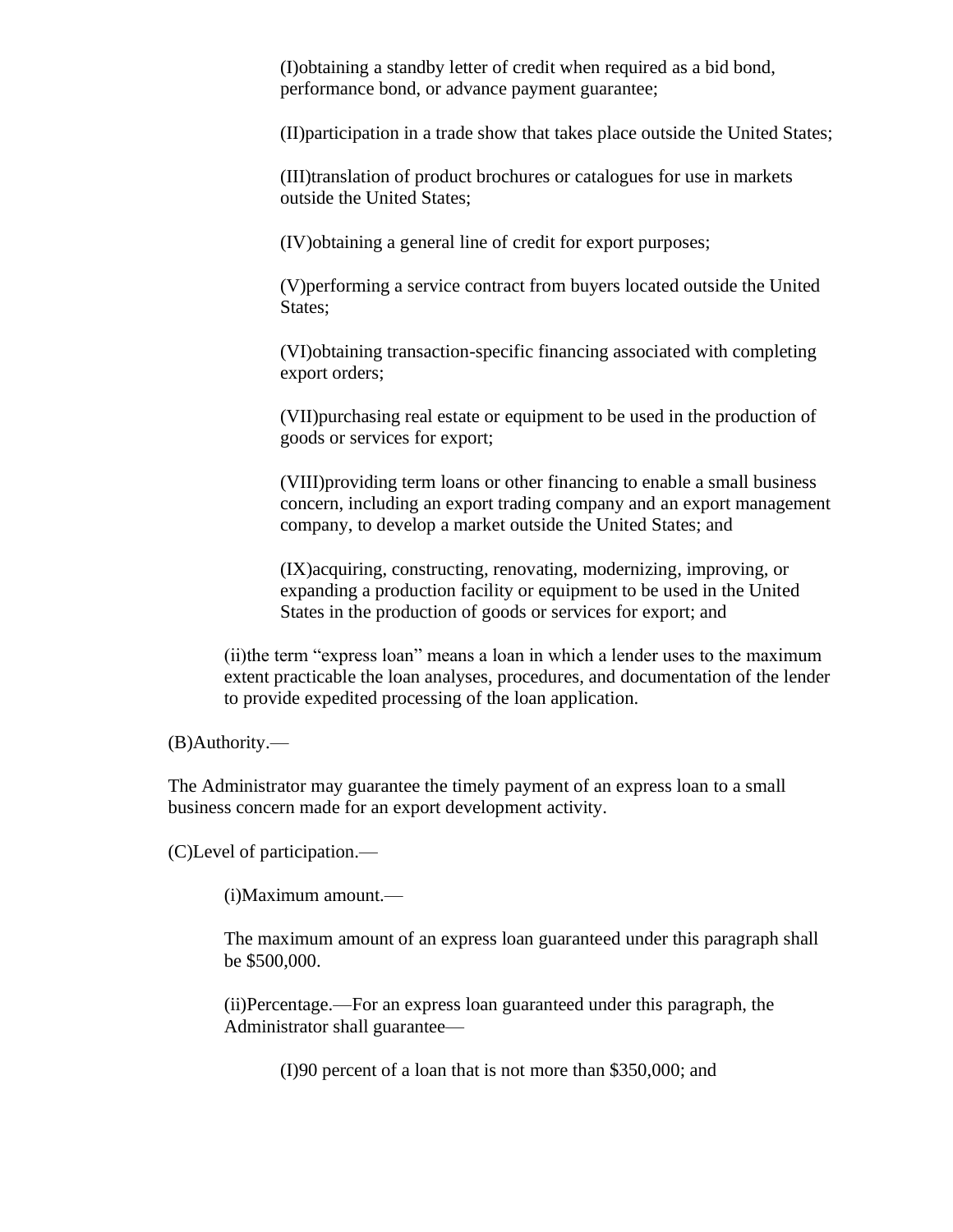(II)75 percent of a loan that is more than \$350,000 and not more than \$500,000.

(35)Loans to cooperatives.—

(A)Definition.—

In this paragraph, the term "cooperative" means an entity that is determined to be a cooperative by the Administrator, in accordance with applicable Federal and State laws and regulation.

(B)Authority.—

The Administration shall guarantee loans made to a cooperative for the purpose described in paragraph (15).

(36)Paycheck protection program.—

(A)Definitions.—In this paragraph—

(i)the terms "appropriate Federal banking agency" and "insured depository institution" have the meanings given those terms in section 1813 of title 12;

(ii)the term "covered loan" means a loan made under this paragraph during the covered period;

(iii)the term "covered period" means the period beginning on February 15, 2020 and ending on December 31, 2020;

(iv)the term "eligible recipient" means an individual or entity that is eligible to receive a covered loan;

(v)the term "eligible self-employed individual" has the meaning given the term in section 7002(b) of the Families First Coronavirus Response Act (Public Law 116– 127);

(vi)the term "insured credit union" has the meaning given the term in section 1752 of title 12;

(vii)the term "nonprofit organization" means an organization that is described in section  $501(c)(3)$  of title 26 and that is exempt from taxation under section  $501(a)$ of title 26;

(viii)the term "payroll costs"—

(I)means—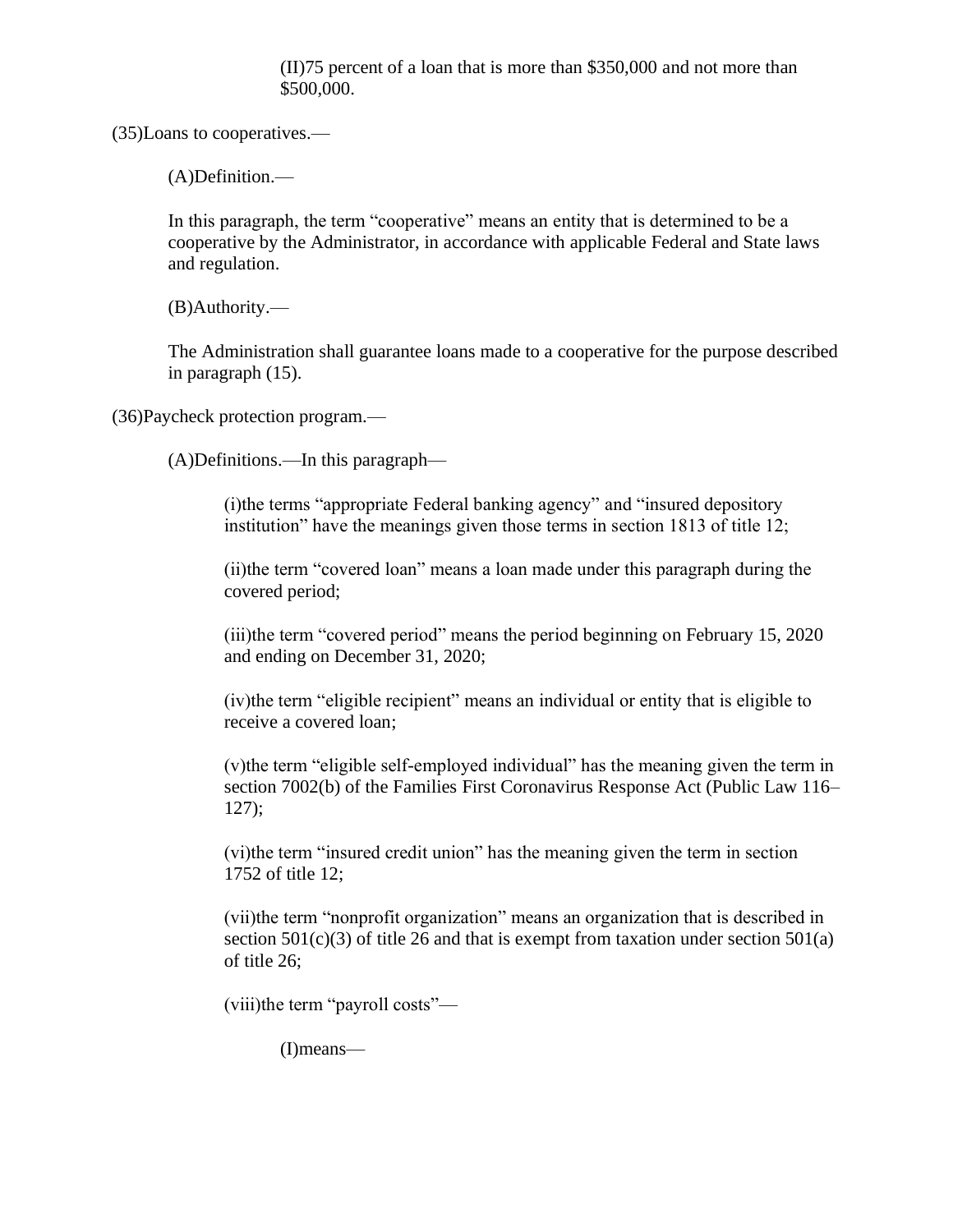(aa)the sum of payments of any compensation with respect to employees that is a—

(AA)salary, wage, commission, or similar compensation;

(BB)payment of cash tip or equivalent;

(CC)payment for vacation, parental, family, medical, or sick leave;

(DD)allowance for dismissal or separation;

(EE)payment required for the provisions of group health care benefits, including insurance premiums;

(FF)payment of any retirement benefit; or

(GG)payment of State or local tax assessed on the compensation of employees; and

(bb)the sum of payments of any compensation to or income of a sole proprietor or independent contractor that is a wage, commission, income, net earnings from self-employment, or similar compensation and that is in an amount that is not more than \$100,000 in 1 year, as prorated for the covered period; and

(II)shall not include—

(aa)the compensation of an individual employee in excess of an annual salary of \$100,000, as prorated for the covered period;

(bb)taxes imposed or withheld under chapters 21, 22, or 24 of title 26 during the covered period;

(cc)any compensation of an employee whose principal place of residence is outside of the United States;

(dd)qualified sick leave wages for which a credit is allowed under section 7001 of the Families First Coronavirus Response Act (Public Law 116– 127); or

(ee)qualified family leave wages for which a credit is allowed under section 7003 of the Families First Coronavirus Response Act (Public Law  $116-127$ ;

(ix)the term "veterans organization" means an organization that is described in section  $501(c)(19)$  of title 26 that is exempt from taxation under section  $501(a)$  of title 26;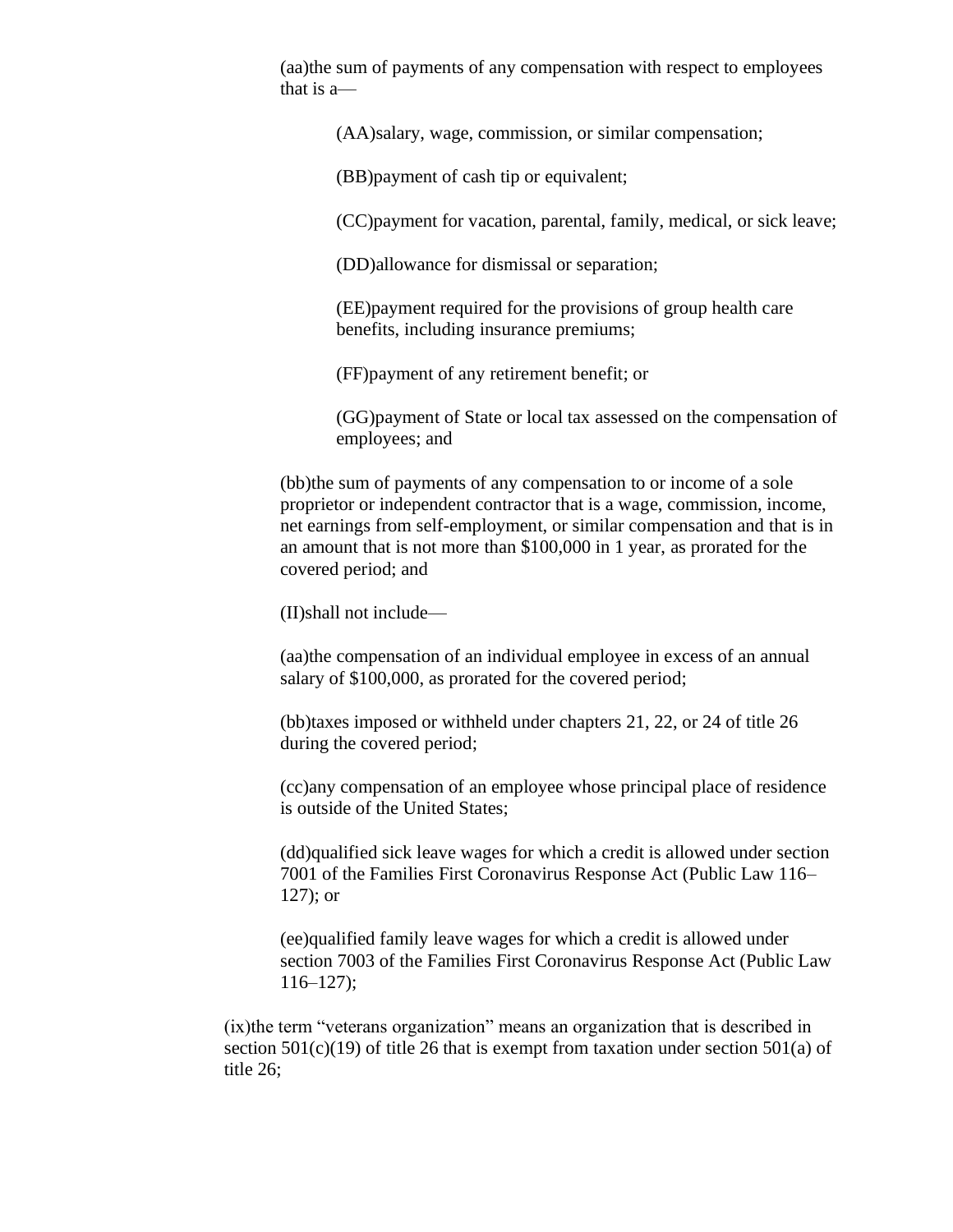(x)the term "community development financial institution" has the meaning given the term in section 4702 of title 12); [5]

(xi)the term "community financial institutions" means—

(I)a community development financial institution;

(II)a minority depository institution, as defined in section 308 of the Financial Institutions Reform, Recovery, and Enforcement Act of 1989 (12 U.S.C. 1463 note);

(III)a development company that is certified under title V of the Small Business Investment Act of 1958 (15 U.S.C. 695 et seq.); and

 $(IV)$ an intermediary, as defined in subsection  $(m)(11)$ ; and

(xii)the term "credit union" means a State credit union or a Federal credit union, as those terms are defined, respectively, in section 1752 of title 12.

(B)Paycheck protection loans.—

Except as otherwise provided in this paragraph, the Administrator may guarantee covered loans under the same terms, conditions, and processes as a loan made under this subsection.

(C)Registration of loans.—

Not later than 15 days after the date on which a loan is made under this paragraph, the Administration shall register the loan using the TIN (as defined in section 7701 of title 26) assigned to the borrower.

(D)Increased eligibility for certain small businesses and organizations.—

(i)In general.—During the covered period, in addition to small business concerns, any business concern, nonprofit organization, veterans organization, or Tribal business concern described in section  $657a(b)(2)(C)$  of this title shall be eligible to receive a covered loan if the business concern, nonprofit organization, veterans organization, or Tribal business concern employs not more than the greater of—

(I)500 employees; or

(II)if applicable, the size standard in number of employees established by the Administration for the industry in which the business concern, nonprofit organization, veterans organization, or Tribal business concern operates.

(ii)Inclusion of sole proprietors, independent contractors, and eligible selfemployed individuals.—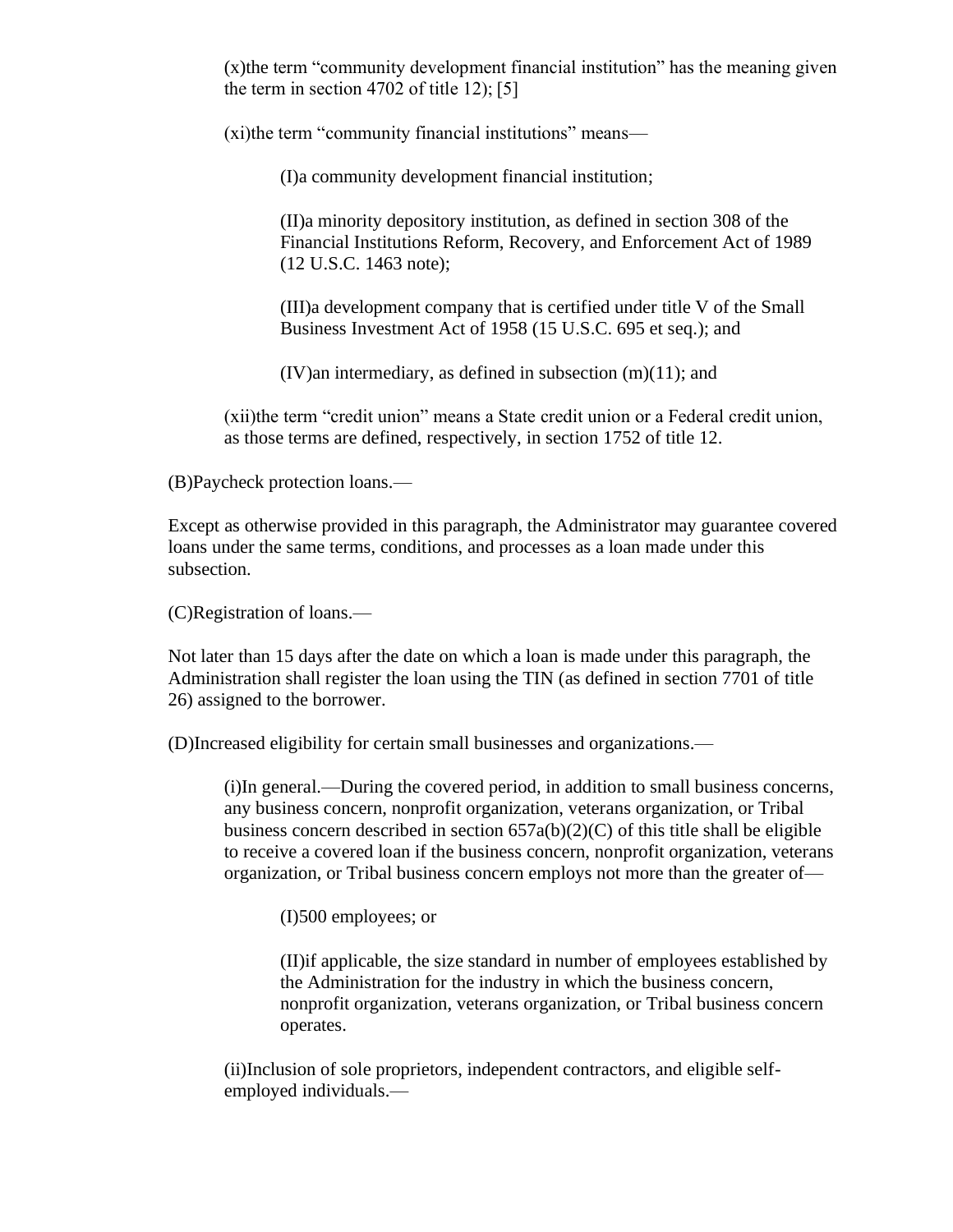(I)In general.—

During the covered period, individuals who operate under a sole proprietorship or as an independent contractor and eligible self-employed individuals shall be eligible to receive a covered loan.

(II)Documentation.—

An eligible self-employed individual, independent contractor, or sole proprietorship seeking a covered loan shall submit such documentation as is necessary to establish such individual as eligible, including payroll tax filings reported to the Internal Revenue Service, Forms 1099–MISC, and income and expenses from the sole proprietorship, as determined by the Administrator and the Secretary.

(iii)Business concerns with more than 1 physical location.—

During the covered period, any business concern that employs not more than 500 employees per physical location of the business concern and that is assigned a North American Industry Classification System code beginning with 72 at the time of disbursal shall be eligible to receive a covered loan.

(iv)Waiver of affiliation rules.—During the covered period, the provisions applicable to affiliations under section 121.103 of title 13, Code of Federal Regulations, or any successor regulation, are waived with respect to eligibility for a covered loan for—

(I)any business concern with not more than 500 employees that, as of the date on which the covered loan is disbursed, is assigned a North American Industry Classification System code beginning with 72;

(II)any business concern operating as a franchise that is assigned a franchise identifier code by the Administration; and

(III)any business concern that receives financial assistance from a company licensed under section 681 of this title.

(v)Employee.—

For purposes of determining whether a business concern, nonprofit organization, veterans organization, or Tribal business concern described in section  $657a(b)(2)(C)$  of this title employs not more than 500 employees under clause  $(i)(I)$ , the term "employee" includes individuals employed on a full-time, parttime, or other basis.

(vi)Affiliation.—

The provisions applicable to affiliations under section 121.103 of title 13, Code of Federal Regulations, or any successor thereto, shall apply with respect to a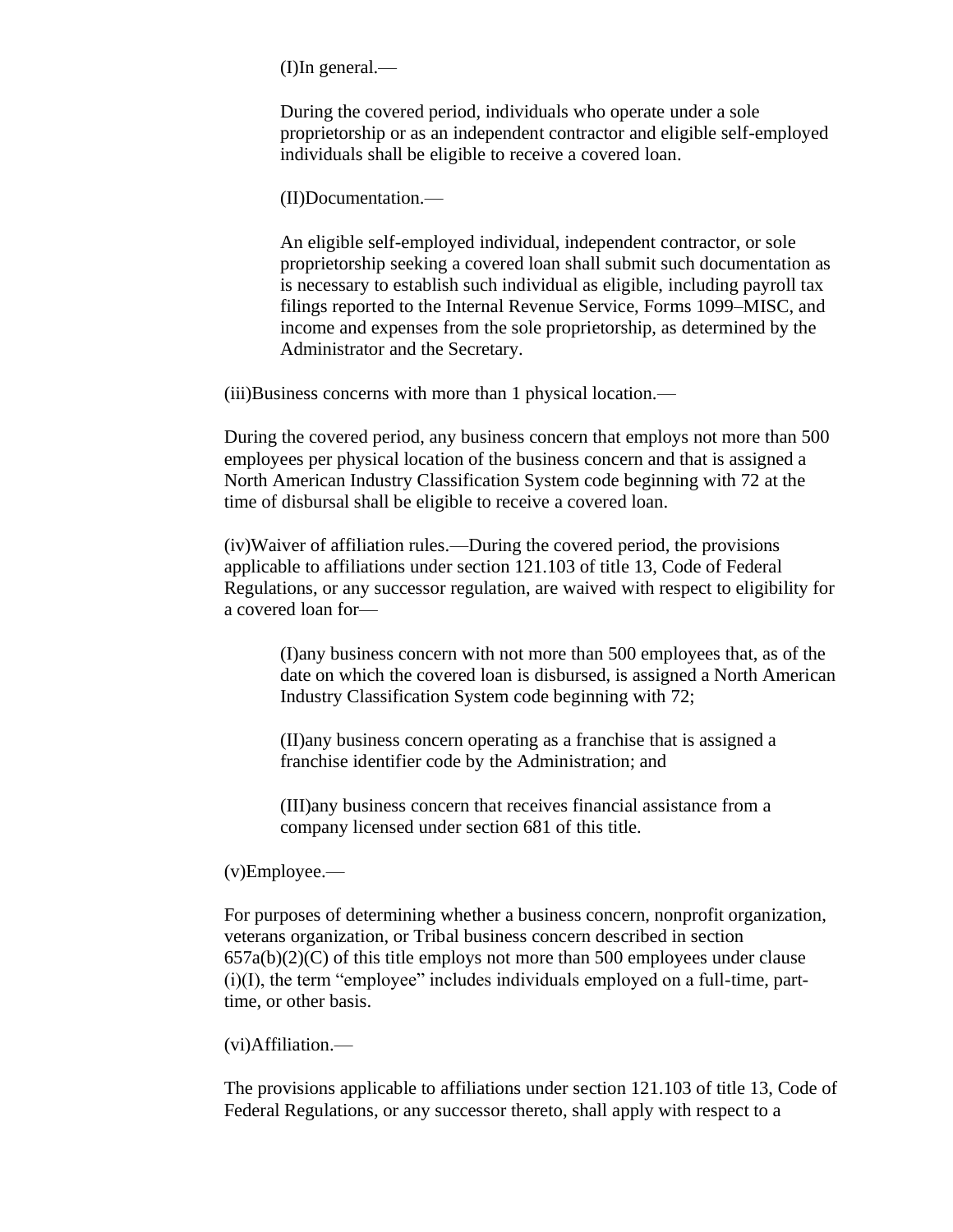nonprofit organization and a veterans organization in the same manner as with respect to a small business concern.

(E)Maximum loan amount.—During the covered period, with respect to a covered loan, the maximum loan amount shall be the lesser of—

(i)

(I)the sum of—

(aa)the product obtained by multiplying—

(AA)the average total monthly payments by the applicant for payroll costs incurred during the 1-year period before the date on which the loan is made, except that, in the case of an applicant that is seasonal employer, as determined by the Administrator, the average total monthly payments for payroll shall be for the 12 week period beginning February 15, 2019, or at the election of the eligible recipient, March 1, 2019, and ending June 30, 2019; by

(BB)2.5; and

(bb)the outstanding amount of a loan under subsection (b)(2) that was made during the period beginning on January 31, 2020 and ending on the date on which covered loans are made available to be refinanced under the covered loan; or

(II)if requested by an otherwise eligible recipient that was not in business during the period beginning on February 15, 2019 and ending on June 30, 2019, the sum of—

(aa)the product obtained by multiplying—

(AA)the average total monthly payments by the applicant for payroll costs incurred during the period beginning on January 1, 2020 and ending on February 29, 2020; by

(BB)2.5; and

(bb)the outstanding amount of a loan under subsection  $(b)(2)$  that was made during the period beginning on January 31, 2020 and ending on the date on which covered loans are made available to be refinanced under the covered loan; or

(ii)\$10,000,000.

(F)Allowable uses of covered loans.—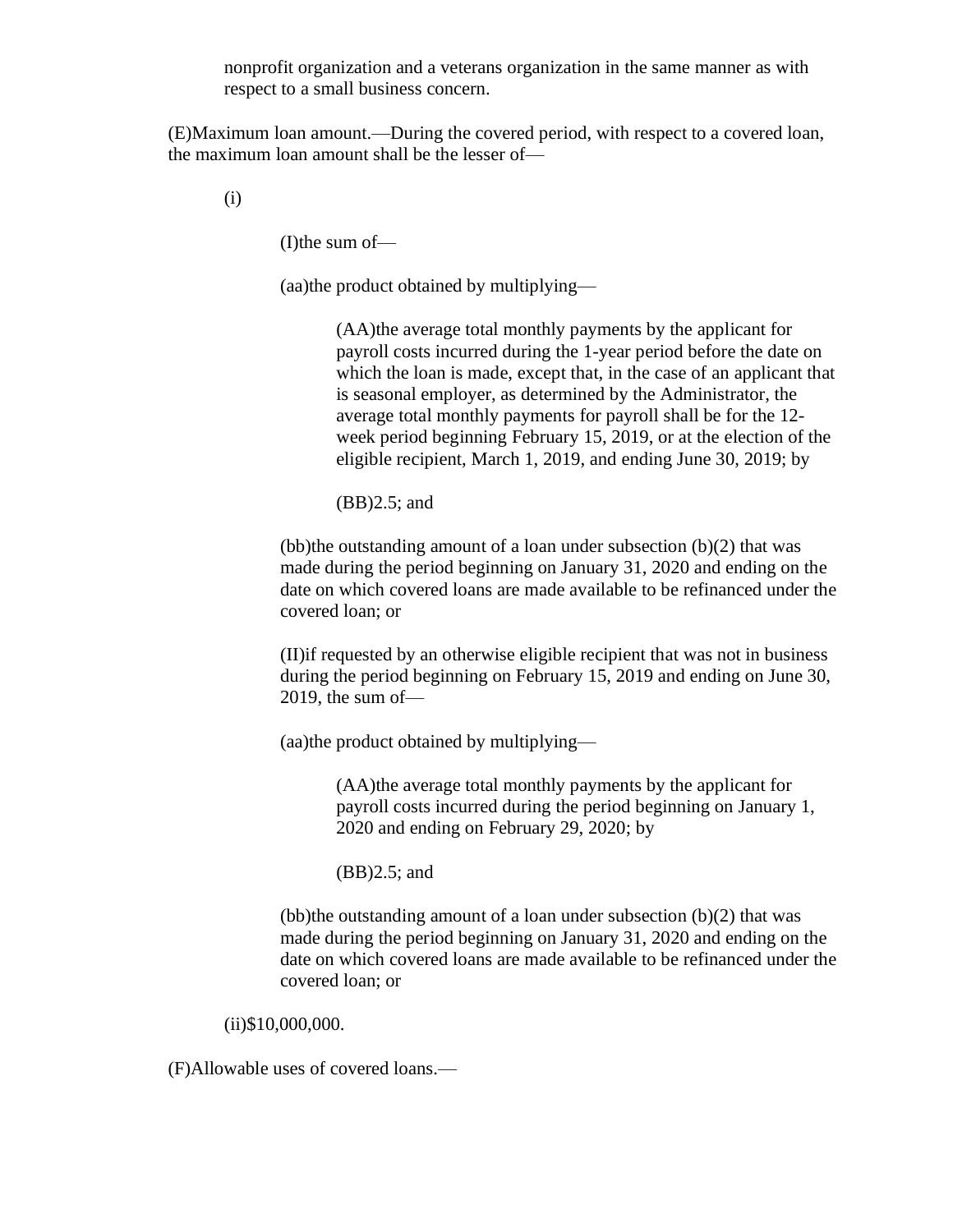(i)In general.—During the covered period, an eligible recipient may, in addition to the allowable uses of a loan made under this subsection, use the proceeds of the covered loan for—

(I)payroll costs;

(II)costs related to the continuation of group health care benefits during periods of paid sick, medical, or family leave, and insurance premiums;

(III)employee salaries, commissions, or similar compensations;

(IV)payments of interest on any mortgage obligation (which shall not include any prepayment of or payment of principal on a mortgage obligation);

(V)rent (including rent under a lease agreement);

(VI)utilities; and

(VII)interest on any other debt obligations that were incurred before the covered period.

(ii)Delegated authority.—

(I)In general.—

For purposes of making covered loans for the purposes described in clause (i), a lender approved to make loans under this subsection shall be deemed to have been delegated authority by the Administrator to make and approve covered loans, subject to the provisions of this paragraph.

(II)Considerations.—In evaluating the eligibility of a borrower for a covered loan with the terms described in this paragraph, a lender shall consider whether the borrower—

(aa)was in operation on February 15, 2020; and

(bb)

(AA)had employees for whom the borrower paid salaries and payroll taxes; or

(BB)paid independent contractors, as reported on a Form 1099– MISC.

(iii)Additional lenders.—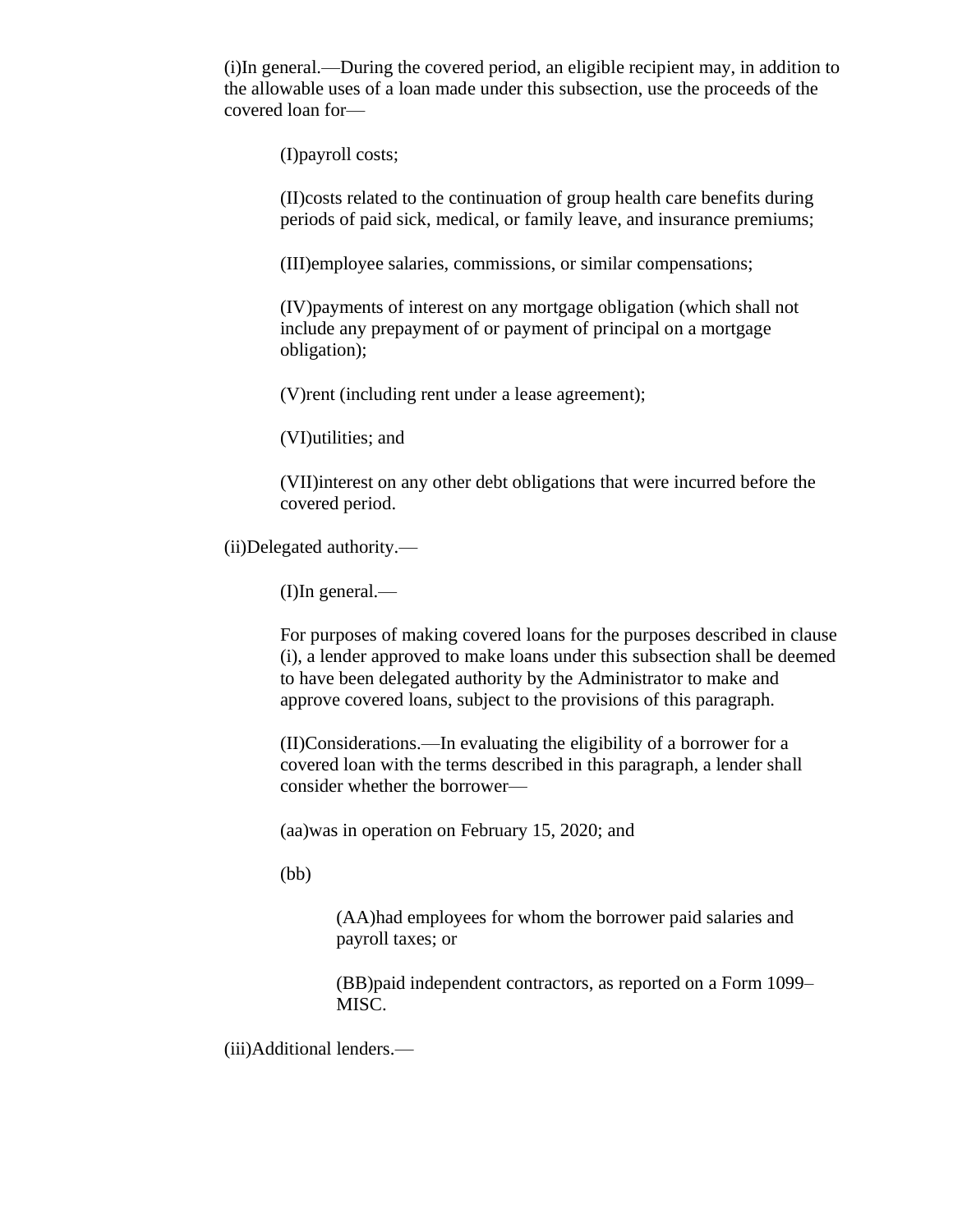The authority to make loans under this paragraph shall be extended to additional lenders determined by the Administrator and the Secretary of the Treasury to have the necessary qualifications to process, close, disburse and service loans made with the guarantee of the Administration.

(iv)Refinance.—

A loan made under subsection (b)(2) during the period beginning on January 31, 2020 and ending on the date on which covered loans are made available may be refinanced as part of a covered loan.

(v)Nonrecourse.—

Notwithstanding the waiver of the personal guarantee requirement or collateral under subparagraph (J), the Administrator shall have no recourse against any individual shareholder, member, or partner of an eligible recipient of a covered loan for nonpayment of any covered loan, except to the extent that such shareholder, member, or partner uses the covered loan proceeds for a purpose not authorized under clause (i).

(G)Borrower requirements.—

(i) [6] Certification.—An eligible recipient applying for a covered loan shall make a good faith certification—

(I)that the uncertainty of current economic conditions makes necessary the loan request to support the ongoing operations of the eligible recipient;

(II)acknowledging that funds will be used to retain workers and maintain payroll or make mortgage payments, lease payments, and utility payments;

(III)that the eligible recipient does not have an application pending for a loan under this subsection for the same purpose and duplicative of amounts applied for or received under a covered loan; and

(IV)during the period beginning on February 15, 2020 and ending on December 31, 2020, that the eligible recipient has not received amounts under this subsection for the same purpose and duplicative of amounts applied for or received under a covered loan.

(H)Fee waiver.—During the covered period, with respect to a covered loan—

(i)in lieu of the fee otherwise applicable under paragraph  $(23)(A)$ , the Administrator shall collect no fee; and

(ii)in lieu of the fee otherwise applicable under paragraph  $(18)(A)$ , the Administrator shall collect no fee.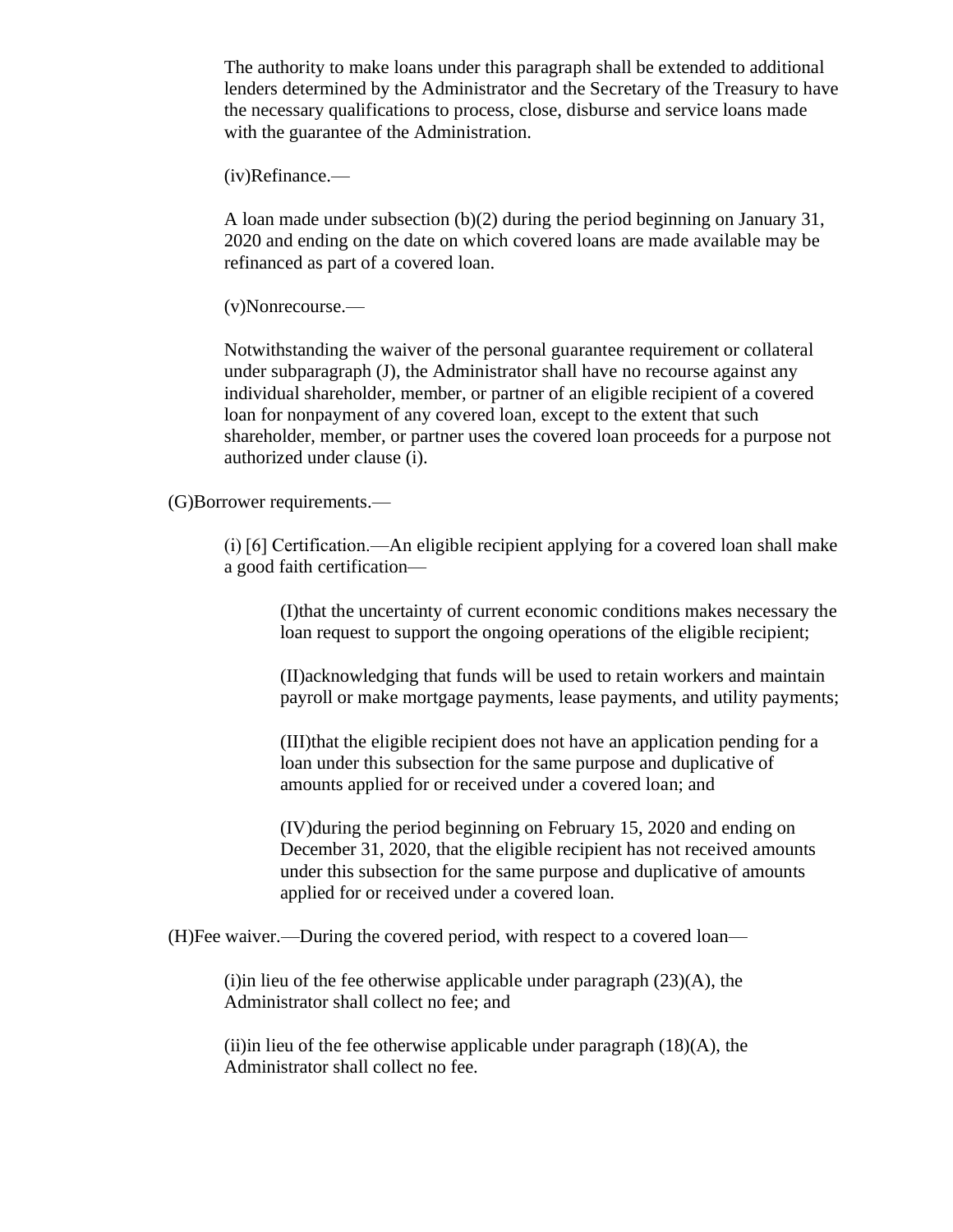(I)Credit elsewhere.—

During the covered period, the requirement that a small business concern is unable to obtain credit elsewhere, as defined in section 632(h) of this title, shall not apply to a covered loan.

(J)Waiver of personal guarantee requirement.—During the covered period, with respect to a covered loan—

(i)no personal guarantee shall be required for the covered loan; and

(ii)no collateral shall be required for the covered loan.

(K)Maturity for loans with remaining balance after application of forgiveness.—With respect to a covered loan that has a remaining balance after reduction based on the loan forgiveness amount under section 9005 of this title—

(i)the remaining balance shall continue to be guaranteed by the Administration under this subsection; and

(ii)the covered loan shall have a minimum maturity of 5 years and a maximum maturity of 10 years from the date on which the borrower applies for loan forgiveness under that section.

(L)Interest rate requirements.—

A covered loan shall bear an interest rate not to exceed 4 percent.

(M)Loan deferment.—

(i)Definition of impacted borrower.—

(I)In general.—In this subparagraph, the term "impacted borrower" means an eligible recipient that—

(aa)is in operation on February 15, 2020; and

(bb)has an application for a covered loan that is approved or pending approval on or after March 27, 2020.

(II)Presumption.—

For purposes of this subparagraph, an impacted borrower is presumed to have been adversely impacted by COVID–19.

(ii)Deferral.—During the covered period, the Administrator shall—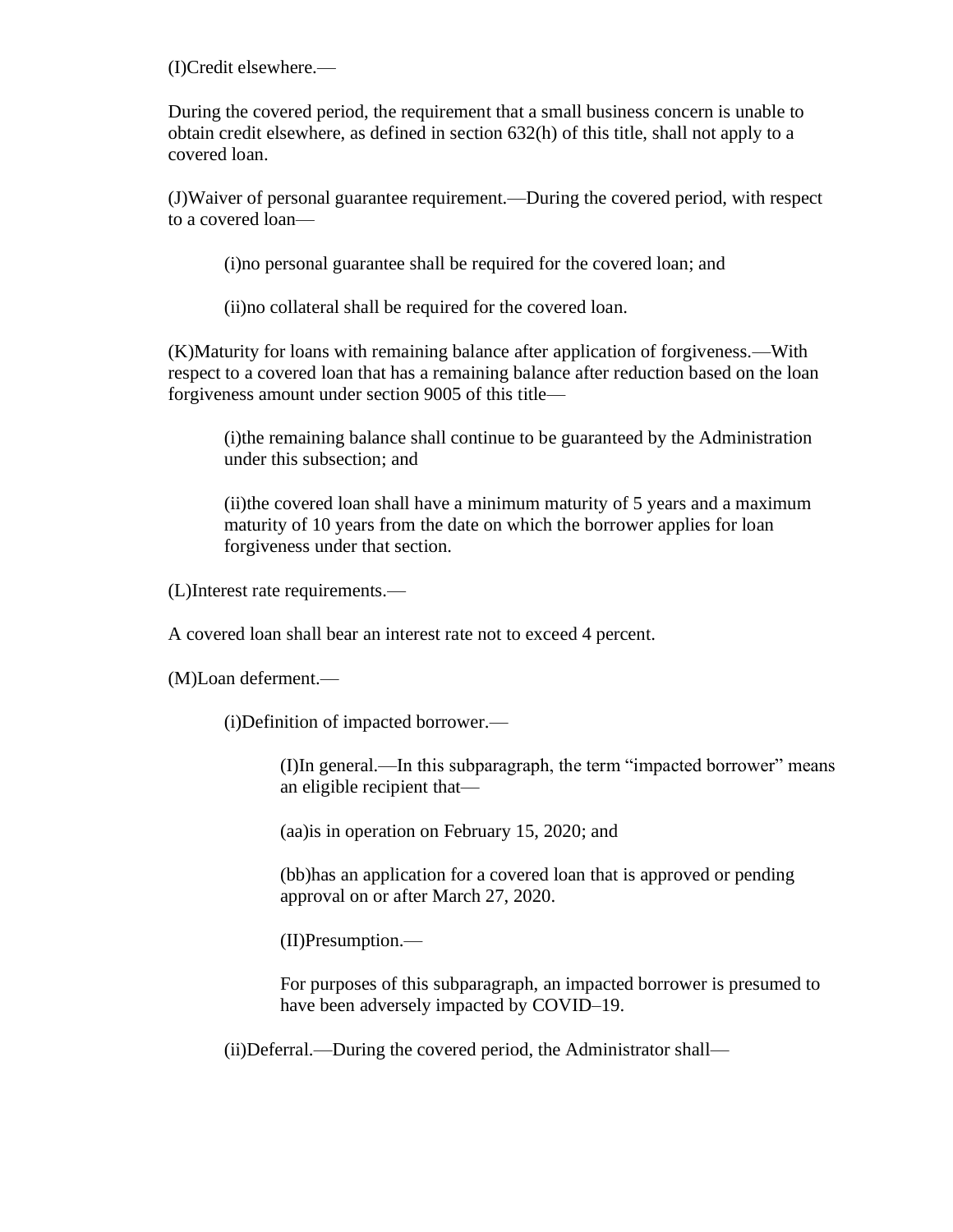(I)consider each eligible recipient that applies for a covered loan to be an impacted borrower; and

(II)require lenders under this subsection to provide complete payment deferment relief for impacted borrowers with covered loans, including payment of principal, interest, and fees, until the date on which the amount of forgiveness determined under section 9005 of this title is remitted to the lender.

(iii)Secondary market.—

During the covered period, with respect to a covered loan that is sold on the secondary market, if an investor declines to approve a deferral requested by a lender under clause (ii), the Administrator shall exercise the authority to purchase the loan so that the impacted borrower may receive a deferral, including payment of principal, interest, and fees, until the date on which the amount of forgiveness determined under section 9005 of this title is remitted to the lender.

(iv)Guidance.—

Not later than 30 days after March 27, 2020, the Administrator shall provide guidance to lenders under this paragraph on the deferment process described in this subparagraph.

(v)Rule of construction.—

If an eligible recipient fails to apply for forgiveness of a covered loan within 10 months after the last day of the covered period defined in section 9005(a) of this title, such eligible recipient shall make payments of principal, interest, and fees on such covered loan beginning on the day that is not earlier than the date that is 10 months after the last day of such covered period.

(N)Secondary market sales.—

A covered loan shall be eligible to be sold in the secondary market consistent with this subsection. The Administrator may not collect any fee for any guarantee sold into the secondary market under this subparagraph.

(O)Regulatory capital requirements.—

(i)Risk weight.—

With respect to the appropriate Federal banking agencies or the National Credit Union Administration Board applying capital requirements under their respective risk-based capital requirements, a covered loan shall receive a risk weight of zero percent.

(ii)Temporary relief from tdr disclosures.—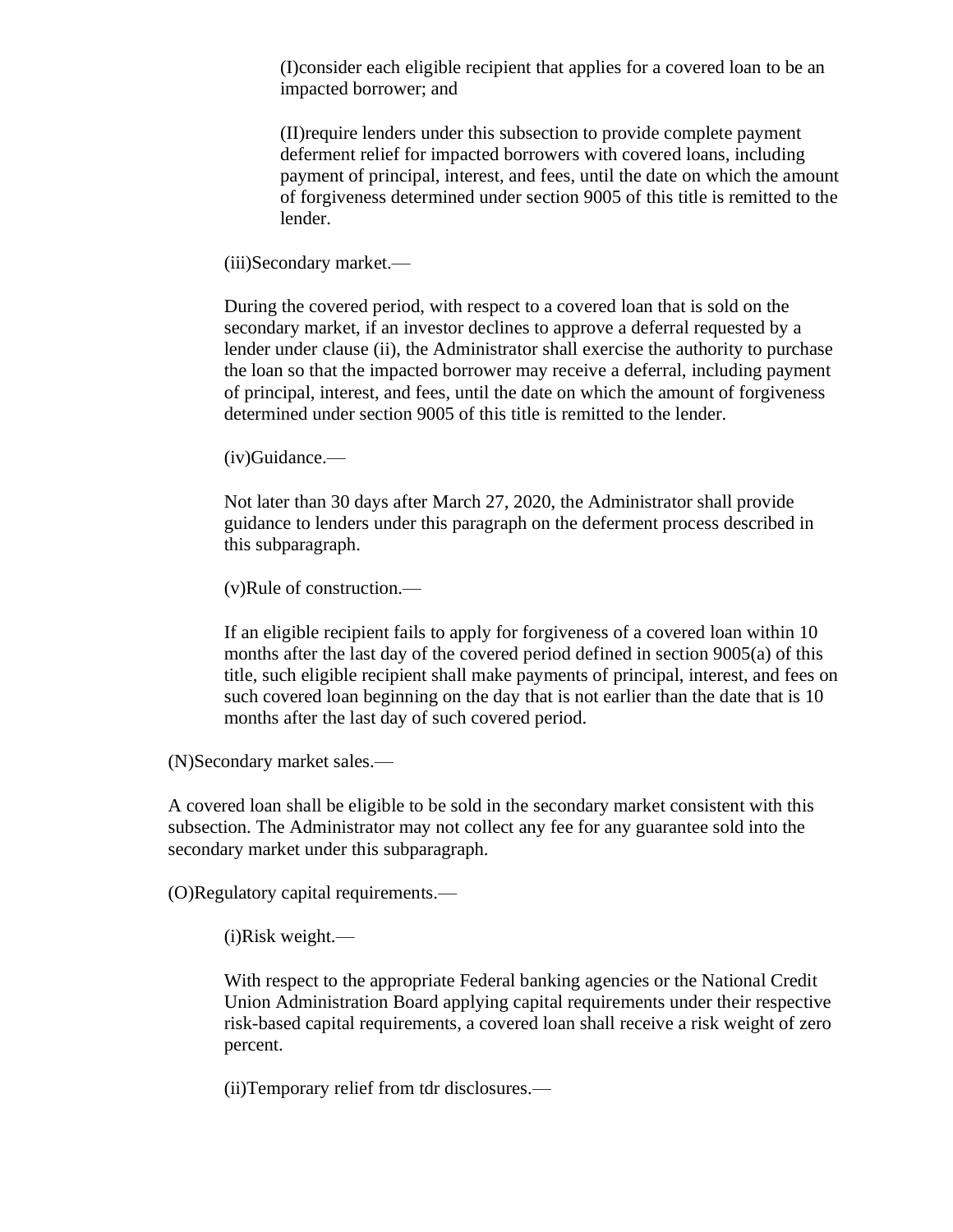Notwithstanding any other provision of law, an insured depository institution or an insured credit union that modifies a covered loan in relation to COVID–19 related difficulties in a troubled debt restructuring on or after March 13, 2020, shall not be required to comply with the Financial Accounting Standards Board Accounting Standards Codification Subtopic 310–40 ("Receivables – Troubled Debt Restructurings by Creditors") for purposes of compliance with the requirements of the Federal Deposit Insurance Act (12 U.S.C. 1811 et seq.), until such time and under such circumstances as the appropriate Federal banking agency or the National Credit Union Administration Board, as applicable, determines appropriate.

(P)Reimbursement for processing.—

(i)In general.—The Administrator shall reimburse a lender authorized to make a covered loan at a rate, based on the balance of the financing outstanding at the time of disbursement of the covered loan, of—

(I)5 percent for loans of not more than \$350,000;

(II)3 percent for loans of more than \$350,000 and less than \$2,000,000; and

(III)1 percent for loans of not less than \$2,000,000.

(ii)Fee limits.—

An agent that assists an eligible recipient to prepare an application for a covered loan may not collect a fee in excess of the limits established by the Administrator.

(iii)Timing.—

A reimbursement described in clause (i) shall be made not later than 5 days after the disbursement of the covered loan.

(iv)Sense of the senate.—

It is the sense of the Senate that the Administrator should issue guidance to lenders and agents to ensure that the processing and disbursement of covered loans prioritizes small business concerns and entities in underserved and rural markets, including veterans and members of the military community, small business concerns owned and controlled by socially and economically disadvantaged individuals (as defined in section  $637(d)(3)(C)$  of this title), women, and businesses in operation for less than 2 years.

(Q)Duplication.—

Nothing in this paragraph shall prohibit a recipient of an economic injury disaster loan made under subsection (b)(2) during the period beginning on January 31, 2020 and ending on the date on which covered loans are made available that is for a purpose other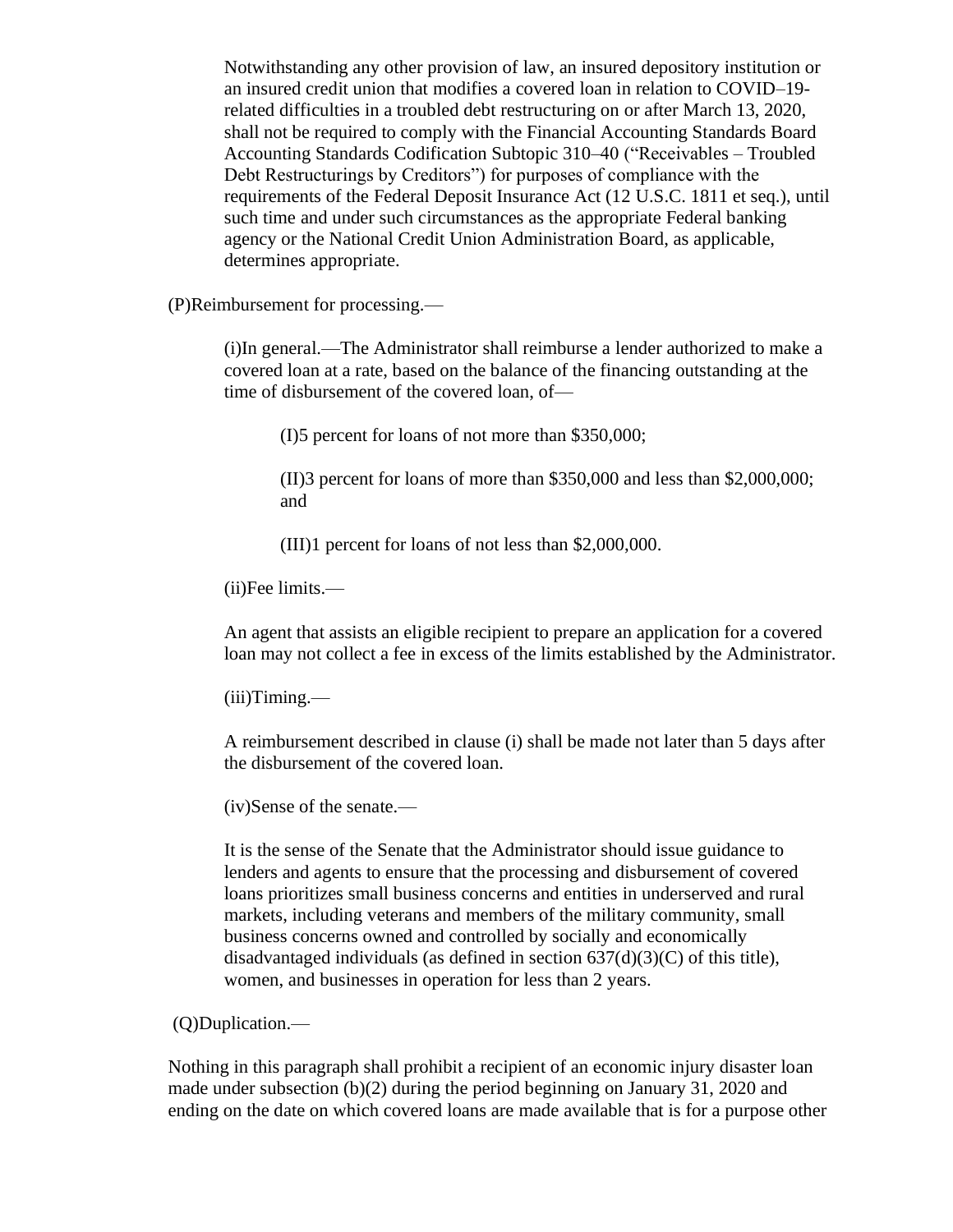than paying payroll costs and other obligations described in subparagraph (F) from receiving assistance under this paragraph.

(R)Waiver of prepayment penalty.—

Notwithstanding any other provision of law, there shall be no prepayment penalty for any payment made on a covered loan.

(S)Set-aside for insured depository institutions, credit unions, and community financial institutions.—

(i)Insured depository institutions and credit unions.—In making loan guarantees under this paragraph after April 24, 2020, the Administrator shall guarantee not less than \$30,000,000,000 in loans made by—

(I)insured depository institutions with consolidated assets of not less than \$10,000,000,000 and less than \$50,000,000,000; and

(II)credit unions with consolidated assets of not less than \$10,000,000,000 and less than \$50,000,000,000.

(ii)Community financial institutions, small insured depository institutions, and credit unions.—In making loan guarantees under this paragraph after April 24, 2020, the Administrator shall guarantee not less than \$30,000,000,000 in loans made by—

(I)community financial institutions;

(II)insured depository institutions with consolidated assets of less than \$10,000,000,000; and

(III)credit unions with consolidated assets of less than \$10,000,000,000.

(b)Disaster loans; authorization, scope, terms and conditions, etc.Except as to agricultural enterprises as defined in section  $647(b)(1)$  of this title, the Administration also is empowered to the extent and in such amounts as provided in advance in appropriation Acts—

(1)

(A)to make such loans (either directly or in cooperation with banks or other lending institutions through agreements to participate on an immediate or deferred (guaranteed) basis) as the Administration may determine to be necessary or appropriate to repair, rehabilitate or replace property, real or personal, damaged or destroyed by or as a result of natural or other disasters: Provided, That such damage or destruction is not compensated for by insurance or otherwise: And provided further, That the Administration may increase the amount of the loan by up to an additional 20 per centum of the aggregate costs of such damage or destruction (whether or not compensated for by insurance or otherwise) if it determines such increase to be necessary or appropriate in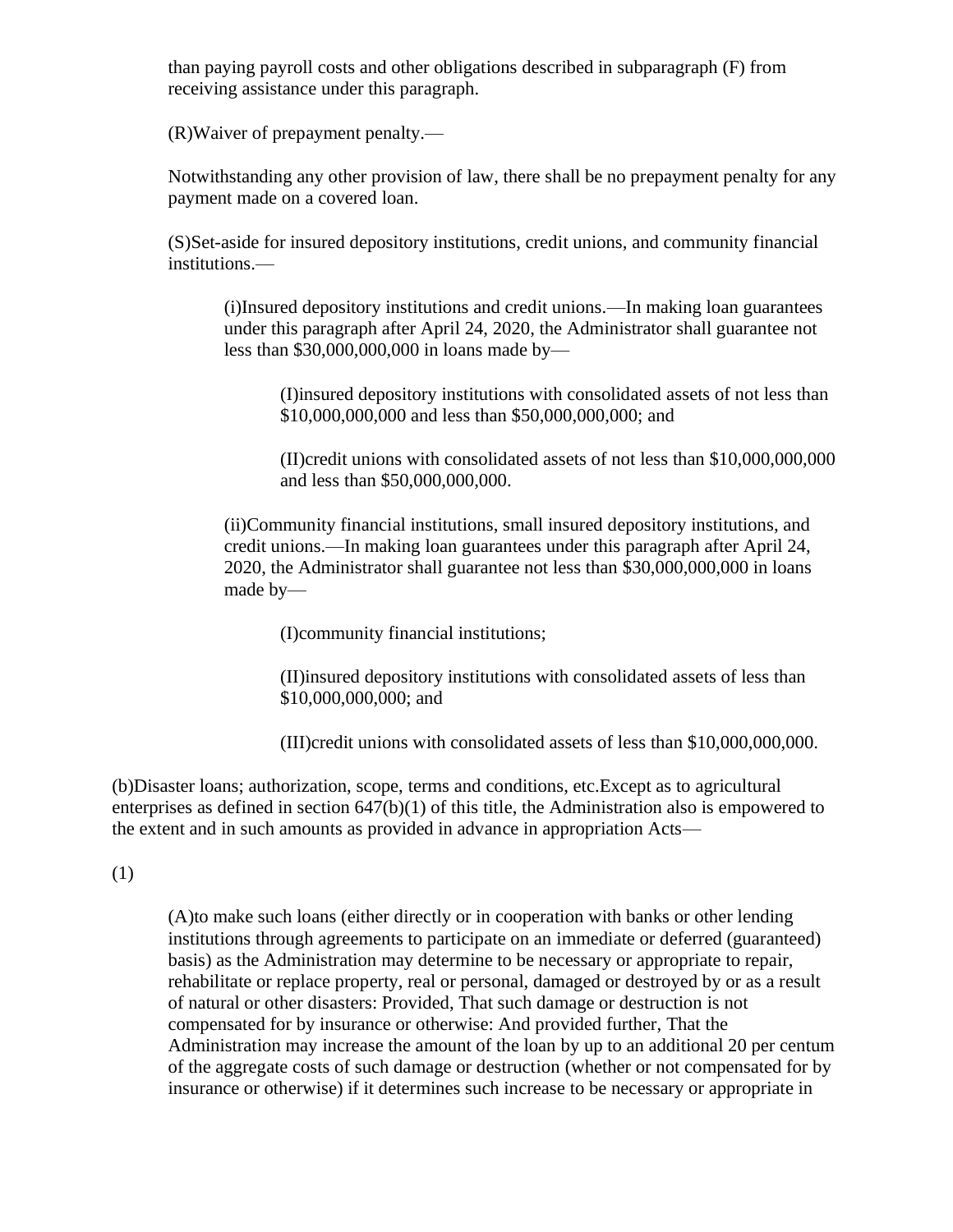order to protect the damaged or destroyed property from possible future disasters by taking mitigating measures, including—

(i)construction of retaining walls and sea walls;

(ii)grading and contouring land; and

(iii)relocating utilities and modifying structures, including construction of a safe room or similar storm shelter designed to protect property and occupants from tornadoes or other natural disasters, if such safe room or similar storm shelter is constructed in accordance with applicable standards issued by the Federal Emergency Management Agency;

(B)to refinance any mortgage or other lien against a totally destroyed or substantially damaged home or business concern: Provided, That no loan or guarantee shall be extended unless the Administration finds that (i) the applicant is not able to obtain credit elsewhere; (ii) such property is to be repaired, rehabilitated, or replaced; (iii) the amount refinanced shall not exceed the amount of physical loss sustained; and (iv) such amounts shall be reduced to the extent such mortgage or lien is satisfied by insurance or otherwise; and

(C)during fiscal years 2000 through 2004, to establish a predisaster mitigation program to make such loans (either directly or in cooperation with banks or other lending institutions through agreements to participate on an immediate or deferred (guaranteed) basis), as the Administrator may determine to be necessary or appropriate, to enable small businesses to use mitigation techniques in support of a formal mitigation program established by the Federal Emergency Management Agency, except that no loan or guarantee may be extended to a small business under this subparagraph unless the Administration finds that the small business is otherwise unable to obtain credit for the purposes described in this subparagraph;

(2)to make such loans (either directly or in cooperation with banks or other lending institutions through agreements to participate on an immediate or deferred (guaranteed) basis) as the Administration may determine to be necessary or appropriate to any small business concern, private nonprofit organization, or small agricultural cooperative located in an area affected by a disaster,[7] (including drought), with respect to both farm-related and nonfarm-related small business concerns, if the Administration determines that the concern, the organization, or the cooperative has suffered a substantial economic injury as a result of such disaster and if such disaster constitutes—

(A)a major disaster, as determined by the President under the Robert T. Stafford Disaster Relief and Emergency Assistance Act (42 U.S.C. 5121 et seq.);

(B)a natural disaster, as determined by the Secretary of Agriculture pursuant to section 1961 of title 7, in which case, assistance under this paragraph may be provided to farmrelated and nonfarm-related small business concerns, subject to the other applicable requirements of this paragraph;

(C)a disaster, as determined by the Administrator of the Small Business Administration;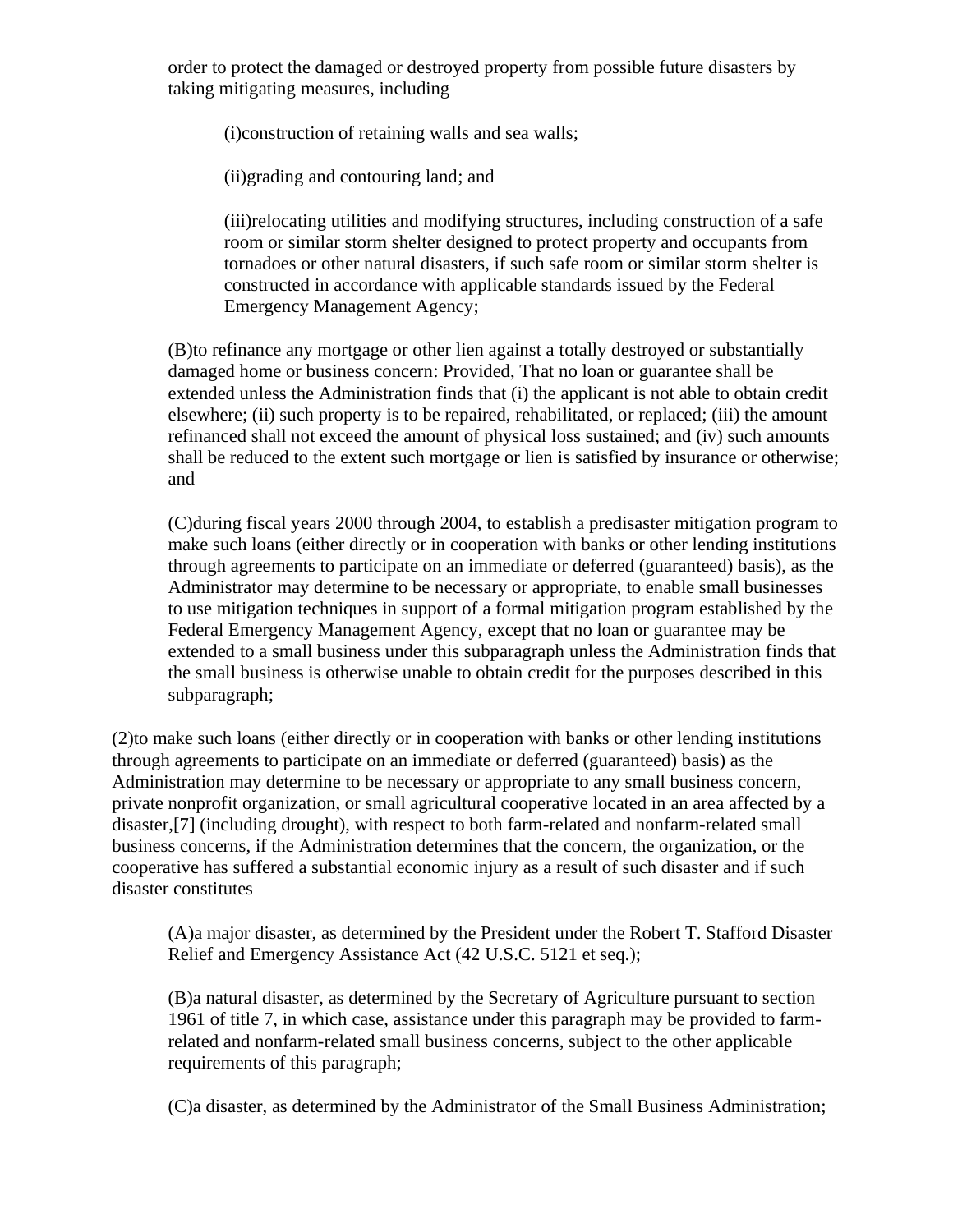(D)an emergency involving Federal primary responsibility determined to exist by the President under the section 5191(b) of title 42; or

(E)if no disaster or emergency declaration has been issued pursuant to subparagraph (A), (B), (C), or (D), the Governor of a State in which a disaster or emergency has occurred may certify to the Small Business Administration that small business concerns, private nonprofit organizations, or small agricultural cooperatives (1) have suffered economic injury as a result of such disaster or emergency, and (2) are in need of financial assistance which is not available on reasonable terms in the disaster- or emergency-stricken area. Not later than 30 days after the date of receipt of such certification by a Governor of a State, the Administration shall respond in writing to that Governor on its determination and the reasons therefore,[8] and may then make such loans as would have been available under this paragraph if a disaster or emergency declaration had been issued.

Provided, That no loan or guarantee shall be extended pursuant to this paragraph (2) unless the Administration finds that the applicant is not able to obtain credit elsewhere: Provided further, That for purposes of subparagraph (D), the Administrator shall deem that such an emergency affects each State or subdivision thereof (including counties), and that each State or subdivision has sufficient economic damage to small business concerns to qualify for assistance under this paragraph and the Administrator shall accept applications for such assistance immediately.

#### (3)

(A)In this paragraph—

(i)the term "active service" has the meaning given that term in section  $101(d)(3)$ of title 10;

(ii)the term "essential employee" means an individual who is employed by a small business concern and whose managerial or technical expertise is critical to the successful day-to-day operations of that small business concern; and

(iii)the term "substantial economic injury" means an economic harm to a business concern that results in the inability of the business concern—

(I)to meet its obligations as they mature;

(II)to pay its ordinary and necessary operating expenses; or

(III)to market, produce, or provide a product or service ordinarily marketed, produced, or provided by the business concern.

(B)The Administration may make such disaster loans (either directly or in cooperation with banks or other lending institutions through agreements to participate on an immediate or deferred basis) to assist a small business concern that has suffered or that is likely to suffer substantial economic injury as the result of an essential employee of such small business concern being ordered to perform active service for a period of more than 30 consecutive days.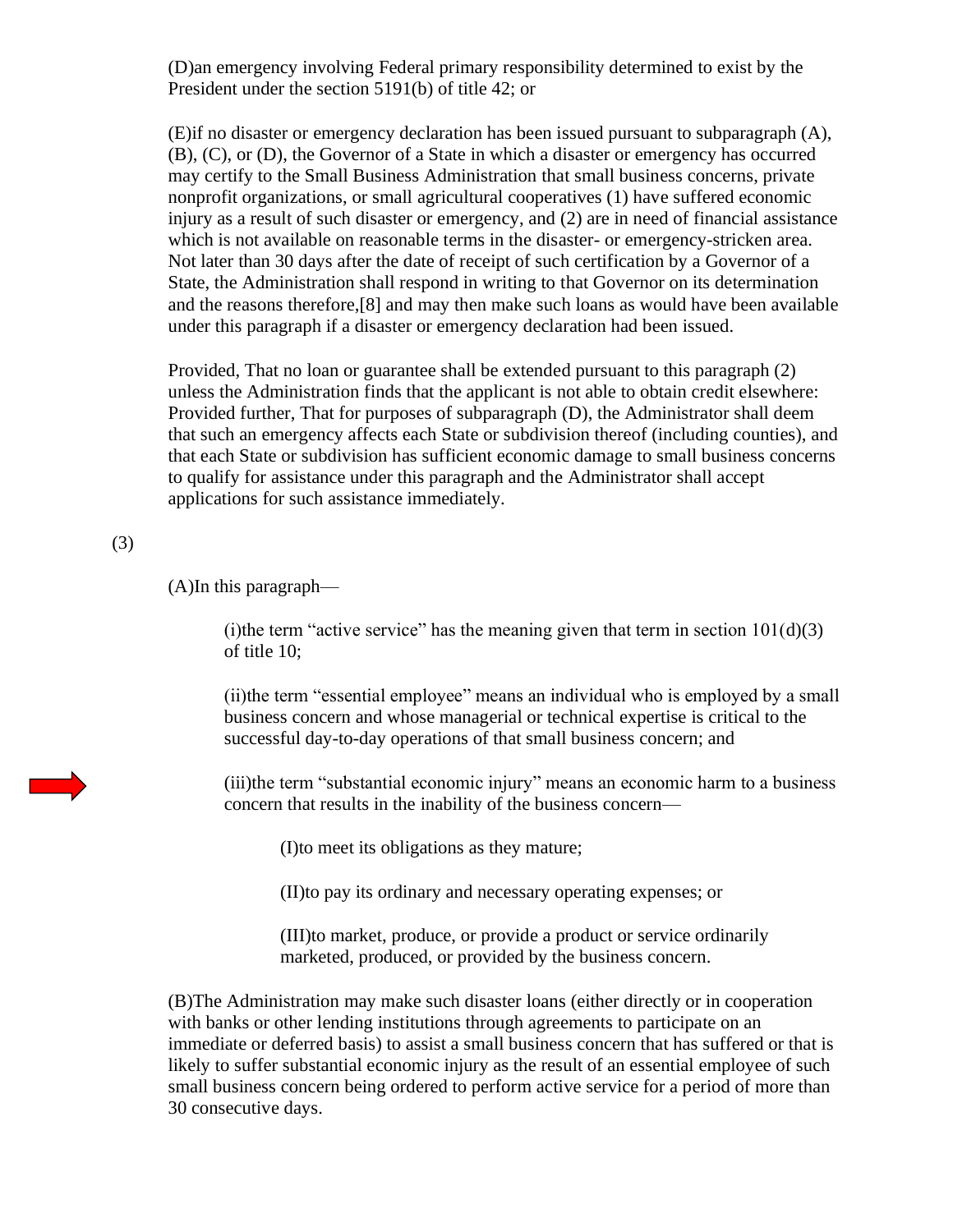(C)A small business concern described in subparagraph (B) shall be eligible to apply for assistance under this paragraph during the period beginning on the date on which the essential employee is ordered to active service and ending on the date that is 1 year after the date on which such essential employee is discharged or released from active service. The Administrator may, when appropriate (as determined by the Administrator), extend the ending date specified in the preceding sentence by not more than 1 year.

(D)Any loan or guarantee extended pursuant to this paragraph shall be made at the same interest rate as economic injury loans under paragraph (2).

(E)No loan may be made under this paragraph, either directly or in cooperation with banks or other lending institutions through agreements to participate on an immediate or deferred basis, if the total amount outstanding and committed to the borrower under this subsection would exceed \$1,500,000, unless such applicant constitutes, or have [9] become due to changed economic circumstances, a major source of employment in its surrounding area, as determined by the Administration, in which case the Administration, in its discretion, may waive the \$1,500,000 limitation.

(F)For purposes of assistance under this paragraph, no declaration of a disaster area shall be required.

(G)

(i)Notwithstanding any other provision of law, the Administrator may make a loan under this paragraph of not more than \$50,000 without collateral.

(ii)The Administrator may defer payment of principal and interest on a loan described in clause (i) during the longer of—

(I)the 1-year period beginning on the date of the initial disbursement of the loan; and

(II)the period during which the relevant essential employee is on active service.

(H)The Administrator shall give priority to any application for a loan under this paragraph and shall process and make a determination regarding such applications prior to processing or making a determination on other loan applications under this subsection, on a rolling basis.

(4)Coordination with fema.—

(A)In general.—

Notwithstanding any other provision of law, for any disaster declared under this subsection or major disaster (including any major disaster relating to which the Administrator declares eligibility for additional disaster assistance under paragraph (9)), the Administrator, in consultation with the Administrator of the Federal Emergency Management Agency, shall ensure, to the maximum extent practicable, that all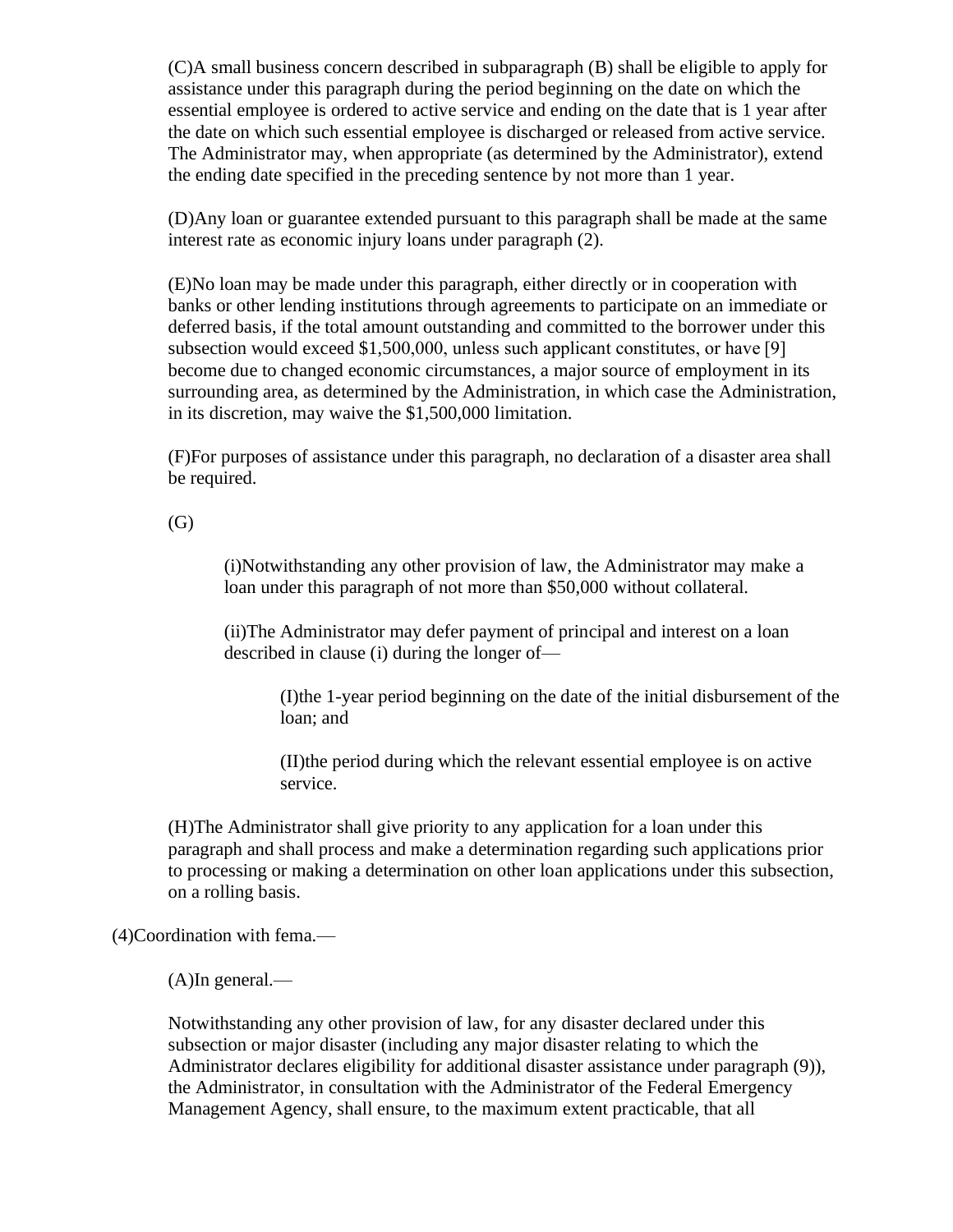application periods for disaster relief under this chapter correspond with application deadlines established under the Robert T. Stafford Disaster Relief and Emergency Assistance Act (42 U.S.C. 5121 et seq.), or as extended by the President.

(B)Deadlines.—Notwithstanding any other provision of law, not later than 10 days before the closing date of an application period for a major disaster (including any major disaster relating to which the Administrator declares eligibility for additional disaster assistance under paragraph (9)), the Administrator, in consultation with the Administrator of the Federal Emergency Management Agency, shall submit to the Committee on Small Business and Entrepreneurship of the Senate and the Committee on Small Business of the House of Representatives a report that includes—

(i)the deadline for submitting applications for assistance under this chapter relating to that major disaster;

(ii)information regarding the number of loan applications and disbursements processed by the Administrator relating to that major disaster for each day during the period beginning on the date on which that major disaster was declared and ending on the date of that report; and

(iii)an estimate of the number of potential applicants that have not submitted an application relating to that major disaster.

(5)Public awareness of disasters.—If a disaster is declared under this subsection or the Administrator declares eligibility for additional disaster assistance under paragraph (9), the Administrator shall make every effort to communicate through radio, television, print, and webbased outlets, all relevant information needed by disaster loan applicants, including—

(A)the date of such declaration;

(B)cities and towns within the area of such declaration;

(C)loan application deadlines related to such disaster;

(D)all relevant contact information for victim services available through the Administration (including links to small business development center websites);

(E)links to relevant Federal and State disaster assistance websites, including links to websites providing information regarding assistance available from the Federal Emergency Management Agency;

(F)information on eligibility criteria for Administration loan programs, including where such applications can be found; and

(G)application materials that clearly state the function of the Administration as the Federal source of disaster loans for homeowners and renters.

(6)Authority for qualified private contractors.—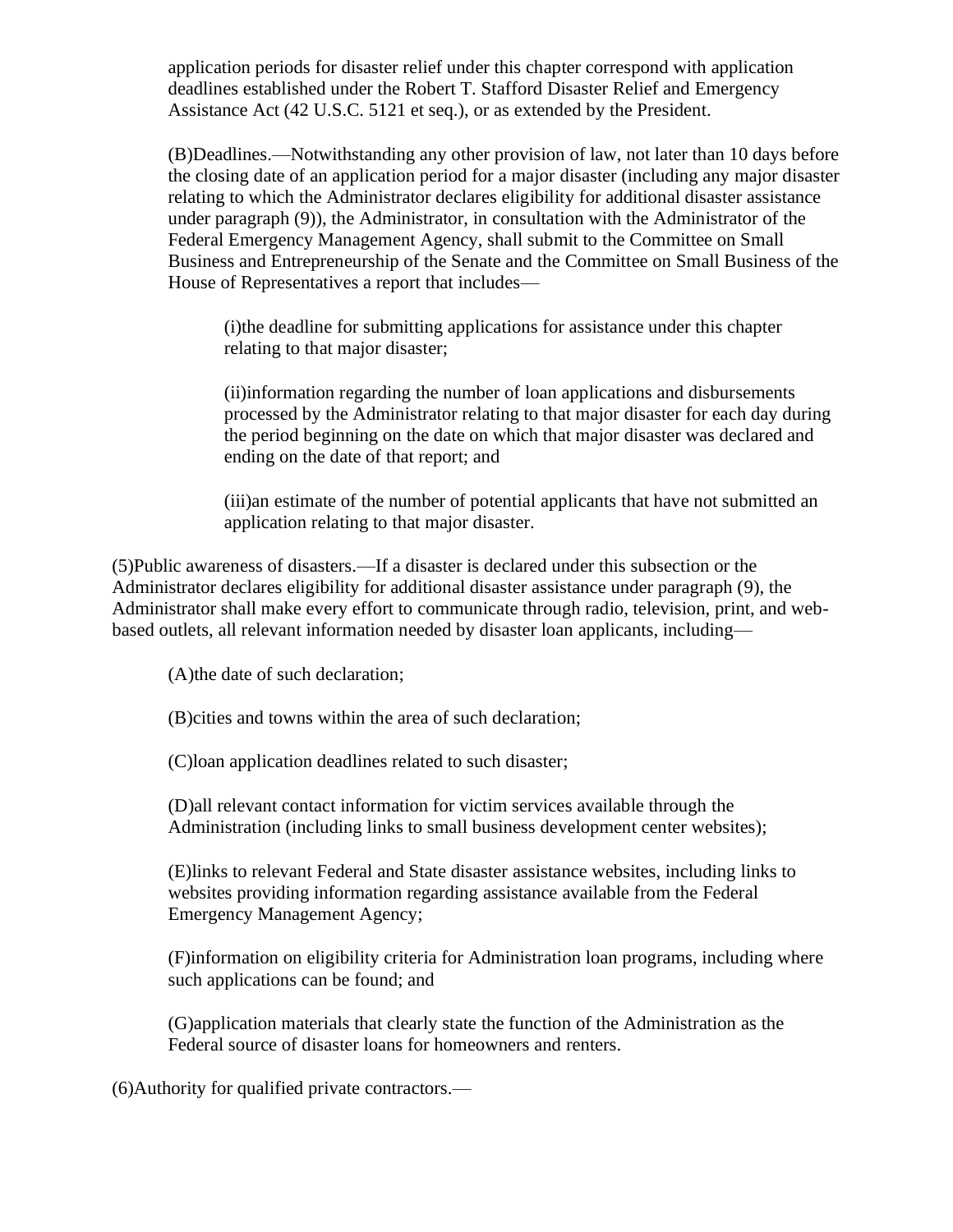(A)Disaster loan processing.—

The Administrator may enter into an agreement with a qualified private contractor, as determined by the Administrator, to process loans under this subsection in the event of a major disaster (including any major disaster relating to which the Administrator declares eligibility for additional disaster assistance under paragraph (9)), under which the Administrator shall pay the contractor a fee for each loan processed.

(B)Loan loss verification services.—

The Administrator may enter into an agreement with a qualified lender or loss verification professional, as determined by the Administrator, to verify losses for loans under this subsection in the event of a major disaster (including any major disaster relating to which the Administrator declares eligibility for additional disaster assistance under paragraph (9)), under which the Administrator shall pay the lender or verification professional a fee for each loan for which such lender or verification professional verifies losses.

(7)Disaster assistance employees.—

(A)In general.—In carrying out this section, the Administrator may, where practicable, ensure that the number of full-time equivalent employees—

(i)in the Office of the Disaster Assistance is not fewer than 800; and

(ii)in the Disaster Cadre of the Administration is not fewer than 1,000.

(B)Report.—In carrying out this subsection, if the number of full-time employees for either the Office of Disaster Assistance or the Disaster Cadre of the Administration is below the level described in subparagraph (A) for that office, not later than 21 days after the date on which that staffing level decreased below the level described in subparagraph (A), the Administrator shall submit to the Committee on Appropriations and the Committee on Small Business and Entrepreneurship of the Senate and the Committee on Appropriations and Committee on Small Business of the House of Representatives, a report—

(i)detailing staffing levels on that date;

(ii)requesting, if practicable and determined appropriate by the Administrator, additional funds for additional employees; and

(iii)containing such additional information, as determined appropriate by the Administrator.

(8)Increased loan caps.—

(A)Aggregate loan amounts.—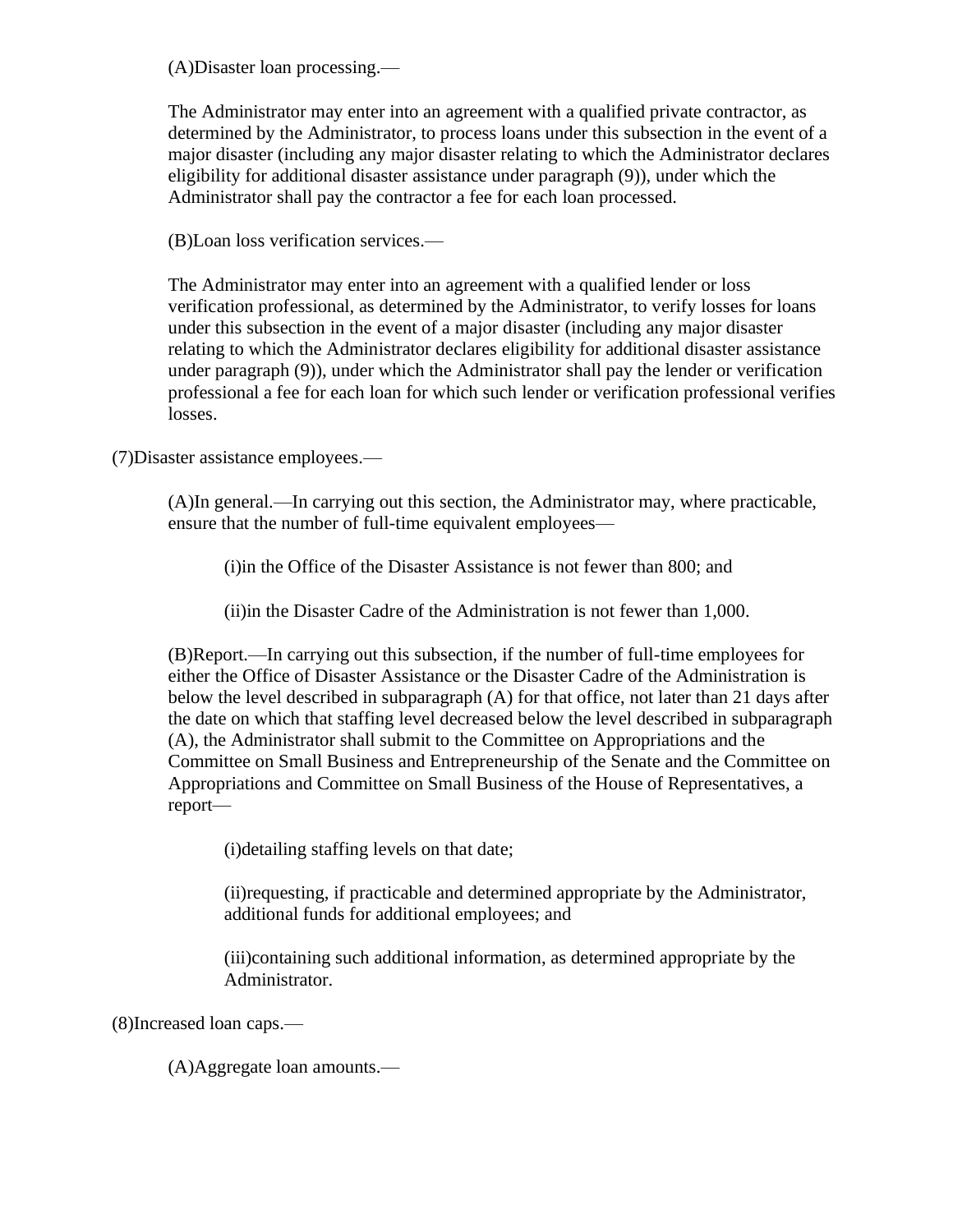Except as provided in subparagraph (B), and notwithstanding any other provision of law, the aggregate loan amount outstanding and committed to a borrower under this subsection may not exceed \$2,000,000.

(B)Waiver authority.—

The Administrator may, at the discretion of the Administrator, increase the aggregate loan amount under subparagraph (A) for loans relating to a disaster to a level established by the Administrator, based on appropriate economic indicators for the region in which that disaster occurred.

(9)Declaration of eligibility for additional disaster assistance.—

(A)In general.—

If the President declares a major disaster, the Administrator may declare eligibility for additional disaster assistance in accordance with this paragraph.

(B)Threshold.—A major disaster for which the Administrator declares eligibility for additional disaster assistance under this paragraph shall—

(i)have resulted in extraordinary levels of casualties or damage or disruption severely affecting the population (including mass evacuations), infrastructure, environment, economy, national morale, or government functions in an area;

(ii)be comparable to the description of a catastrophic incident in the National Response Plan of the Administration, or any successor thereto, unless there is no successor to such plan, in which case this clause shall have no force or effect; and

(iii)be of such size and scope that—

(I)the disaster assistance programs under the other paragraphs under this subsection are incapable of providing adequate and timely assistance to individuals or business concerns located within the disaster area; or

(II)a significant number of business concerns outside the disaster area have suffered disaster-related substantial economic injury as a result of the incident.

(C)Additional economic injury disaster loan assistance.—

(i)In general.—

If the Administrator declares eligibility for additional disaster assistance under this paragraph, the Administrator may make such loans under this subparagraph (either directly or in cooperation with banks or other lending institutions through agreements to participate on an immediate or deferred basis) as the Administrator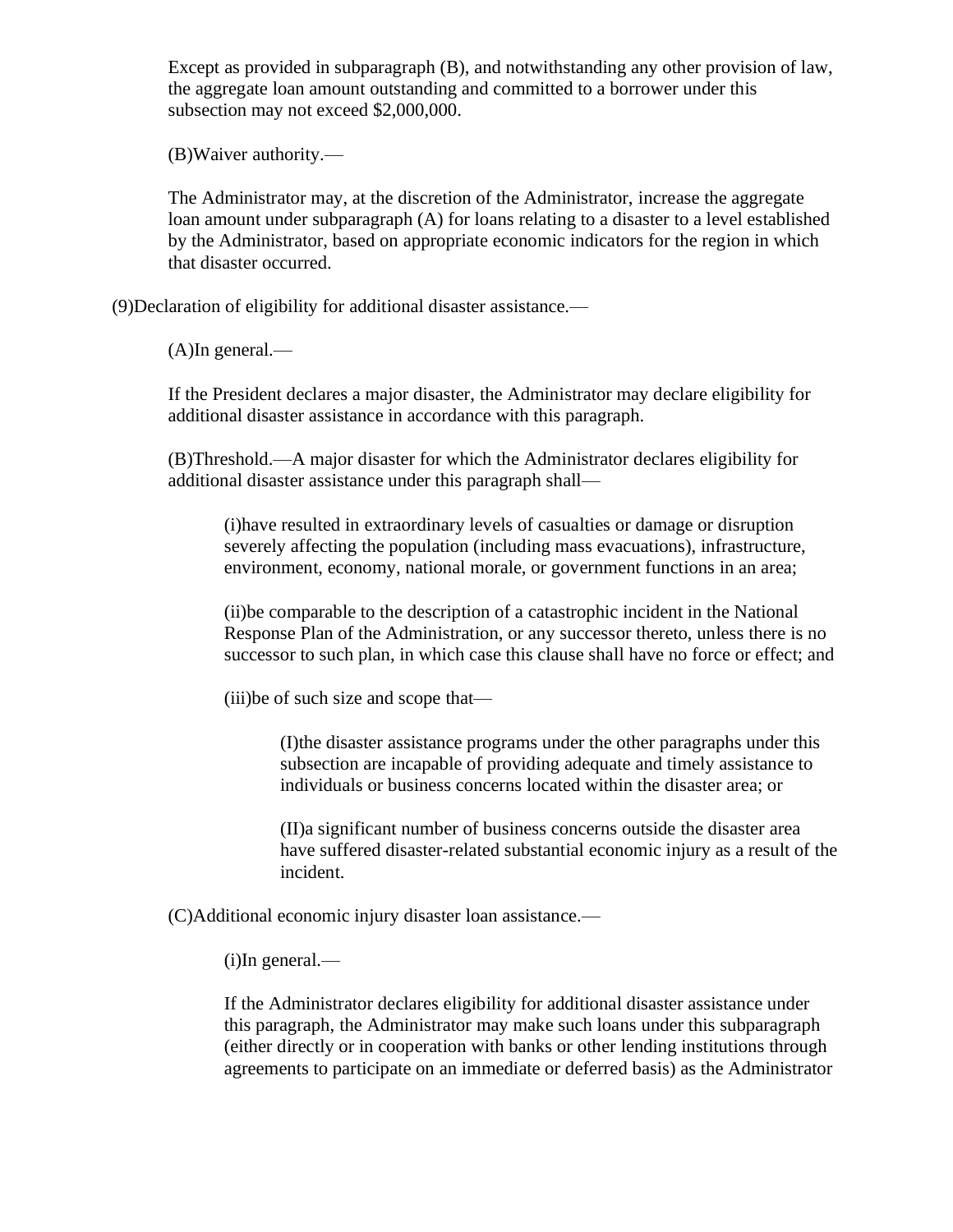determines appropriate to eligible small business concerns located anywhere in the United States.

(ii)Processing time.—

(I)In general.—

If the Administrator determines that the average processing time for applications for disaster loans under this subparagraph relating to a specific major disaster is more than 15 days, the Administrator shall give priority to the processing of such applications submitted by eligible small business concerns located inside the disaster area, until the Administrator determines that the average processing time for such applications is not more than 15 days.

(II)Suspension of applications from outside disaster area.—

If the Administrator determines that the average processing time for applications for disaster loans under this subparagraph relating to a specific major disaster is more than 30 days, the Administrator shall suspend the processing of such applications submitted by eligible small business concerns located outside the disaster area, until the Administrator determines that the average processing time for such applications is not more than 15 days.

(iii)Loan terms.—

A loan under this subparagraph shall be made on the same terms as a loan under paragraph (2).

(D)Definitions.—In this paragraph—

(i)the term "disaster area" means the area for which the applicable major disaster was declared;

(ii)the term "disaster-related substantial economic injury" means economic harm to a business concern that results in the inability of the business concern to—

(I)meet its obligations as it matures;

(II)meet its ordinary and necessary operating expenses; or

(III)market, produce, or provide a product or service ordinarily marketed, produced, or provided by the business concern because the business concern relies on materials from the disaster area or sells or markets in the disaster area; and

(iii)the term "eligible small business concern" means a small business concern—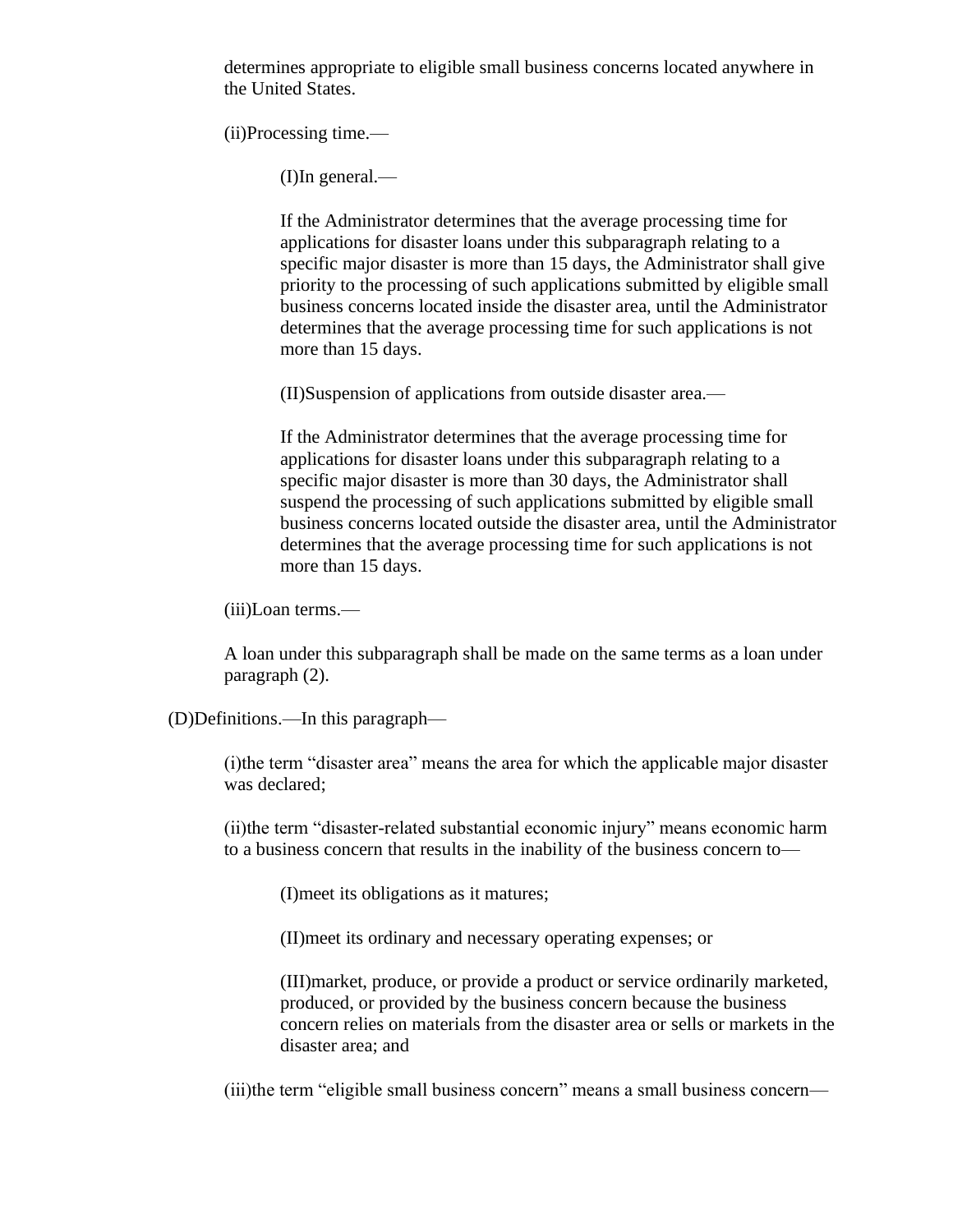(I)that has suffered disaster-related substantial economic injury as a result of the applicable major disaster; and

(II)

(aa)for which not less than 25 percent of the market share of that small business concern is from business transacted in the disaster area;

(bb)for which not less than 25 percent of an input into a production process of that small business concern is from the disaster area; or

(cc)that relies on a provider located in the disaster area for a service that is not readily available elsewhere.

(10)Reducing closing and disbursement delays.—

The Administrator shall provide a clear and concise notification on all application materials for loans made under this subsection and on relevant websites notifying an applicant that the applicant may submit all documentation necessary for the approval of the loan at the time of application and that failure to submit all documentation could delay the approval and disbursement of the loan.

(11)Increasing transparency in loan approvals.—

The Administrator shall establish and implement clear, written policies and procedures for analyzing the ability of a loan applicant to repay a loan made under this subsection.

(12)Additional awards to small business development centers, women's business centers, and score for disaster recovery.—

(A)In general.—

The Administration may provide financial assistance to a small business development center, a women's business center described in section 656 of this title, the Service Corps of Retired Executives, or any proposed consortium of such individuals or entities to spur disaster recovery and growth of small business concerns located in an area for which the President has declared a major disaster.

(B)Form of financial assistance.—

Financial assistance provided under this paragraph shall be in the form of a grant, contract, or cooperative agreement.

(C)No matching funds required.—

Matching funds shall not be required for any grant, contract, or cooperative agreement under this paragraph.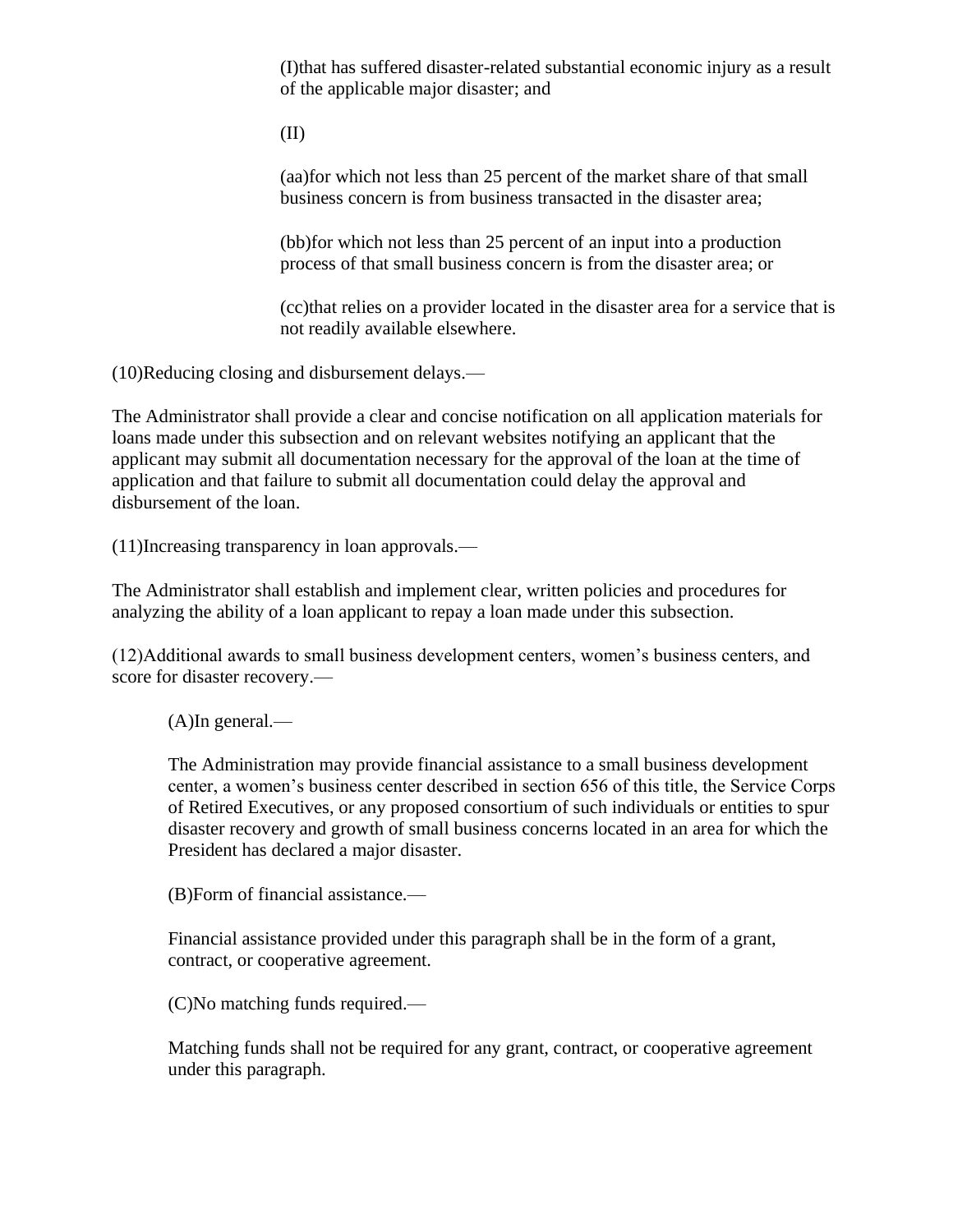(D)Requirements.—

A recipient of financial assistance under this paragraph shall provide counseling, training, and other related services, such as promoting long-term resiliency, to small business concerns and entrepreneurs impacted by a major disaster.

(E)Performance.—

(i)In general.—

The Administrator, in cooperation with the recipients of financial assistance under this paragraph, shall establish metrics and goals for performance of grants, contracts, and cooperative agreements under this paragraph, which shall include recovery of sales, recovery of employment, reestablishment of business premises, and establishment of new small business concerns.

(ii)Use of estimates.—

The Administrator shall base the goals and metrics for performance established under clause (i), in part, on the estimates of disaster impact prepared by the Office of Disaster Assistance for purposes of estimating loan-making requirements.

(F)Term.—

(i)In general.—

The term of any grant, contract, or cooperative agreement under this paragraph shall be for not more than 2 years.

(ii)Extension.—

The Administrator may make 1 extension of a grant, contract, or cooperative agreement under this paragraph for a period of not more than 1 year, upon a showing of good cause and need for the extension.

(G)Exemption from other program requirements.—

Financial assistance provided under this paragraph is in addition to, and wholly separate from, any other form of assistance provided by the Administrator under this chapter.

(H)Competitive basis.—

The Administration shall award financial assistance under this paragraph on a competitive basis.

(13)Supplemental assistance for contractor malfeasance.—

(A)In general.—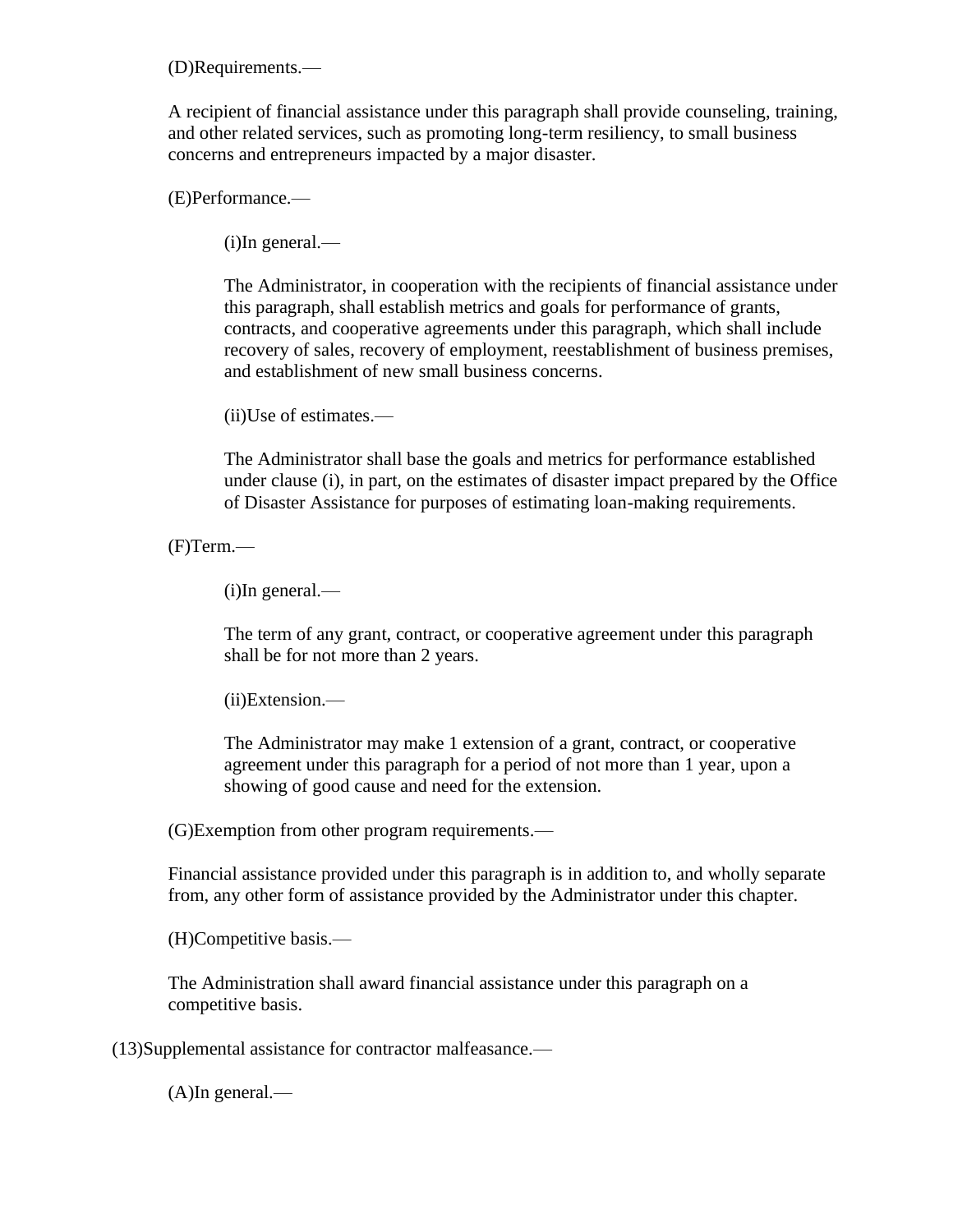If a contractor or other person engages in malfeasance in connection with repairs to, rehabilitation of, or replacement of real or personal property relating to which a loan was made under this subsection and the malfeasance results in substantial economic damage to the recipient of the loan or substantial risks to health or safety, upon receiving documentation of the substantial economic damage or the substantial risk to health and safety from an independent loss verifier, and subject to subparagraph (B), the Administrator may increase the amount of the loan under this subsection, as necessary for the cost of repairs, rehabilitation, or replacement needed to address the cause of the economic damage or health or safety risk.

(B)Requirements.—

The Administrator may only increase the amount of a loan under subparagraph (A) upon receiving an appropriate certification from the borrower and person performing the mitigation attesting to the reasonableness of the mitigation costs and an assignment of any proceeds received from the person engaging in the malfeasance. The assignment of proceeds recovered from the person engaging in the malfeasance shall be equal to the amount of the loan under this section. Any mitigation activities shall be subject to audit and independent verification of completeness and cost reasonableness.

(14)Business recovery centers.—

(A)In general.—

The Administrator, acting through the district offices of the Administration, shall identify locations that may be used as recovery centers by the Administration in the event of a disaster declared under this subsection or a major disaster.

(B)Requirements for identification.—Each district office of the Administration shall—

(i)identify a location described in subparagraph (A) in each county, parish, or similar unit of general local government in the area served by the district office; and

 $(i)$  ensure that the locations identified under subparagraph  $(A)$  may be used as a recovery center without cost to the Government, to the extent practicable.

(15)Increased oversight of economic injury disaster loans.—The Administrator shall increase oversight of entities receiving loans under paragraph (2), and may consider—

(A)scheduled site visits to ensure borrower eligibility and compliance with requirements established by the Administrator; and

(B)reviews of the use of the loan proceeds by an entity described in paragraph (2) to ensure compliance with requirements established by the Administrator.

No loan under this subsection, including renewals and extensions thereof, may be made for a period or periods exceeding thirty years: Provided, That the Administrator may consent to a suspension in the payment of principal and interest charges on, and to an extension in the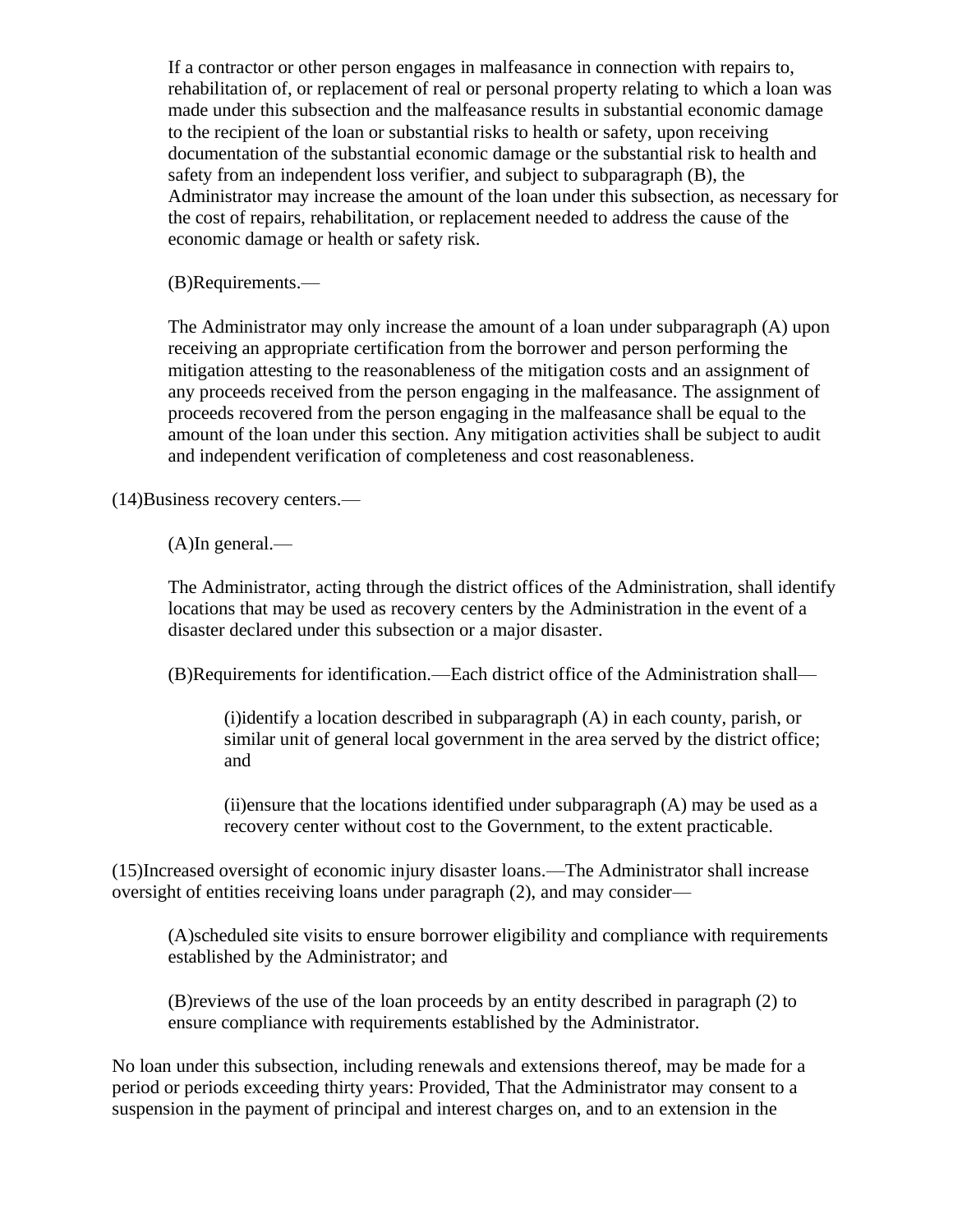maturity of, the Federal share of any loan under this subsection for a period not to exceed five years, if (A) the borrower under such loan is a homeowner or a small business concern, (B) the loan was made to enable (i) such homeowner to repair or replace his home, or (ii) such concern to repair or replace plant or equipment which was damaged or destroyed as the result of a disaster meeting the requirements of clause (A) or (B) of paragraph (2) of this subsection, and (C) the Administrator determines such action is necessary to avoid severe financial hardship: Provided further, That the provisions of paragraph (1) of subsection (d) of this section shall not be applicable to any such loan having a maturity in excess of twenty years. Notwithstanding any other provision of law, and except as provided in subsection (d), the interest rate on the Administration's share of any loan made under subsection (b) shall not exceed the average annual interest rate on all interest-bearing obligations of the United States then forming a part of the public debt as computed at the end of the fiscal year next preceding the date of the loan and adjusted to the nearest one-eighth of 1 per centum plus one-quarter of 1 per centum: Provided, however, That the interest rate for loans made under paragraphs (1) and (2) hereof shall not exceed the rate of interest which is in effect at the time of the occurrence of the disaster. In agreements to participate in loans on a deferred basis under this subsection, such participation by the Administration shall not be in excess of 90 per centum of the balance of the loan outstanding at the time of disbursement. Notwithstanding any other provision of law, the interest rate on the Administration's share of any loan made pursuant to paragraph (1) of this subsection to repair or replace a primary residence and/or replace or repair damaged or destroyed personal property, less the amount of compensation by insurance or otherwise, with respect to a disaster occurring on or after July 1, 1976, and prior to October 1, 1978, shall be: 1 per centum on the amount of such loan not exceeding \$10,000, and 3 per centum on the amount of such loan over \$10,000 but not exceeding \$40,000. The interest rate on the Administration's share of the first \$250,000 of all other loans made pursuant to paragraph (1) of this subsection, with respect to a disaster occurring on or after July 1, 1976, and prior to October 1, 1978, shall be 3 per centum. All repayments of principal on the Administration's share of any loan made under the above provisions shall first be applied to reduce the principal sum of such loan which bears interest at the lower rates provided in this paragraph. The principal amount of any loan made pursuant to paragraph (1) in connection with a disaster which occurs on or after April 1, 1977, but prior to January 1, 1978, may be increased by such amount, but not more than \$2,000, as the Administration determines to be reasonable in light of the amount and nature of loss, damage, or injury sustained in order to finance the installation of insulation in the property which was lost, damaged, or injured, if the uninsured, damaged portion of the property is 10 per centum or more of the market value of the property at the time of the disaster. Not later than June 1, 1978, the Administration shall prepare and transmit to the Select Committee on Small Business of the Senate, the Committee on Small Business of the House of Representatives, and the Committees of the Senate and House of Representatives having jurisdiction over measures relating to energy conservation, a report on its activities under this paragraph, including therein an evaluation of the effect of such activities on encouraging the installation of insulation in property which is repaired or replaced after a disaster which is subject to this paragraph, and its recommendations with respect to the continuation, modification, or termination of such activities.

In the administration of the disaster loan program under paragraphs (1) and (2) of this subsection, in the case of property loss or damage or injury resulting from a major disaster as determined by the President or a disaster as determined by the Administrator which occurs on or after January 1, 1971, and prior to July 1, 1973, the Small Business Administration, to the extent such loss or damage or injury is not compensated for by insurance or otherwise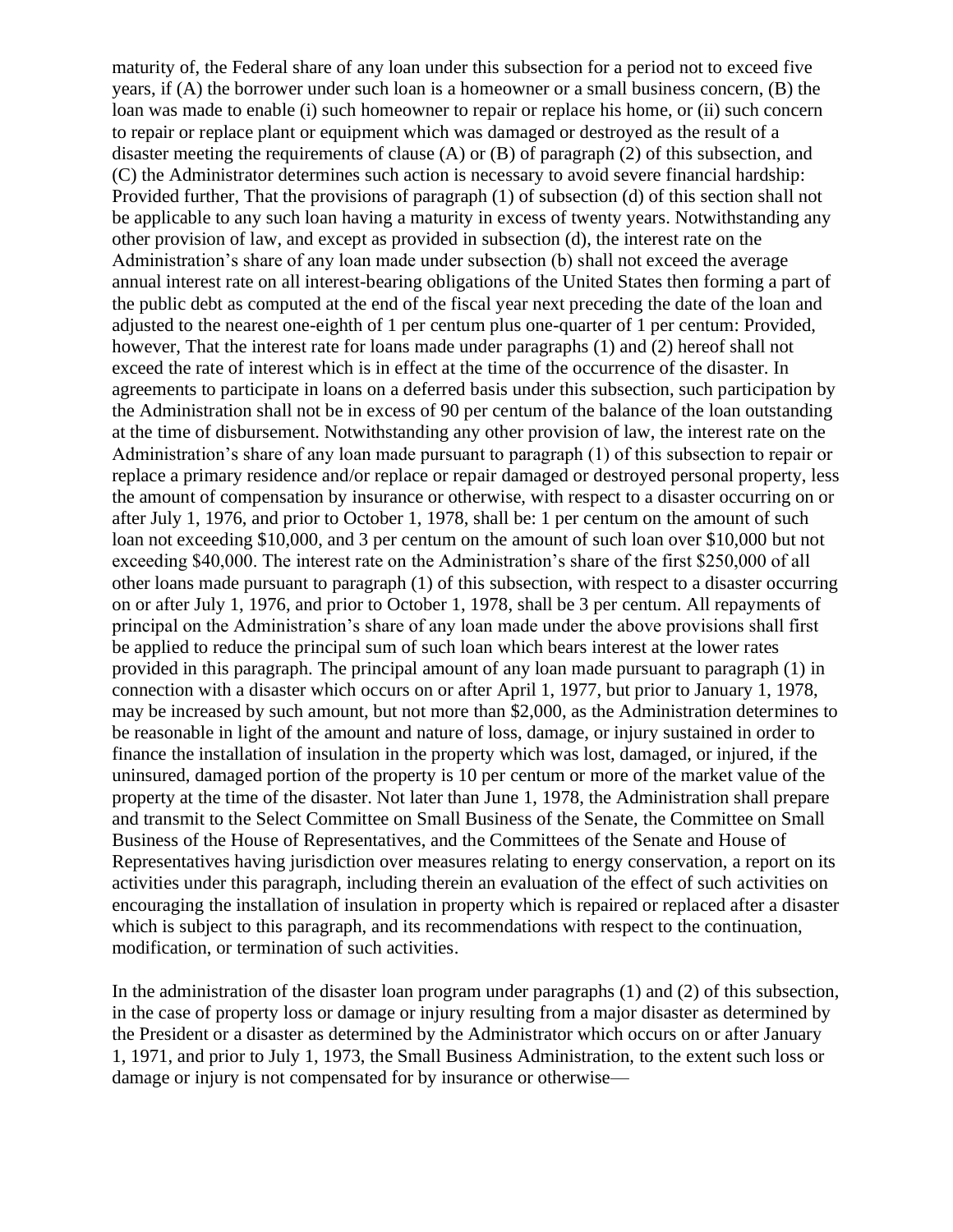(A)may make any loan for repair, rehabilitation, or replacement of property damaged or destroyed without regard to whether the required financial assistance is otherwise available from private sources;

(B)may, in the case of the total destruction or substantial property damage of a home or business concern, refinance any mortgage or other liens outstanding against the destroyed or damaged property if such property is to be repaired, rehabilitated, or replaced, except that (1) in the case of a business concern, the amount refinanced shall not exceed the amount of the physical loss sustained, and (2) in the case of a home, the amount of each monthly payment of principal and interest on the loan after refinancing under this clause shall not be less than the amount of each such payment made prior to such refinancing;

(C)may, in the case of a loan made under clause (A) or a mortgage or other lien refinanced under clause (B) in connection with the destruction of, or substantial damage to, property owned and used as a residence by an individual who by reason of retirement, disability, or other similar circumstances relies for support on survivor, disability, or retirement benefits under a pension, insurance, or other programs, consent to the suspension of the payments of the principal of that loan, mortgage, or lien during the lifetime of that individual and his spouse for so long as the Administration determines that making such payments would constitute a substantial hardship;

(D)shall notwithstanding the provisions of any other law and upon presentation by the applicant of proof of loss or damage or injury and a bona fide estimate of cost of repair, rehabilitation, or replacement, cancel the principal of any loan made to cover a loss or damage or injury resulting from such disaster, except that—

(i)with respect to a loan made in connection with a disaster occurring on or after January 1, 1971 but prior to January 1, 1972, the total amount so canceled shall not exceed \$2,500, and the interest on the balance of the loan shall be at a rate of 3 per centum per annum; and

(ii)with respect to a loan made in connection with a disaster occurring on or after January 1, 1972 but prior to July 1, 1973, the total amount so canceled shall not exceed \$5,000 and the interest on the balance of the loan shall be at a rate of 1 percentum per annum.

(E) [10] A State grant made on or prior to July 1, 1979, shall not be considered compensation for the purpose of applying the provisions of section 312(a) of the Disaster Relief and Emergency Assistance Act [42 U.S.C. 5155(a)] to a disaster loan under paragraph  $(1)$   $(2)$  [11] of this subsection.

With respect to any loan referred to in clause (D) which is outstanding on August 16, 1972, the Administrator shall—

(i)make such change in the interest rate on the balance of such loan as is required under that clause effective as of August 16, 1972; and

(ii)in applying the limitation set forth in that clause with respect to the total amount of such loan which may be canceled, consider as part of the amount so